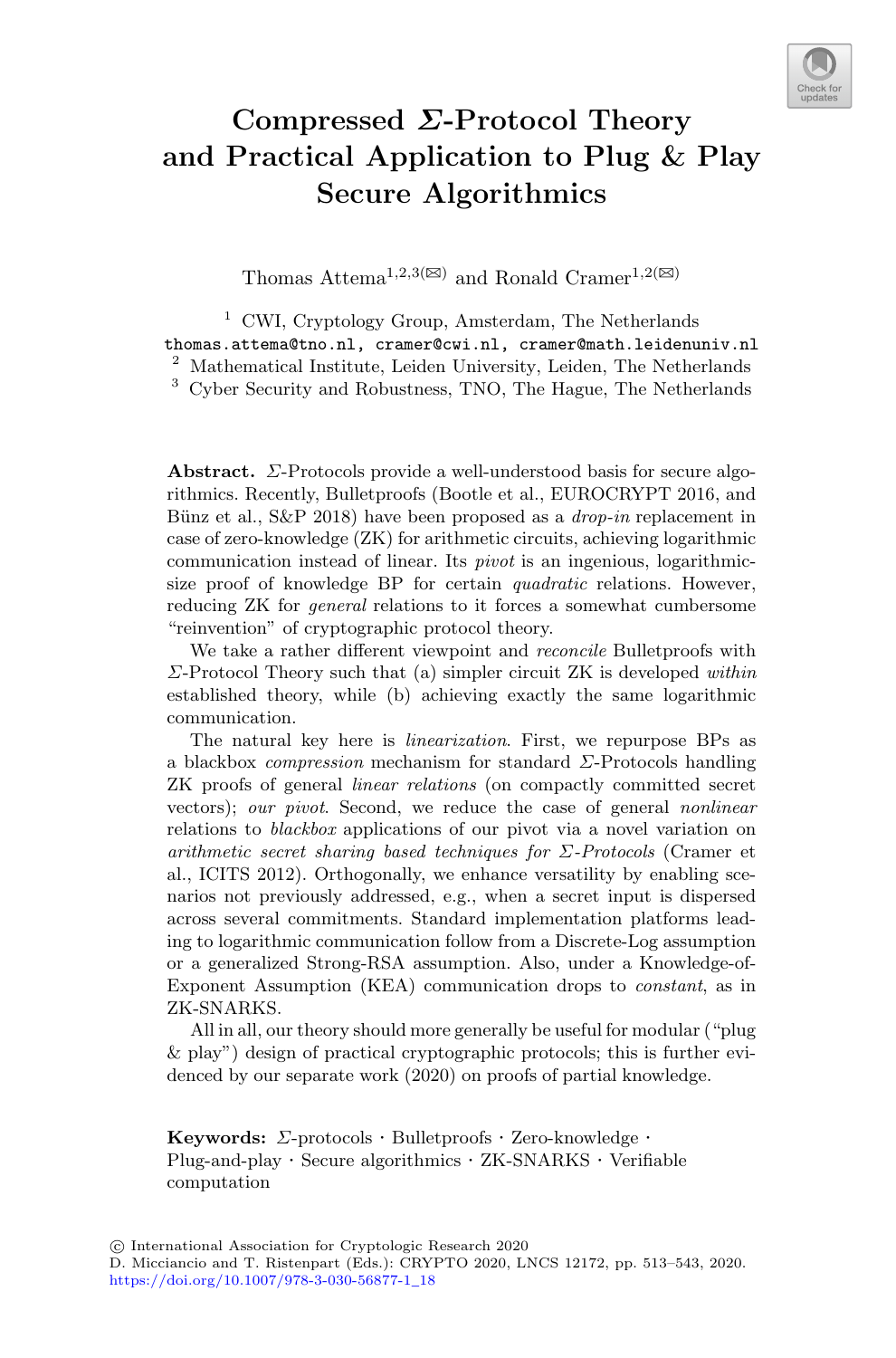# **1 Introduction**

The theory of Σ-Protocols provides a well-understood basis for *plug-andplay* secure algorithmics.<sup>[1](#page-1-0)</sup> Recently, Bulletproofs  $[5,7]$  $[5,7]$  $[5,7]$  have been introduced as a "drop-in replacement" for  $\Sigma$ -Protocols in several important applications. Notably, this includes ZK for arithmetic circuits with communication  $O(\log |C| \cdot \kappa)$  bits where |C| is the circuit size<sup>[2](#page-1-1)</sup> and  $\kappa$  is the security parameter, down from  $O(|C| \cdot \kappa)$  bits. A similar result holds for range proofs.

At the heart of Bulletproofs is an interactive proof of knowledge between a Prover and Verifier showing that a Pedersen commitment to a vector of large length n satisfies a multi-variate polynomial equation of degree 2, defined with an inner product. We refer to this PoK by BP. Concretely, suppose G is a cyclic group of prime order  $q$  (denoted multiplicatively) supporting discrete-log-based cryptography. Suppose, furthermore, that  $\mathbf{g} = (g_1, \ldots, g_n) \in \mathbb{G}^n$  and  $h \in \mathbb{G}$  (each  $g_i$  as well as h generators of  $\mathbb{G}$ ) have been set up once-and-for-all such that, for parties that may subsequently act as provers, finding nontrivial linear relations between them is computationally as hard as computing discrete logarithms in G. For each  $\mathbf{x} \in \mathbb{Z}_q^n$ , define  $\mathbf{g}^{\mathbf{x}} = \prod_{i=1}^n g_i^{x_i}$ . A Pedersen-commitment P to a vector  $\mathbf{x} \in \mathbb{Z}_q^n$  is then computed as  $P = \mathbf{g}^{\mathbf{x}} \cdot h^\rho$  where  $\rho \in \mathbb{Z}_q$  is selected uniformly at random. This random. This commitment is information-theoretically hiding and, on account of the set-up, computationally binding. Note that it is compact in the sense that, independently of n, a commitment is a single  $\mathbb{G}$ -element. Suppose that n is even and write  $n = 2m$ . Setting  $\mathbf{x} = (\mathbf{x}_0, \mathbf{x}_1) \in \mathbb{Z}_q^m \times \mathbb{Z}_q^m$ , a Bulletproof allows the prover to prove that it can open P such that the inner-product  $(\mathbf{x}_0, \mathbf{x}_1)$  equals prover to prove that it can open [P](#page-1-2) such that the inner-product  $\langle \mathbf{x}_0, \mathbf{x}_1 \rangle$  equals some value claimed by the prover.<sup>3</sup>

BPs stand out in that they ingeniously reduce communication to  $O(\log n)$ elements from  $O(n)$  via traditional methods. Although this is at the expense of introducing logarithmic number of moves (instead of constant), its public-coin nature ensures that it can be rendered non-interactive using the Fiat-Shamir heuristic [\[16\]](#page-29-2). However, design of BP *applications* meet with a number of *technical difficulties*. First, BPs are not zero-knowledge, and second, cryptographic protocol theory has to be "reinvented" with the quadratic constraint proved as its "pivot". This leads to practical yet rather opaque, complex protocols where applying natural plug-and-play intuition appears hard.

#### **1.1 Summary of Our Contributions**

In this work we take a different approach. We reconcile Bulletproofs with theory of  $\Sigma$ -Protocols such that (a) applications can follow (established) cryptographic protocol theory, thereby dispensing with the need for "reinventing" it, while

<span id="page-1-0"></span><sup>&</sup>lt;sup>1</sup> Loosely speaking, we refer to modular design of "cryptographic realizations" of standard "algorithmic tasks". In other words, this entails porting algorithms for standard tasks to cryptographic scenarios, e.g., MPC and zero-knowledge.

<span id="page-1-1"></span><sup>&</sup>lt;sup>2</sup> Actually, the result only depends on the number of inputs and multiplication gates.

<span id="page-1-2"></span><sup>&</sup>lt;sup>3</sup> Alternatively, this inner-product value may be taken as part of the committed vector.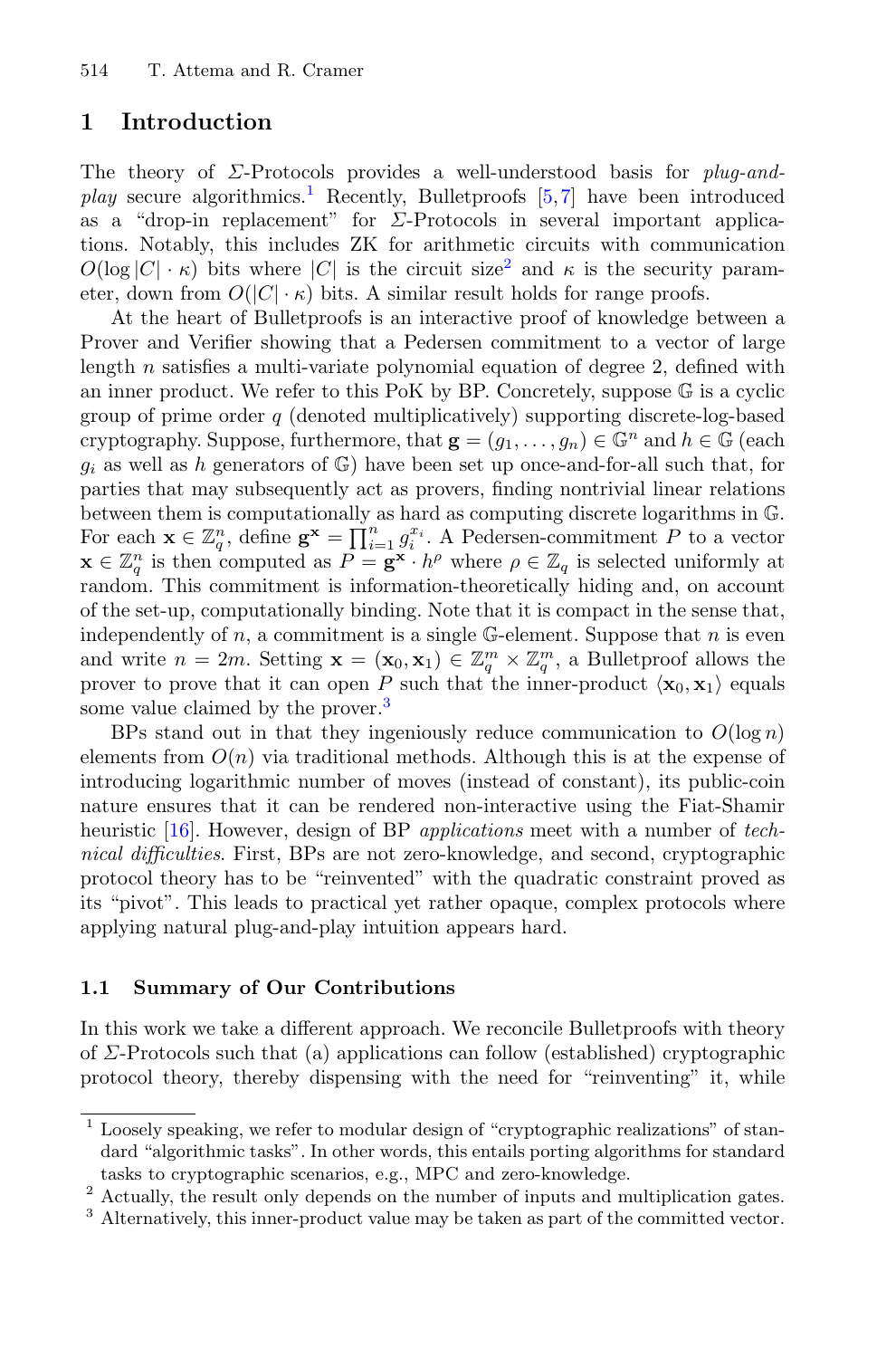(b) enjoying exactly the same communication reduction. We do this by giving a precise perspective on BPs as a *significant strengthening* of the power of Σprotocols. We believe this novel perspective is rather useful for intuitive, plugand-play or modular design of practical secure algorithmics. Perhaps surprisingly our approach yields the same communication complexity; up to and including the constants.

We combine two essential components. First, we isolate a natural, *alternative pivot*: compact commitment with "arbitrary linear form openings". Given a Pedersen commitment to a long vector **x**, consider a ZKPoK that the prover knows **x**, while also revealing, for an *arbitrary, public, linear form*  $L$ , the scalar  $L(\mathbf{x})$ correctly and nothing else. This has a simple Σ-Protocol. We then *compress* it by replacing the final (long) prover-message with an appropriate BP that the prover *knows it*. Indeed, the relation that this message is required to satisfy turns out amenable to deployment of a suitable BP. As a result, PoK and honest-verifier ZK are preserved, but *overall communication* drops from linear to logarithmic. In the process, we simplify, for a portion of the full parameter space relevant to our applications, known run-time analyses of knowledge extractors involved and give concrete estimates. For the remainder, we continue to rely on known analyses. On top of this, we introduce further necessary utility enhancements. First, without increasing overall complexity, we show, using the pivot as blackbox, how to open several linear form evaluations instead of just one. Second, using this and by plug & play with our basic theory, we show how to handle the application scenario where the secret, long vector is initially "dispersed" across several commitments, by compactifying these into a single compact commitment first. This is useful in important applications. *From this point on, the only fact about the pivot that we will need is that we have access to a compact commitment scheme that allows a ZKPoK with low overall communication, showing that the prover knows the long secret committed vector and showing the correct openings of several linear evaluations on that committed vector;* the technical details do not matter anymore.

Second, the pivot's *significance* now surfaces when integrated with a novel variation on – hitherto largely overlooked – *arithmetic secret sharing based techniques for* Σ*-Protocols* [\[12\]](#page-29-3), inspired by MPC. These techniques allow for *linearization* of "nonlinear relations". Mathematically, solving the linear instances first and then "linearizing" the non-linear ones is perhaps among the most natural problem solving strategies; here, this fits seamlessly with Sigma-protocol theory and our adaptation of [\[12\]](#page-29-3). It is in these adaptations that free choice of linear forms in the pivot is fully exploited; the maps arising from our adaptation of [\[12\]](#page-29-3) do not form a well-structured subclass of maps. All in all, this yields *simple* logarithmic communication solutions for circuit ZK. Similarly for range proofs, which are now trivial to design. We also offer trade-offs, i.e., "squareroot" complexity in constant rounds. Our results are based on either of three assumptions, the Discrete Logarithm assumption, an assumption derived from the Strong-RSA assumption, or a Knowledge-of-Exponent derived assumption.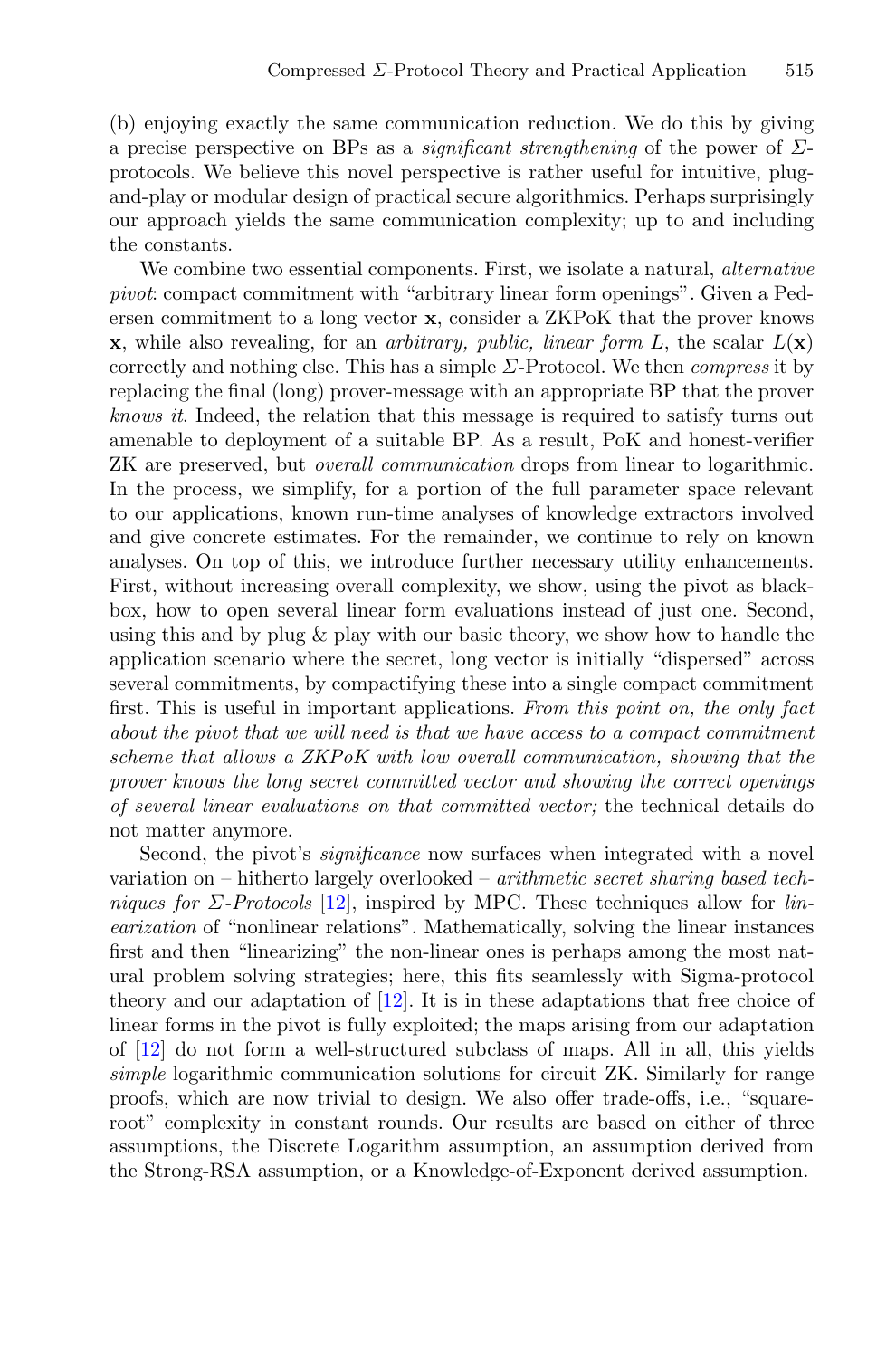We proceed as follows. We start by outlining our program, in nearly exclusively conceptual fashion. We believe that the fact that it is possible to do so further underscores our main points. Later on we detail how this program deviates exactly from the paths taken in the recent literature.

### <span id="page-3-1"></span>**1.2 A More Detailed View of Our Program**

#### **A. Our Pivotal** *Σ***-Protocol**

We isolate a basic  $\Sigma$ -protocol  $\Pi_0$  that, given a compact commitment to a secret vector **<sup>x</sup>** of large length n, allows to *partially* open it. Concretely, given an *arbitrary, public, linear form* L, only the value  $L(\mathbf{x})$  is released and nothing else. Briefly, the prover has a compact commitment  $P$  to a long secret vector  $\bf{x}$ . By a simple twist on basic  $\Sigma$ -protocol theory, the prover then selects a compact commitment A to a secret random vector **<sup>r</sup>**. The prover sends, as first move, this commitment A and the values  $y = L(\mathbf{x})$  and  $y' = L(\mathbf{r})$ . In the second move, the verifier sends a random challenge  $c \in \mathbb{Z}_q$ . In the third, final move, the prover then opens the commitment  $AP<sup>c</sup>$  to a vector **z** (i.e., **z** is its committed vector; we leave the randomness underlying the commitment implicit here). Finally, the verifier checks the opening of the commitment and checks that  $L(\mathbf{z}) = cy + y'$ .<br>The communication in this  $\Sigma$ -protocol is dominated by the *opening of AP<sup>c</sup>*. The The communication in this  $\Sigma$ -protocol is dominated by the *opening of AP<sup>c</sup>*. The latter amounts to  $O(n\kappa)$  bits (where  $\kappa$  is the security parameter), whereas the remainder of the protocol has  $O(\kappa)$  bits *in total*. That said, it is an honest-verifier zero-knowledge proof of knowledge (with unconditional soundness). In addition, we describe an amortized version of this basic  $\Sigma$ -protocol, i.e., a  $\Sigma$ -protocol  $\Pi_0^{\text{Am}}$ <br>that, given s compact commitments to secret vectors  $\mathbf{x}_1$ ,  $\mathbf{x}_2$  and a linear form that, given s compact commitments to secret vectors  $\mathbf{x}_1, \ldots, \mathbf{x}_s$  and a linear form L, allows to open  $L(\mathbf{x}_1),\ldots,L(\mathbf{x}_s)$  and nothing else. The communication costs of this amortized  $\Sigma$ -protocol are exactly  $s-1$  elements more than that of the basic  $\Sigma$ -protocol (i.e., the evaluations at the  $s-1$  additional input vectors).

Using the pivotal  $\Sigma$ -protocol as a black-box, its utility can be *enhanced*, which will be important later on. More concretely, *many linear forms* can be opened for essentially the price of a *single one*. First, by deploying a "polynomial amortization trick" (known, e.g., from MPC) we can do any number of *nullity* checks without any substantial increase in complexity. Second, building on this trick, we can extend the utility to the opening of *several* arbitrary linear forms  $L_1,\ldots,L_s$  instead of a single one, at the cost of increasing the communication by exactly  $s - 1$  values in  $\mathbb{Z}_q$  (i.e., the evaluations of  $s - 1$  additional forms). Finally, we note the entire discussion on these enhancements holds *verbatim* when we replace linear forms by *affine forms*. [4](#page-3-0)

Note that we have identified two distinct *intractability assumptions*, each of which supports this pivot: the Discrete Logarithm assumption (as used in prior work involving Bulletproofs [\[5](#page-29-0)[,7](#page-29-1)]) but also one derived from the Strong-RSA assumption (as nailed down in a recent work [\[8](#page-29-4)] on Bulletproofs and their improved applications). The introduction focuses on the DL assumption, but

<span id="page-3-0"></span><sup>4</sup> I.e., a linear form plus a constant.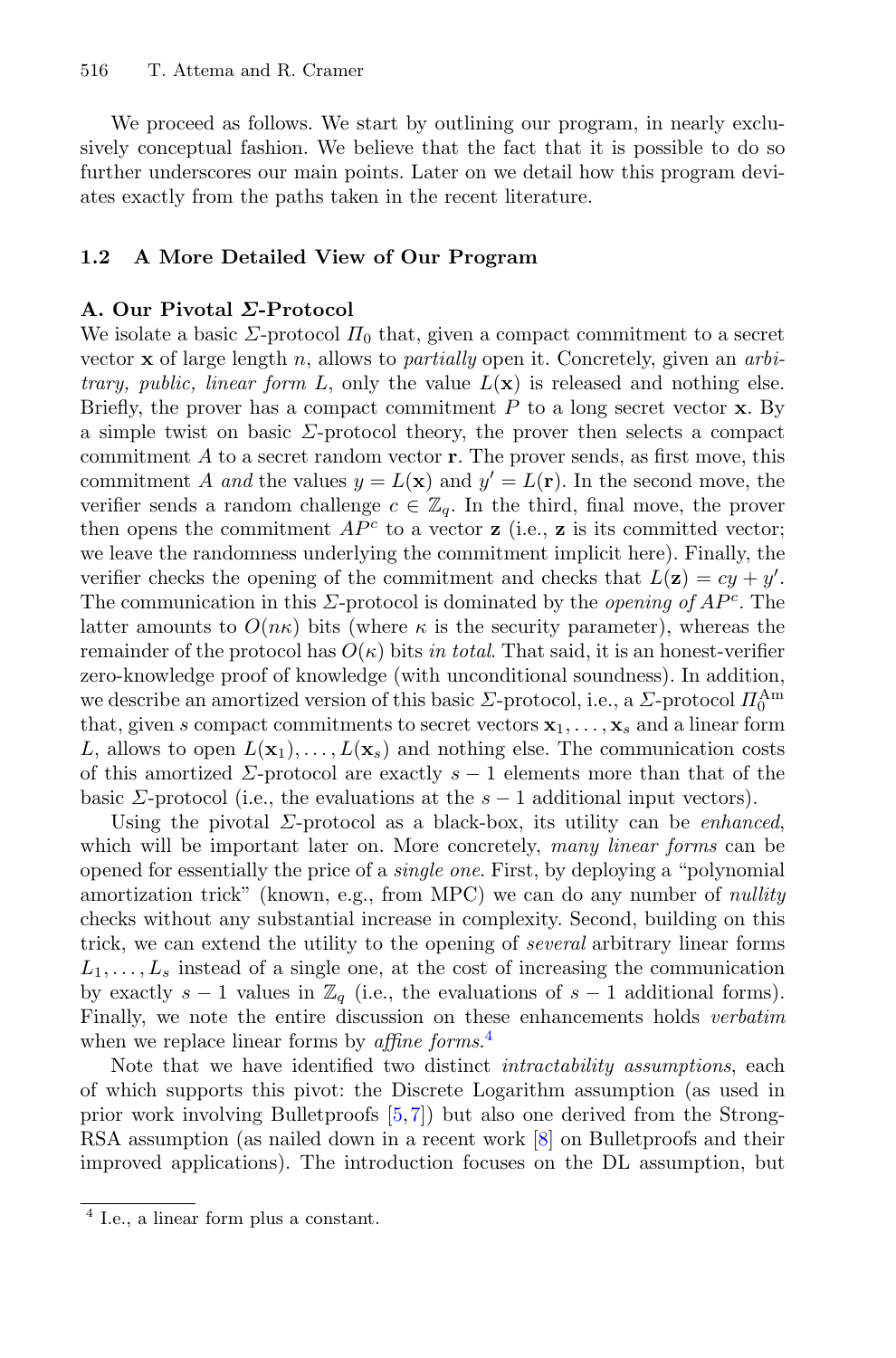the  $\Sigma$ -protocol for the solution derived from the Strong-RSA assumption follows similarly. Our program can be based on either platform. In addition, we show how to base the program on a specific knowledge of exponent assumption. However, such assumptions are known to be unfalsifiable and, therefore, not without controversy. The details of our pivotal  $\Sigma$ -protocol can be found in Sect. [3,](#page-12-0) and the utility enhancements are described in Sect. [5.](#page-18-0)

### **B. Compressing the Pivot**

We argue that protocol  $\Pi_0$  can be *compressed* using the ideas underlying Bulletproofs, yielding a protocol  $\Pi_c$  that has the same functionality and is still an honest-verifier zero-knowledge proof of knowledge for the relation in question, but that has communication  $O(\kappa \log n)$  bits *instead*, and  $O(\log n)$  moves. Technically the compression degrades the soundness from unconditional to computational, and protocols with computational soundness are called arguments of knowledge. However, we will use the terms proof and argument of knowledge interchangeably. The compression techniques directly carry over to amortized  $\Sigma$ -protocol  $\Pi_0^{\text{Am}}$ . See below for variations achieving unconditional soundness.

*Main Compression Idea.* The idea is simply as follows, starting from  $\Pi_0$ . Suppose that  $P$  is the commitment in question. The linear forms are constants as they are part of the relation proved, so they will not be made explicit for now. Furthermore suppose that the prover has sent the message  $a$  as first move of  $\Pi_0$ , and that the verifier has subsequently sent challenge c as the second move. Thus, in the third –and final– move, the prover would be required to send the reply z. The verifier would, finally, apply the verification function  $\phi$  attached to  $\Pi_0$  to check that  $\phi(P; a, c, z) = 1$ , and accept only if this is the case. To define the compressed protocol  $\Pi_c$ , instead of requiring the prover to send the long vector  $z$ , a suitable adaptation of Bulletproof's PoK (BP) will be deployed to let the prover convince the verifier that it *knows* some z such that  $\phi(P; a, c, z) = 1$ , which is much more efficient. Note that it is immaterial that the Bulletproof part is not zero knowledge as, in  $\Pi_0$ , the prover would have *revealed* z anyway.

This will ensure the claimed communication reduction, i.e.,  $O(\kappa \log n)$  bits in O(log n) moves. We show that, as a *trade-off*, we may opt for *constant* number of rounds (instead of logarithmic) and  $O(\kappa \sqrt{n})$  communication (instead of logarithmic). But of course in non-interactive Fiat-Shamir mode (which clearly logarithmic). But of course, in non-interactive Fiat-Shamir mode (which clearly applies here), the logarithmic variant may be preferable.

Note that this compression idea equally applies to the enhancements of the basic utility as discussed above. It gives essentially the same complexities. Of course, this assumes that the number of openings of linear forms is not too large; it is not sensitive to the number of nullity checks though. The details of the compression idea can be found in Sect. [4.](#page-14-0)

*Refined Analysis of Knowledge Extractors*. In the theory of Σ-protocols [\[9](#page-29-5)], it is well known that *special soundness* implies knowledge soundness with knowledge error  $1/q$ , where q is the size of the challenge set. Depending on a choice for the definition of knowledge soundness, this result can either be shown by an application [\[9](#page-29-5)] of Jensen's inequality, or by a more intricate variation of the classical heavy-row type approach [\[14\]](#page-29-6).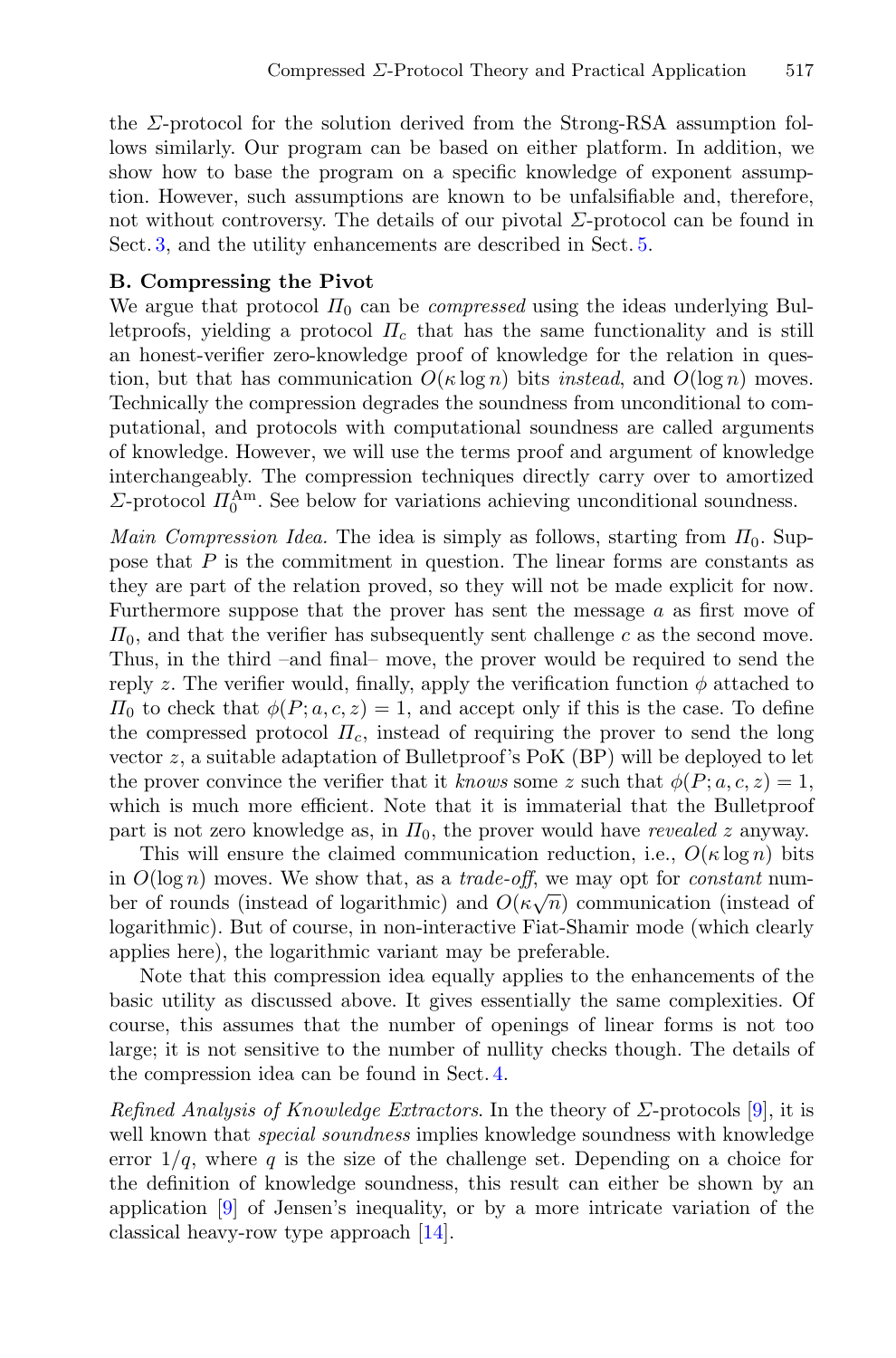Recently, and particularly for the above mentioned compression techniques, natural generalizations of special soundness have become relevant. However, the mentioned proof techniques are no longer directly applicable. The nature of the compression techniques namely significantly reduces the efficiency of the corresponding knowledge extractors. For this reason prior works [\[5,](#page-29-0)[7](#page-29-1)] resort to alternative arguments without computing the exact knowledge error. See also [\[29](#page-30-0)] and [\[23](#page-30-1)] for a discussion on extractor efficiency and knowledge errors.

Here, we show that an adaptation of the proof using Jensen's inequality does apply for a portion of the full parameter space relevant to our applications. This results in a simple proof and an exact knowledge error for this portion of the parameter space. For parameters that do not fall in this range we resort to prior results [\[5](#page-29-0),[7\]](#page-29-1). The details of the extractor analysis can be found in the full-version of this paper [\[1\]](#page-28-0).

*Compressed Pivot with Unconditional Soundness*. In addition, we show two approaches for realizing our compressed pivot with *unconditional* soundness, rather than computational. In our first approach we simply omit the step of the BP compression in which the linear-form evaluation is incorporated into the commitment, and execute that part "in the open". This works for us here since we only consider linear constraints in the compressed pivot and no quadratic ones. As a result, unconditional soundness is achieved. This approach increases the communication costs by a factor 2.

Our second approach is based on the observation that an unconditionally sound ZKPoK for opening linear forms can be based on *black-box access* to an unconditionally sound ZKPoK for just proving knowledge of an opening of a Pedersen vector commitment. The reduction uses structural information of a given linear form (i.e., it depends on the null-space and selection of a basis for it). By removing the provisions for linear forms from the compressed pivot  $\Pi_c$ the required black-box is realized. The details can be found in the full-version of this paper [\[1\]](#page-28-0).

#### **C. Compactifying a Vector of Commitments**

Our compressed pivot may be summarized as compact commitments to long secret vectors that allow for very efficient partial openings, i.e., arbitrary linear forms applied to the secret committed vector. As we show later on, this is sufficient for proving any (nonlinear) relation. To make this work, all relevant prover data (secret data vector plus secret auxiliary data, such a random coins) is required to be committed to in a *single compact commitment*.

However, in many relevant practical scenarios, we must assume that the commitment to the prover's secret data vector, about which something is to be proved in zero knowledge, has already been produced *before* the zero knowledge protocol is run. In order to handle this, we require the prover to *compactify* these commitments together with the secret auxiliary data in a single commitment.

We consider two extreme scenarios: (1) the prover has a single compact commitment to the secret data vector about which some zero knowledge proof is to be conducted and (2) same, except that the prover has *individual* commitments to the coordinates of that secret data vector. For each scenario we give a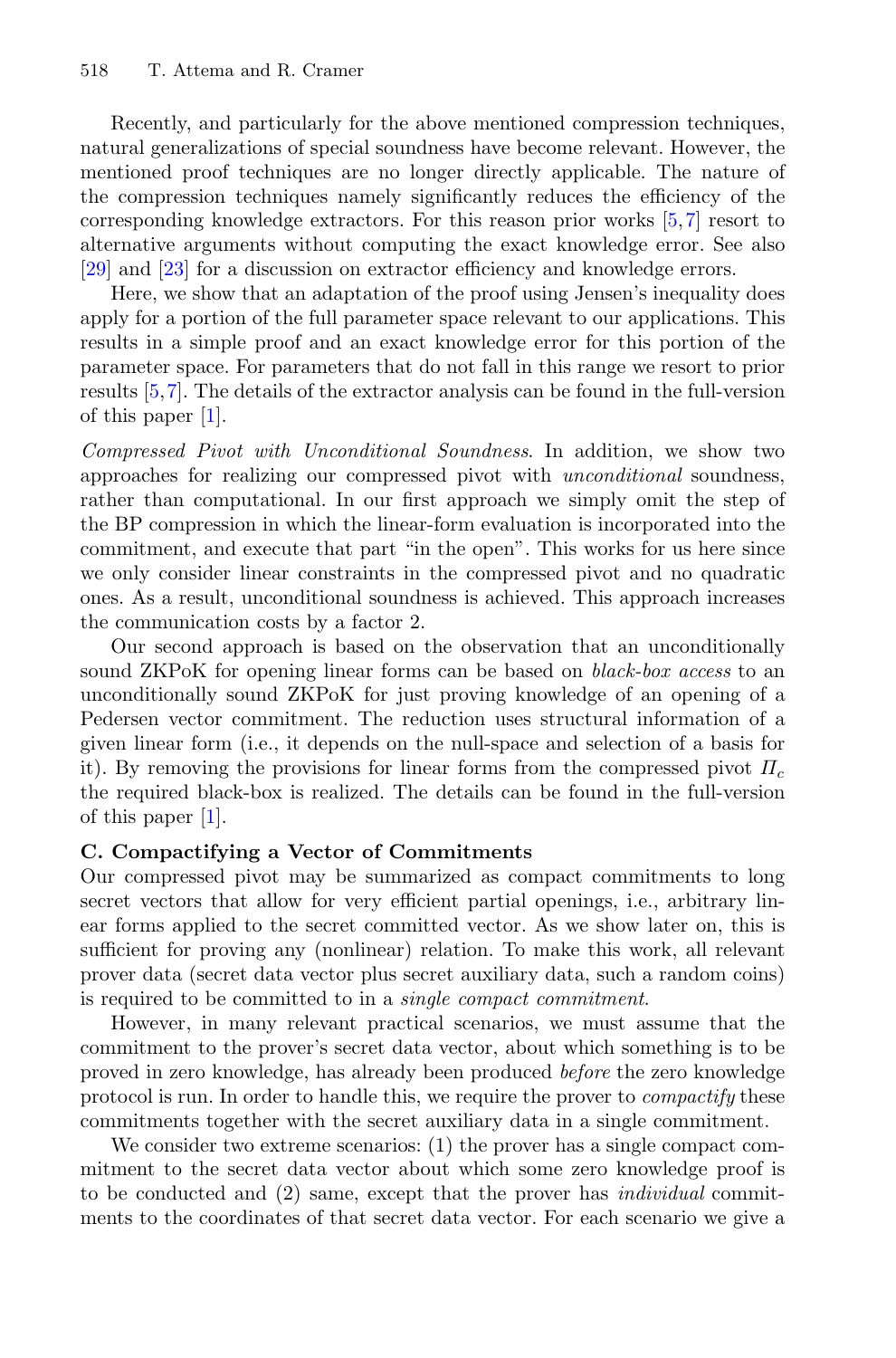conceptually clean realization by plug & play with our basic theory. We note that scenario 1 has not been addressed by previous work.

For the first scenario the prover uses new generators to commit to the auxiliary information. Using the compressed  $\Sigma$ -protocol, the prover shows that this is indeed a commitment that *exclusively* involves the new generators. Prover and verifier multiply the two compact commitments to obtain a single compact commitment to all relevant data.

For the second scenario, a basic (amortized)  $\Sigma$ -protocol shows that the prover knows openings to all individual commitments. From this basic protocol, we define a new  $\Sigma$ -protocol as follows. The prover appends the first message a of the basic protocol with a compact commitment containing all relevant data *and* the randomness sampled in the first move of the basic  $\Sigma$ -protocol. After receiving the challenge the prover's response can now be computed as a public linear form (parameterized by the challenge  $c$ ) evaluated at the vector to which the prover committed. Instead of sending this message directly, the prover and verifier run the interactive protocol to open the associated linear form on the compact vector commitment. The verifier checks that the opening of the vector commitment is also an opening of the commitment in the  $\Sigma$ -protocol. As a result the prover has shown that it knows openings to all the individual commitments and that these openings are contained in the compact commitment together with the auxiliary data. The details on the compactification of vector commitments can be found in Sect. [5.3.](#page-20-0)

#### **D. Plug-and-Play Secure Algorithmics from Compressed Pivot**

We will now explain the power of our compressed pivot. It will turn out that we only need *black-box access*. Our key point is to show how to combine this with a hitherto largely overlooked part of  $\Sigma$ -protocol theory, namely the work of [\[12\]](#page-29-3) that shows how to prove *arbitrary constraints* on committed vectors by exploiting techniques from secure multi-party computation based on arithmetic secret sharing, more concretely, the ideas underlying the Commitment Multiplication Protocol from [\[10\]](#page-29-7). For more information, see Section 12.5.3 in [\[11\]](#page-29-8) for a general description of efficient zero-knowledge verification of secret multiplications in terms of arbitrary (strongly-multiplicative) arithmetic secret sharing. It is this *combination* of "compact commitments with linear openings" and arithmetic secret sharing that allows for "linearizing nonlinear relations". So this explains also why our compressed pivot does not need any "direct" provision to handle nonlinearity.

We need to make some appropriate adaptations to make this work for us here. We first outline the technique from [\[12](#page-29-3)] and then we discuss adaptations. The work of [\[12](#page-29-3)] considers homomorphic commitment schemes where the secret committed to is not a vector of large length, but a *single element* of  $\mathbb{Z}_q$  instead. The primary result is a  $\Sigma$ -protocol showing the correctness of commitments to m multiplication triples  $(\alpha_i, \beta_i, \gamma_i) := \alpha_i \beta_i$ , with *low amortized complexity* for large m. In other words, the protocol verifies the multiplicative relations, and the costs per triple are relatively small.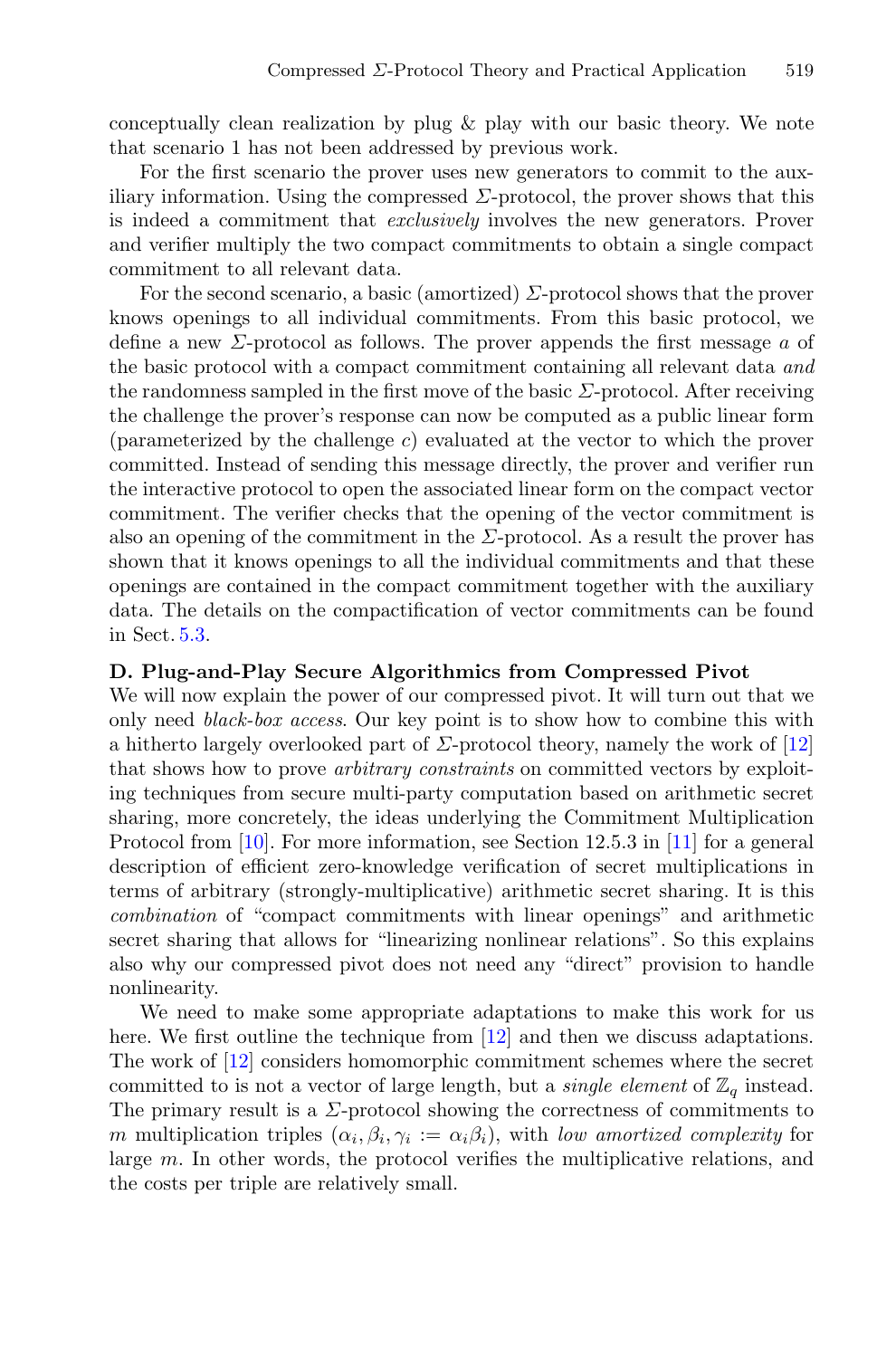Each of the  $\alpha_i$ 's (resp., the  $\beta_i$ 's and  $\gamma_i$ 's) is individually committed to. Their solution employs strongly-multiplicative packed-secret sharing. For instance, consider Shamir's scheme over  $\mathbb{Z}_q$ , with privacy parameter  $t = 1$ , but with secret-space dimension m. This uses random polynomials of degree  $\leq m$ , subject to the evaluations on the points  $1, \ldots, m$  comprising the desired secret vector. Note that, for each sharing, a single random  $\mathbb{Z}_q$ -element is required (which can be taken as the evaluation at 0).

It is important to note that, given secret vector and random element, it holds by Lagrange Interpolation that, for each  $c \in \mathbb{Z}_q$ , the evaluation  $f(c)$  of such polynomial  $f(X)$  is some public  $\mathbb{Z}_q$ -linear combination over the coordinates of the secret vector and the random element. Namely, consider the map that takes  $m + 1$  arbitrary evaluations on the points  $0, \ldots, m$  and that outputs the unique polynomial  $f(X)$  of degree  $\leq m$  interpolating them to the evaluations of  $f(X)$  in all other points. A transformation matrix describing this map does not correspond to a Vandermonde-matrix, but it can be determined from it.

Now, assume that  $2m < q$  (for strong-multiplicativity). The protocol goes as follows.

- The vectors of commitments to the multiplication triples are assumed to be part of the common input.
- The prover selects a random polynomial  $f(X)$  that defines a packed secret sharing of the vector  $(\alpha_1,\ldots,\alpha_m)$ . The prover also selects a random polynomial  $g(X)$  that defines a packed secret sharing of the vector  $(\beta_1,\ldots,\beta_m)$ . Finally, the prover computes the product polynomial  $h(X) := f(X)q(X)$  of degree  $\leq 2m < q$ .
- The prover commits to the random  $\mathbb{Z}_q$ -element for the sharing based on  $f(X)$ , i.e.,  $f(0)$ , and commits to the random  $\mathbb{Z}_q$ -element for the sharing based on  $g(X)$ , i.e.,  $g(0)$ . The prover also commits the evaluations of  $h(X)$  on the points  $0, m+1, \ldots, 2m$ <sup>[5](#page-7-0)</sup>. Note that the "absent" evaluations at  $1, \ldots, m$  comprise the  $\infty$ .  $\gamma_i$ 's and their commitments are already assumed to be part of the common input.
- The prover sends these commitments to the verifier.
- The verifier selects a random challenge  $c \in \mathbb{Z}_q$  distinct from  $1,\ldots,m$  and sends it to the prover.
- By public linear combinations, both prover and verifier can compute three commitments: one to  $u := f(c)$ , one to  $v := g(c)$  and one to  $w := h(c)$ . The prover opens each of these (assuming, of course, that  $c$  is in the right range). The verifier checks each of these three openings and checks whether  $w = uv$ . If the committed polynomials do not satisfy  $f(X)g(X) = h(X)$ , and under the assumption that the commitment scheme is binding, there are at most  $2m$ values of c out of the  $q-m$  possibilities such that the final check goes through. So a lying prover is caught with probability greater than  $1 - 2m/(q - m)$ . With q exponential in the security parameter and  $m$ , say, polynomial in it, this is exponentially close to 1. Honest-verifier zero-knowledge essentially follows from 1-privacy of the secret sharing scheme.

<span id="page-7-0"></span><sup>&</sup>lt;sup>5</sup> By Lagrange interpolation these points, together with the  $\gamma_i$ 's, determine  $h(X)$ .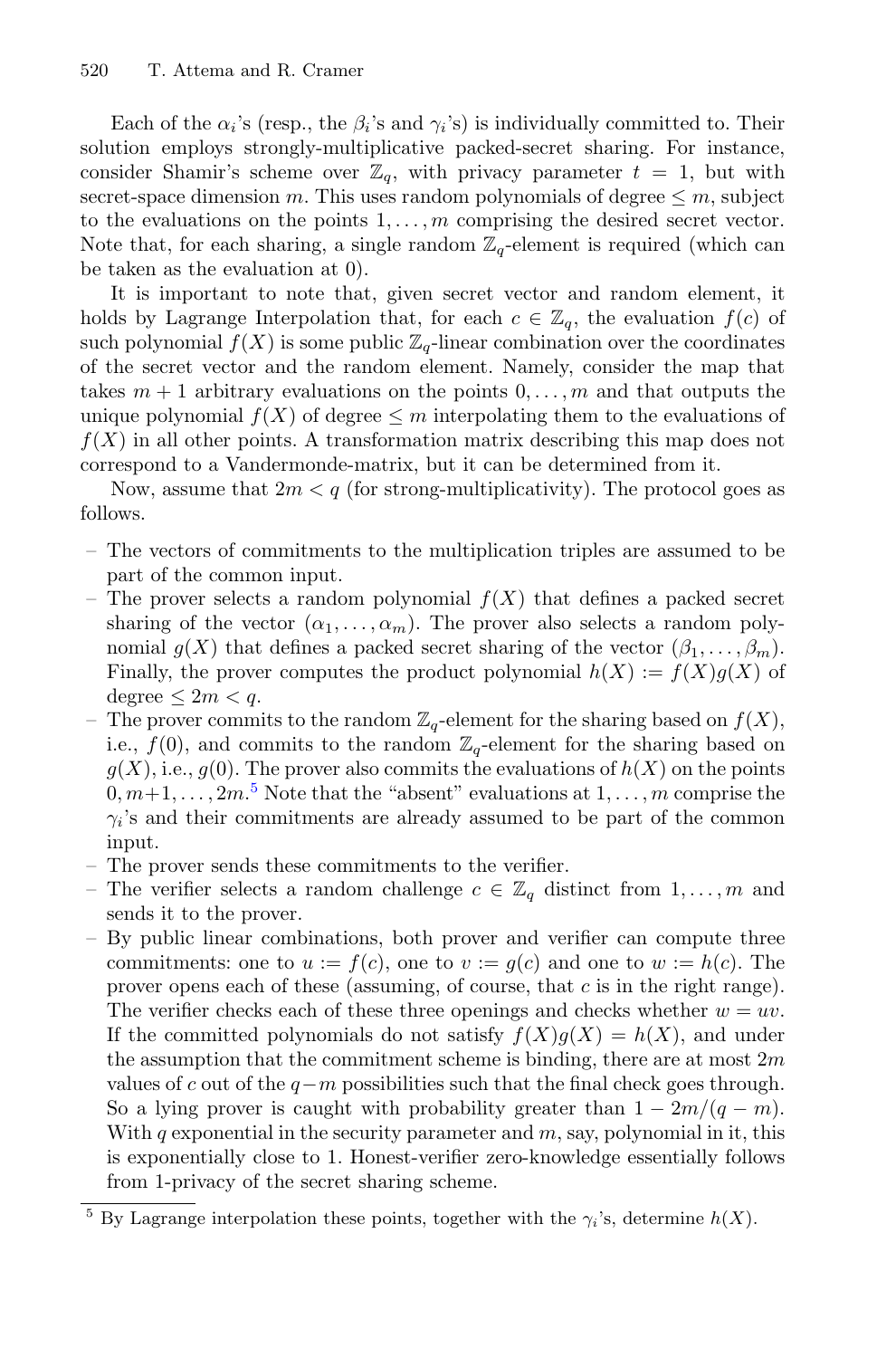Our *first observation here* is as follows. *In the above protocol, the prover may as well use our compressed pivot as a black-box.* Indeed, the entire vector

$$
\mathbf{y} = (\alpha_1, \dots, \alpha_m, \beta_1, \dots, \beta_m, f(0), g(0), h(0), h(1), \dots, h(2m)) \in \mathbb{Z}_q^{4m+3}
$$

of data that the prover commits to in the protocol above can be committed to in a *single* compact commitment. Note that, by definition,  $\gamma_i = h(i)$  for all  $1 \leq i \leq m$ . Furthermore, all of the data *opened* to the verifier is some fixed linear form on the (long) secret committed vector **y**. Indeed:

- 1. Each of the values  $u, v$  correspond to an opening of a public linear form applied to **y**. The linear form is determined by some row in a transformation matrix as addressed above, under the convention that the form takes zeros on the portion of the coordinates of **y** not relevant to the computation.
- 2. Similarly for the value  $w$ , except that this simply corresponds to an "evaluation of a polynomial whose coefficients are defined by a part of **y**". So evaluation is a public linear form as well.

*Overall, we get an honest-verifier proof of knowledge for showing correctness of* m *secret multiplication-triples with*  $O(k \log m)$  *bits communication in*  $O(\log m)$ *moves (or in constant rounds but with*  $O(k\sqrt{m})$  *bits communication)*.<br>Our *second observation here* is as follows. Suppose we have an

Our *second observation here* is as follows. Suppose we have an arithmetic circuit<sup>[6](#page-8-0)</sup> C over  $\mathbb{Z}_q$  with n inputs, s outputs and m multiplication gates.<sup>[7](#page-8-1)</sup> We can easily turn the observation above into a solution for "circuit zero-knowledge", i.e., the prover convinces the verifier that the committed vector  $\mathbf{x} \in \mathbb{Z}_q^n$  satisfies some constraint captured by a given circuit  $C$  which (w.l.o.g.) returns 0. We note that [\[12](#page-29-3)] also gives a solution for circuit zero-knowledge. But that one does not work for us here as it gives too large complexity. So we make some changes.

By the aforementioned compactification techniques it is *sufficient* to consider the ZK scenario where the prover wants to demonstrate that  $C$  is satisfiable; this means that we may assume that the prover commits to all relevant data (inputs *and* all auxiliary data) in a *single* compact commitment. Other ZK scenarios, in which the prover has already committed to input data, are dealt with by first *compactifying* existing commitments and auxiliary information into a single compact commitment.

The protocol goes as follows. The prover first determines the computation graph implied by instantiating the circuit C with its input vector  $\mathbf{x} \in \mathbb{Z}_q^n$ . The m multiplication gates in C will be handled as above i.e., via polynomials  $f(X)$ m multiplication gates in C will be handled as above, i.e., via polynomials  $f(X)$ ,  $g(X)$  and  $h(X)$  defining packed-secret sharings of the left inputs, the right inputs and outputs of the multiplication gates. The prover commits to each of the coordinates of **x** and to the auxiliary data aux =  $(f(0), g(0), h(0), h(1), \ldots, h(2m)) \in$  $\mathbb{Z}_a^{2m+3}$  in one single compact commitment. The length  $\gamma$  of the committed vector **y** *thus equals*  $n + 2m + 3$ .

<span id="page-8-0"></span>Each gate of the circuit has fan-in two, but unbounded fan-out.

<span id="page-8-1"></span><sup>7</sup> We only count multiplication gates with *variable* inputs. Additions and multiplications by constants are implicitly handled and immaterial to the communication.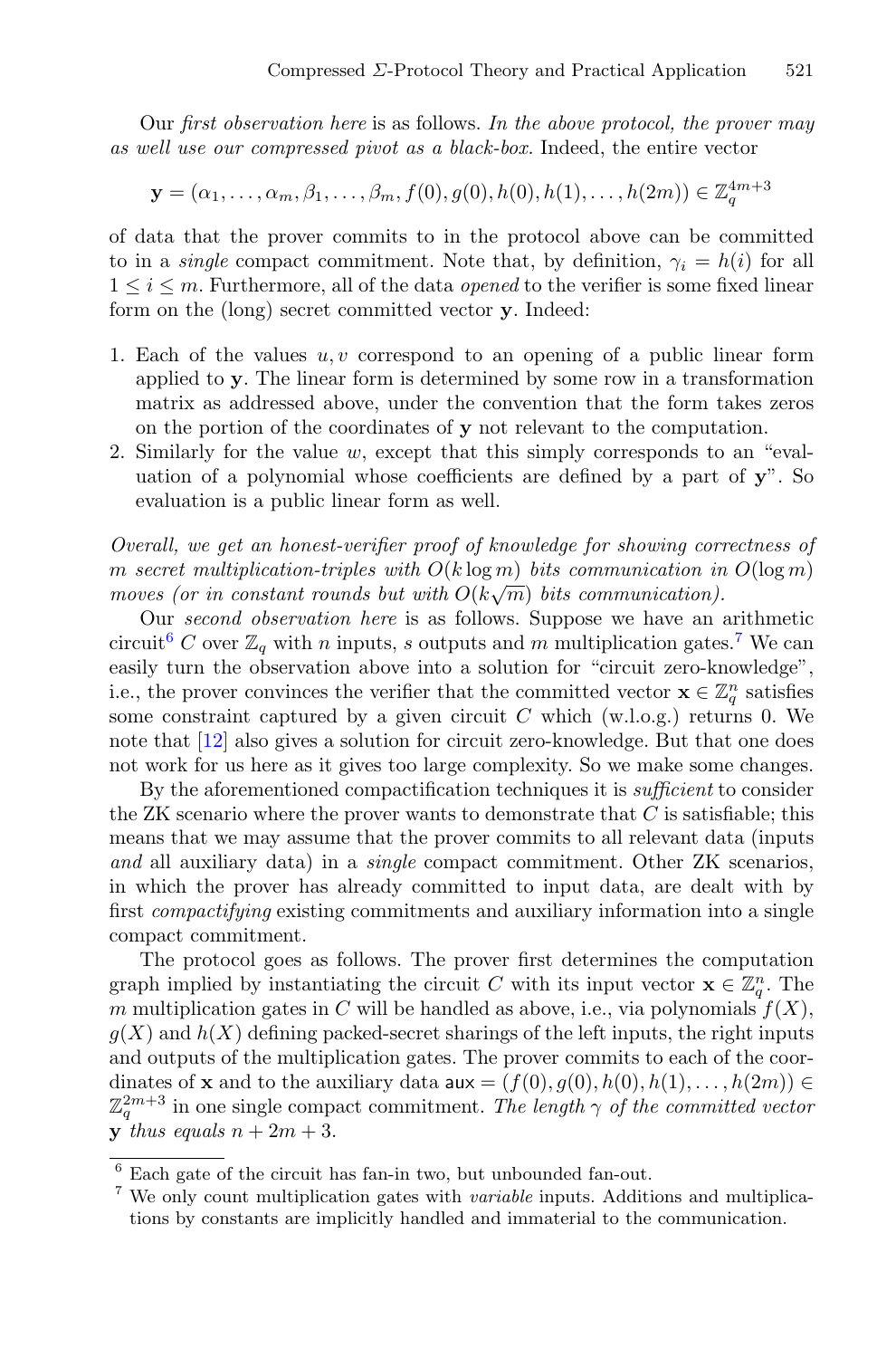A simple fact about arithmetic circuits shows that all wire values are accessible as affine combinations of the coefficients committed to. These affine combinations are uniquely defined by the addition and scalar multiplication gates of the circuit. This explains why, *in contrast to the discussion above*, it is no longer necessary to commit explicitly to the  $\alpha_i$ 's and the  $\beta_i$ 's as these are now implicitly committed to via said affine functions of **y**. Therefore, since the values  $f(0), g(0)$ are still included in **y**, the polynomials  $f(X)$ ,  $g(X)$  and  $h(X)$  are well-defined by **y**, and their evaluations are, by composition of the appropriate maps, also affine evaluations on **y**.

With the above observations in hand, the protocol is reduced to opening the affine map  $\Phi$  that, on input **y**, outputs  $(C(\mathbf{x}), f(c), q(c), h(c))$  for a challenge  $c \in \mathbb{Z}_q \setminus \{1,\ldots,m\}$  sampled uniformly at random by the verifier. First, the verifier checks that  $h(c) = f(c)g(c)$  which, as above, shows that the required multiplicative relations hold with high probability. Second, the verifier checks that  $C(\mathbf{x}) = 0$ , which shows that the circuit is satisfiable and that the prover knows a witness **x**. By the amortized nullity checks (A) the costs of these openings can be amortized. As a result, circuit zero knowledge can be done  $O(\kappa \log \gamma)$ bits in  $O(\log \gamma)$  moves. In particular, the communication costs are independent of the number of output vertices s. Trade-off between communication and moves applies as above. More details on circuit ZK can be found in Sect. [6.](#page-21-0)

### **E. Range Proofs**

In a basic range proof a prover wishes to commit to a secret integer  $v$  and show that this integer is in a public range, say  $[0, 2^{n-1}]$ . From the above circuit ZK protocols, range proofs immediately follow. A prover simply considers the bit decomposition **b**  $\in \mathbb{Z}^n$  of the integer v, the length of this decomposition determines the range. Note that  $v$  can be accessed as a linear form evaluated at **<sup>b</sup>** and thereby a commitment to **<sup>b</sup>** is an implicit commitment to v. Prover and verifier run the above circuit satisfiability protocol to commit to **b** and prove that  $C(\mathbf{b}) = 0$  for  $C : \mathbb{Z}_q^n \to \mathbb{Z}_q^n$ ,  $x \mapsto x * (1-x)$ , where  $*$  represents the component-<br>wise product. The pullity check for C shows that the committed coefficients are wise product. The nullity check for  $C$  shows that the committed coefficients are indeed bits. The communication complexity of this range proof is  $O(\kappa \log n)$  bits. Using the techniques described in Sect. [5.3,](#page-20-0) this functionality can be extended to scenario where a prover has to prove that a Pedersen commitment to  $v \in \mathbb{Z}_q$ is in a certain range. The details can be found in Sect. [7](#page-26-0) and the full-version of this paper.

### **F. Our Program from the Strong-RSA Assumption**

Thus far, we have implemented our program in the discrete log setting, starting from Pedersen commitments and their basic Σ-protocols. Besides some minor details in the compressed pivot, we show that the above discussion holds *verbatim* for a commitment scheme based on an assumption derived from the Strong-RSA assumption. More precisely, we show how the polynomial commitment scheme from a recent work [\[8](#page-29-4)] can be adapted to open arbitrary linear forms. Our adaptations of the linearization techniques from [\[12](#page-29-3)] are directly applicable to the Strong-RSA derived pivot. The details can be found in Sect. [7](#page-26-0) and the full-version of this paper.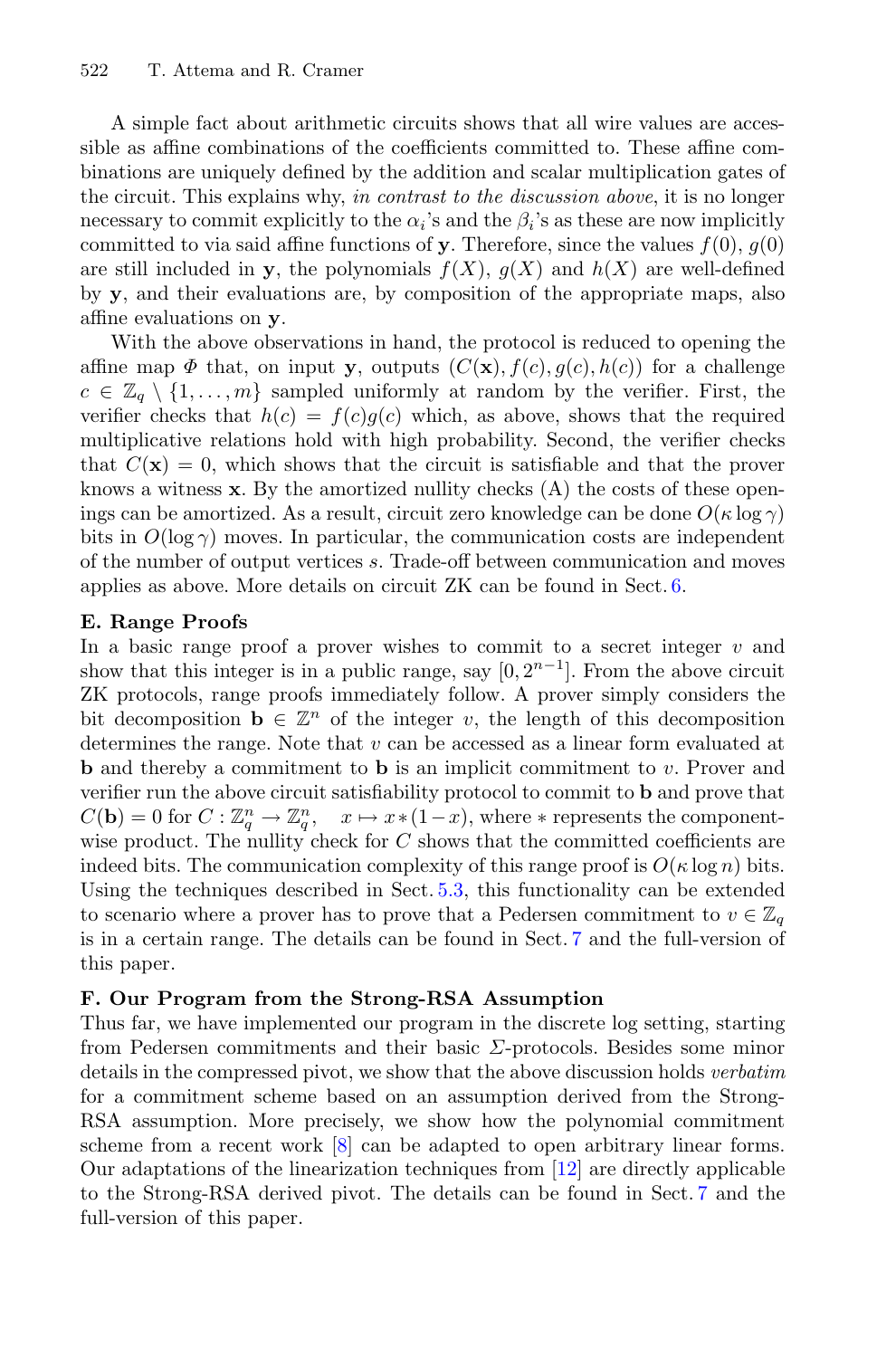### **G. Our Program from the Knowledge-of-Exponent Assumption**

In addition to the discrete log and strong-RSA derived assumptions, our program can also be based on an assumption derived from the Knowledge-of-Exponent Assumption (KEA). Note that KEA is unfalsifiable and its application is not completely without controversy [\[4](#page-28-1)[,26](#page-30-2)]. Moreover, this approach introduces a trusted set-up phase, which might be undesirable. The main benefit of the KEA based approach is that it reduces the communication complexity from logarithmic to constant, i.e., independent of the dimension of the committed vector. In Sect. [9](#page-27-0) we describe the main techniques and for more details we refer to [\[22](#page-30-3)].

**H. Proofs of Partial Knowledge from Compressed** *Σ***-Protocol Theory** In a ZK proof of  $(k, n)$ -partial knowledge, a prover knowing witnesses for some ksubset of n given public statements can convince the verifier of this fact without revealing which  $k$ -subset. In separate work  $[2]$  $[2]$ , we construct logarithmic size proofs of partial knowledge *for all* k, n, by adapting our compressed  $\Sigma$ -protocols and repurposing ideas from [\[13\]](#page-29-9).

### **I. Our program from Lattice Assumptions**

From the work of [\[6](#page-29-10)] we can extract an instantiation of our compressed pivot based on lattice assumptions. Based on this, our framework can therefore be instantiated from lattice assumptions. However, lattice based proofs of knowledge in general are typically subject to a so called soundness slack that is further increased by the compression in [\[6\]](#page-29-10). Therefore, whether or not one follows our framework, selection of *larger* implementation parameters is warranted. Further research is required to determine if and how the implementation parameters can be improved.

### **1.3 Comparison with Earlier Work**

Traditional solutions for circuit ZK in the discrete logarithm setting have a communication complexity that is linear in the circuit size. Building on the work of Groth [\[20\]](#page-29-11), an ingenious recursive approach achieved logarithmic communication complexity [\[5](#page-29-0)]. At its heart lies an earlier version of the BP protocol discussed earlier. Further improvements were introduced in [\[7\]](#page-29-1) and later revisited in [\[23\]](#page-30-1). Recently, Bünz, Fisch and Szepieniec [\[8](#page-29-4)] show that similar results can be derived from the Strong-RSA assumption. The main merit of the Strong-RSA derived solutions is a reduction in the number of public parameters. In addition,  $[8]$ deploys proofs of exponentiation [\[28\]](#page-30-4) to reduce the computational complexity.

A common denominator in the aforementioned works is the use of a quadratic constraint as a main pivot. In [\[20](#page-29-11)], a specific inner-product relation is introduced, and it is shown how basic  $\Sigma$ -protocols for this relation can be enhanced to achieve sub-linear communication complexity. A similar inner-product relation lies at the foundation of the logarithmic size protocols of [\[5\]](#page-29-0), except that it also uses an earlier version of the BP idea. In [\[7](#page-29-1)], it is subsequently shown that a modification of the quadratic relation leads to better constants. In [\[23\]](#page-30-1), more general quadratic constraints were considered with a view towards reducing *computational* complexity in specific ZK scenarios. Also they strive for a more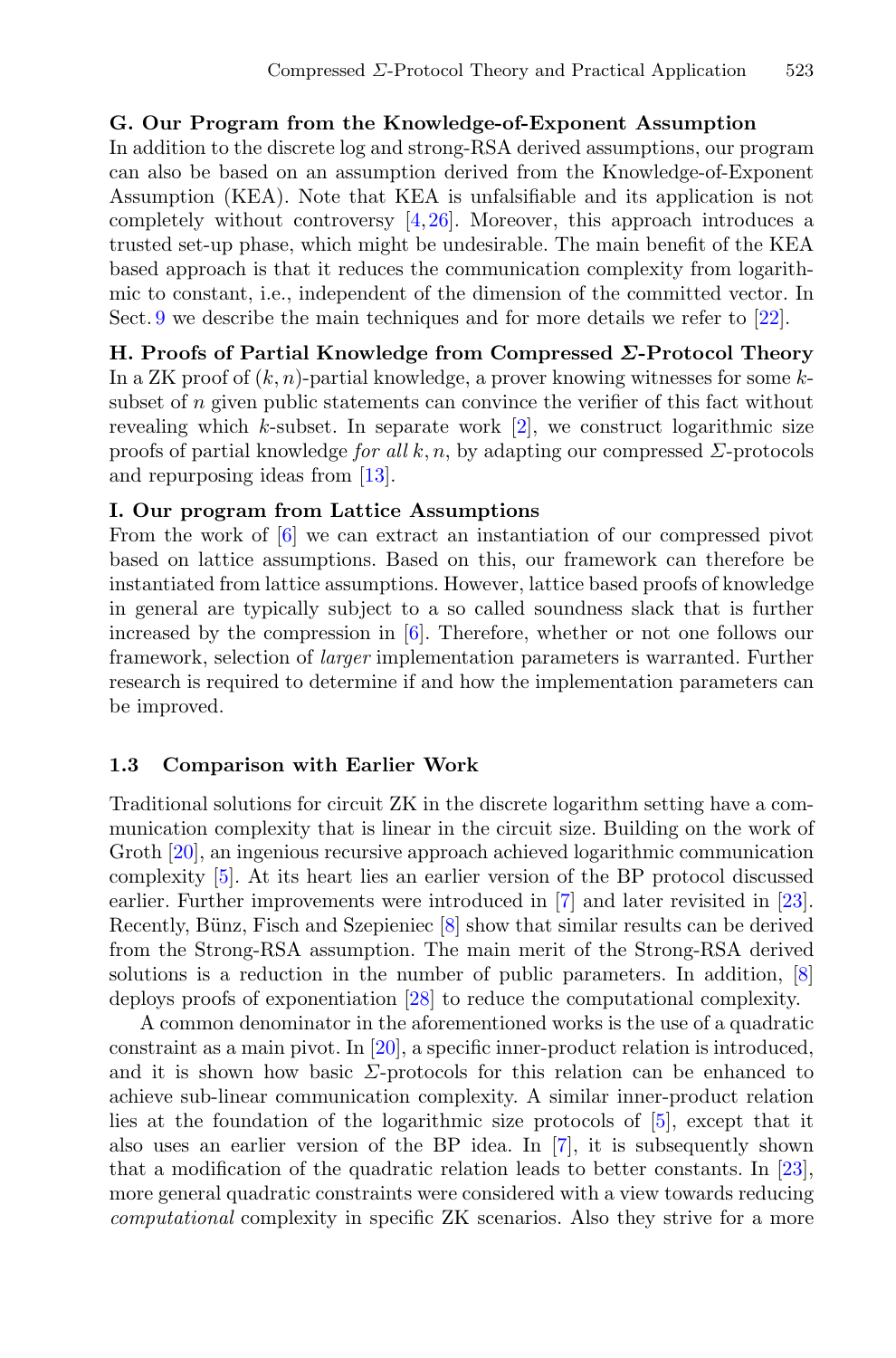modular approach. However, this induces (minor) communication overhead in comparison to Bulletproofs [\[7](#page-29-1)].

Furthermore, it is worth mentioning that in  $[5]$ , as an intermediate stepping stone, a polynomial commitment scheme is constructed. A polynomial commitment is a commitment to the coefficient vector of a polynomial together with the functionality of opening the evaluation at any given point. The solution derived from the Strong-RSA assumption [\[8\]](#page-29-4) bases itself entirely on this polynomial functionality. For general relations it uses recent, but complicated, reductions [\[18](#page-29-12)[,25,](#page-30-5)[30\]](#page-30-6). Constructing protocols from quadratic constraints, either directly or via a polynomial commitment scheme, leads to a complex theory in which plug-and-play secure algorithmics appears hard. Significant effort is required to realize higher level applications such as circuit ZK or range proofs.

As for zero-knowledge, the work of [\[7\]](#page-29-1) and [\[23\]](#page-30-1) establishes this property at a higher level, and not, as do the other works, at the level of their main pivot, which leads to additional difficulties in designing ZK protocols. In fact, in [\[23\]](#page-30-1), zero-knowledge, reduced communication and reduced computation is achieved in an integrated manner.

The most significant difference between our approach and that of the aforementioned works is our simple and direct construction of a compressed pivot to open *arbitrary* linear forms and to combine this with the simple (MPC inspired) linearization techniques from  $[12]$  $[12]$ . The compression is achieved by a suitable adaptation of the BP ideas [\[7\]](#page-29-1), and the linearization techniques discard the need for a direct provision to handle nonlinearity. Moreover, plug and play design of applications according to this compressed  $\Sigma$ -protocol theory is just as easy as with the standard  $\Sigma$ -protocol theory. Despite the conceptual simplicity, the communication complexities of our approach are, even including the constants, equal to that of Bulletproofs [\[7\]](#page-29-1).

Note that polynomial evaluation, as used in some of the other works, of course also comes down to the evaluation of a linear form, albeit a specific one. Therefore these approaches are not amenable to the linearization techniques we use. Opening *arbitrary* linear forms therefore seems to be a sweet spot in that it achieves conceptual simplicity, both in designing ZK protocols and in implementing the pivot.

### **2 Preliminaries**

In this section we introduce the basic notation, definitions and conventions used in the remainder of the paper.

**Interactive Protocols.** Let  $R = \{(x, w)\}\)$  be some NP-relation. Here, x is called a *statement* and w is called a *witness* for x. An interactive protocol Π for relation  $R$  is a protocol that allows a prover to convince a verifier that it knows a witness w for given statement x. Protocol  $\Pi$  takes x as public input and w as prover's private input, which we write as either  $\Pi(x; w)$  or, in the graphical protocol description, as  $INPUT(x; w)$ . The verifier always implicitly outputs reject or accept. Optionally, the protocol can output a public string  $y$  to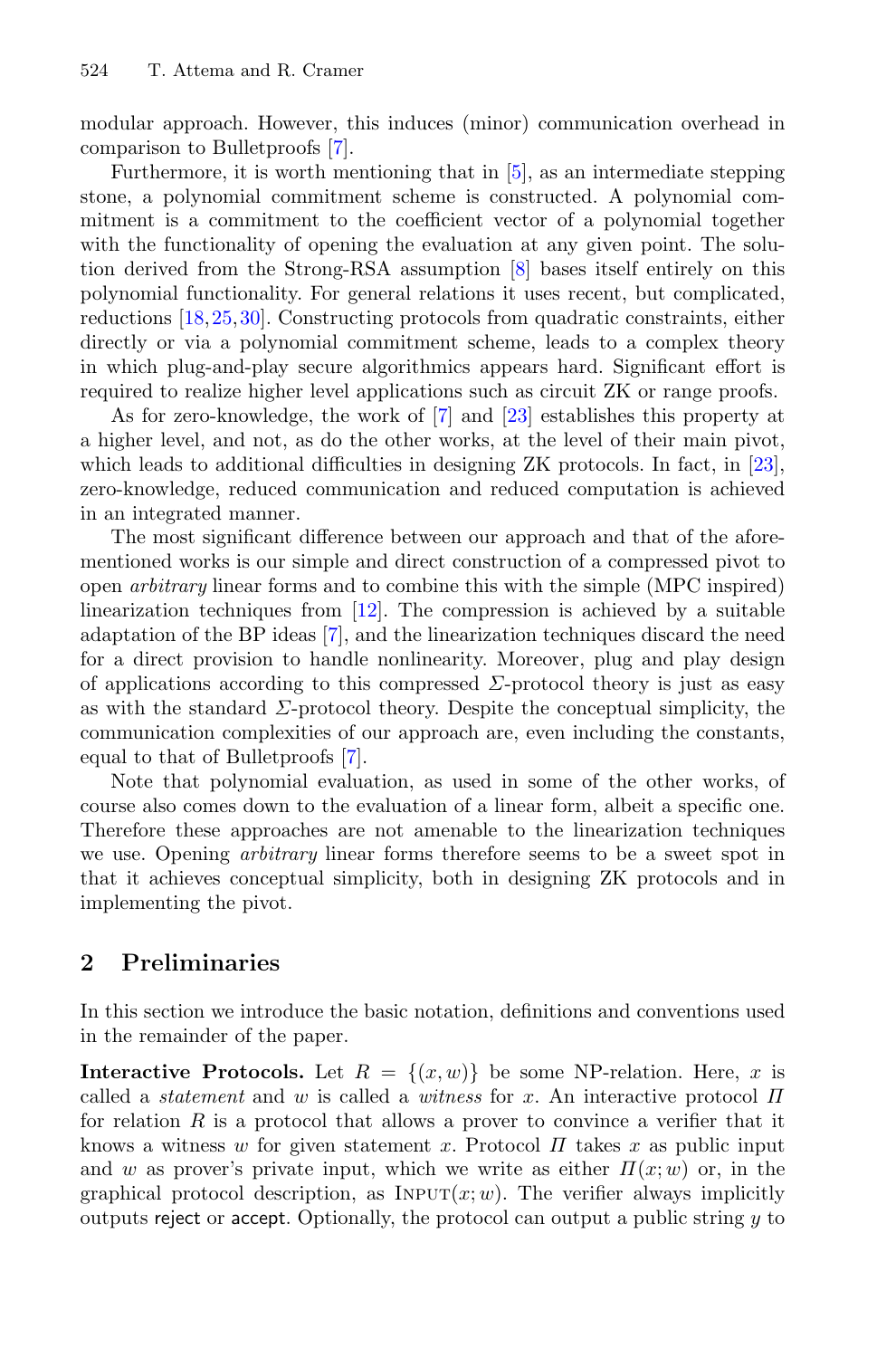both verifier and prover, and a private string  $w'$  only to the prover. In this case we write  $\text{OUTPUT}(y; w')$ . In addition to the input and output of the protocol,<br>the prover's claim (i.e.  $(x, w) \in R$ ) is made explicit in the graphical protocol the prover's claim (i.e,  $(x; w) \in R$ ) is made explicit in the graphical protocol description. An interactive protocol in which the verifier chooses all its messages uniformly at random and independent from the prover's messages is called a *public coin* protocol. All protocols in this work are public coin and can therefore be made non-interactive by applying the Fiat-Shamir transformation [\[16](#page-29-2)].

**Special Soundness and Zero-Knowledge.** A public coin protocol is said to be (unconditionally)  $(k_1, \ldots, k_\mu)$ -special sound if there exists a polynomial time algorithm that on input a statement x and a  $(k_1, k_2, \ldots, k_\mu)$ *-tree of accepting transcripts*, outputs a witness w for x. See [5] for a detailed definition. In brief, *transcripts*, outputs a witness w for x. See [\[5\]](#page-29-0) for a detailed definition. In brief,  $\mathbf{a}(k_1, k_2, \ldots, k_n)$ -tree of accepting transcripts is a set of  $\prod_{i=1}^{n} k_i$  accepting trans a  $(k_1, k_2, \ldots, k_{\mu})$ -tree of accepting transcripts is a set of  $\prod_{i=1}^{\mu} k_i$  accepting transcripts that are arranged in a tree structure. The edges in this three correspond scripts that are arranged in a tree structure. The edges in this three correspond to the verifier's challenges and vertices to the prover's messages, which can be empty. Every node at depth i has precisely  $k_i$  children corresponding to  $k_i$  pairwise distinct challenges. Every transcript corresponds to exactly one path from the root node to a leaf node. Note that this notion is, in two ways, a natural generalization of the standard notion *special soundness*: (1) from a colliding pair of transcripts to a  $k$ -collision and (2) from 1 challenge protocols to protocols with  $\mu \geq 1$  challenges. In [\[5\]](#page-29-0) it is shown that  $(k_1,\ldots,k_\mu)$ -special soundness implies *witness extended emulation* [\[24](#page-30-7)]. A protocol is said to have this property if for any prover  $\mathcal{P}^*$  there exists an efficient algorithm, with rewindable oracle access to  $\mathcal{P}^*$ , that outputs a transcript and, if this transcript is accepting then it outputs, with overwhelming probability, a witness as well. The transcripts generated by this algorithm are required to be indistinguishable from conversations between  $\mathcal{P}^*$  and an honest verifier. We show that all protocols in this work are  $(k_1, k_2, \ldots, k_\mu)$ -special sound for some  $\mu$  and some set of  $k_i$ 's. From the result of [\[5\]](#page-29-0) it then follows that the protocols in this work are *proofs of knowledge*.

The protocol's public parameters are typically a set of generators  $g_1, \ldots, g_n, h$ of a group  $\mathbb G$  of prime order q. We assume that, in the setup phase, these generators are sampled uniformly at random such that the prover does not know a non-trivial DL relation between them. We say that the protocol is *computationally*  $(k_1, k_2, \ldots, k_\mu)$ -special sound, under the DL assumption, if there exists an efficient algorithm that *either* extracts a witness *or* finds a non-trivial DL relation between the public parameters  $g_1, \ldots, g_n, h$ . Protocols that satisfy this computational variant of soundness are also called *arguments of knowledge*. Later we will also consider different set up assumptions, based on Strong-RSA of Knowledge of Exponent derived assumptions. Finally, we will consider standard notions of zero-knowledge such *special honest verifier zero-knowledge* (SHVZK).

### <span id="page-12-0"></span>**3 The Basic Pivot**

This section formally describes the Pedersen vector commitment scheme and our pivotal  $\Sigma$ -protocol, as discussed in Sect. [1.2](#page-3-1) (A). In addition, we describe a standard amortized Σ-protocol for opening a linear form on many commitments.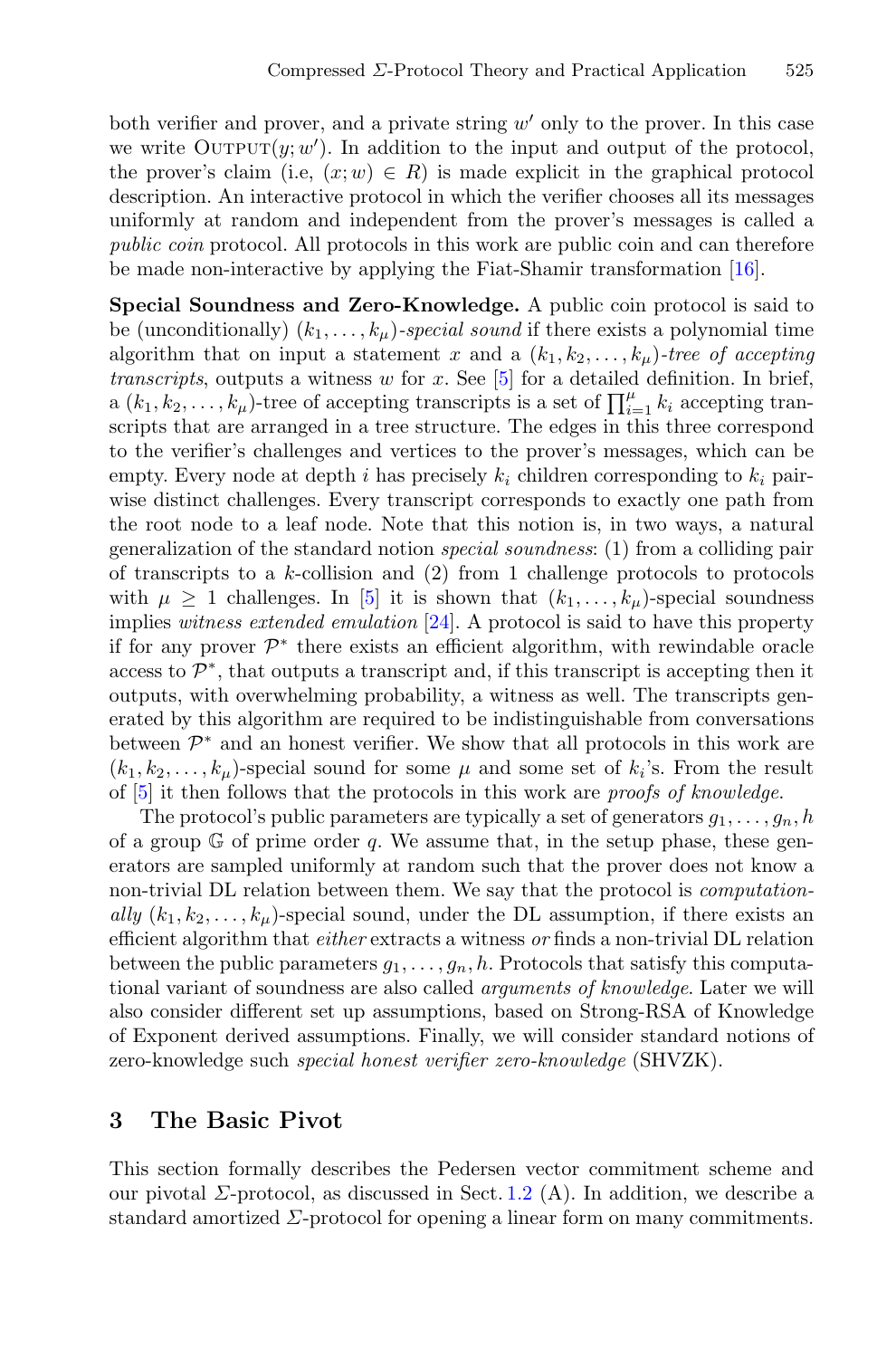#### **3.1 The Basic** *Σ***-protocol**

The primary commitment scheme under consideration in this paper is the Pedersen vector commitment scheme.

**Definition 1. (Pedersen Vector Commitment** [\[27\]](#page-30-8)**).** *Let* G *be an Abelian group of prime order* q*. Pedersen vector commitments are defined by the following setup and commitment phase:*

 $P = Setup: \mathbf{g} = (g_1, \ldots, g_n) \leftarrow_R \mathbb{G}^n, \quad h \leftarrow_R \mathbb{G}.$ <br>  $P = Commit: \text{COM} : \mathbb{Z}_q^n \times \mathbb{Z}_q \to \mathbb{G}, \quad (\mathbf{x}, \gamma) \mapsto h^{\gamma} \mathbf{g}^{\mathbf{x}} := h^{\gamma} \prod_{i=1}^n g_i^{x_i}.$ 

We define  $\mathbf{g}^{\mathbf{x}} := \prod_{i=1}^{n} g_i^{x_i}$  and  $\mathbf{g}^c := (g_1^c, g_2^c, \dots, g_n^c)$  for any  $\mathbf{g} \in \mathbb{G}^n$ ,  $\mathbf{x} \in \mathbb{Z}_q^n$  and  $c \in \mathbb{Z}$ . Moreover, the component-wise product between two vectors  $\mathbf{g} \in \mathbb{G}^n$  $c \in \mathbb{Z}_q$ . Moreover, the component-wise product between two vectors **g**, **h**  $\in \mathbb{G}^n$ <br>is written as  $\boldsymbol{\sigma} * \boldsymbol{h} = (a_1b_1, a_2b_2, a_3b_4)$ is written as  $\mathbf{g} * \mathbf{h} = (g_1h_1, g_2h_2, \ldots, g_nh_n).$ 

Pedersen vector commitments are perfectly hiding and computationally binding under the assumption that the prover does not know a non-trivial discrete log relation between the generators  $g_1, \ldots, g_n, h$ .

To open a commitment to a linear form  $L: \mathbb{Z}_q^n \to \mathbb{Z}_q$  means that the prover<br>hes to reveal  $L(\mathbf{x})$  together with a proof of validity without revealing any wishes to reveal  $L(\mathbf{x})$  together with a proof of validity without revealing any additional information on **x**. Achieving this functionality amounts for the prover to send the value  $L(\mathbf{x})$  along with a ZKPoK for the relation

$$
R = \left\{ \left( P \in \mathbb{G}, L \in \mathcal{L} \left( \mathbb{Z}_q^n \right), y \in \mathbb{Z}_q; \mathbf{x} \in \mathbb{Z}_q^n, \gamma \in \mathbb{Z}_q \right) : \right. \\ \left. P = \mathbf{g}^{\mathbf{x}} h^\gamma, y = L(\mathbf{x}) \right\},\tag{1}
$$

where we use the following definition for the set of linear forms on  $\mathbb{Z}_q^n$ .

**Definition 2.**  $\mathcal{L}(\mathbb{Z}_q^n) := \{ (L : Z_q^n \to \mathbb{Z}_q) : L \text{ is a } \mathbb{Z}_q\text{-linear map} \}$ . Protocol [1,](#page-14-1) denoted by  $H_0$  shows a basic  $\Sigma$ -protocol for relation  $R$ ,  $H_0$  was informally denoted by  $\Pi_0$ , shows a basic  $\Sigma$ -protocol for relation R.  $\Pi_0$  was informally described in Sect. [1.2](#page-3-1) (A). Theorem [1](#page-13-0) shows that  $\Pi_0$  is indeed a special honestverifier zero-knowledge (SHVZK) Proof of Knowledge (PoK). Both the communication costs from the prover  $P$  to the verifier  $V$  and vice versa are given. Note that in the non-interactive Fiat-Shamir [\[16\]](#page-29-2) mode the communication costs from verifier to prover might be irrelevant.

<span id="page-13-0"></span>**Theorem 1 (Basic Pivot).**  $\Pi_0$  is a 3-move protocol for relation R. It is per*fectly complete, special honest-verifier zero-knowledge and unconditionally special sound. Moreover, the communication costs are:*

 $-P \rightarrow V: 1$  *element of*  $\mathbb{G}$  *and*  $n+2$  *elements of*  $\mathbb{Z}_q$ *.*  $-V \rightarrow \mathcal{P}: 1$  *element of*  $\mathbb{Z}_q$ *.* 

#### <span id="page-13-1"></span>**3.2 Amortization over Many Commitments**

A standard amortization technique for Σ-protocols allows a prover to show correctness of s evaluations of the linear form L on s committed vectors for essentially the costs of one evaluation. For details we refer to the full-version of this paper [\[1](#page-28-0)].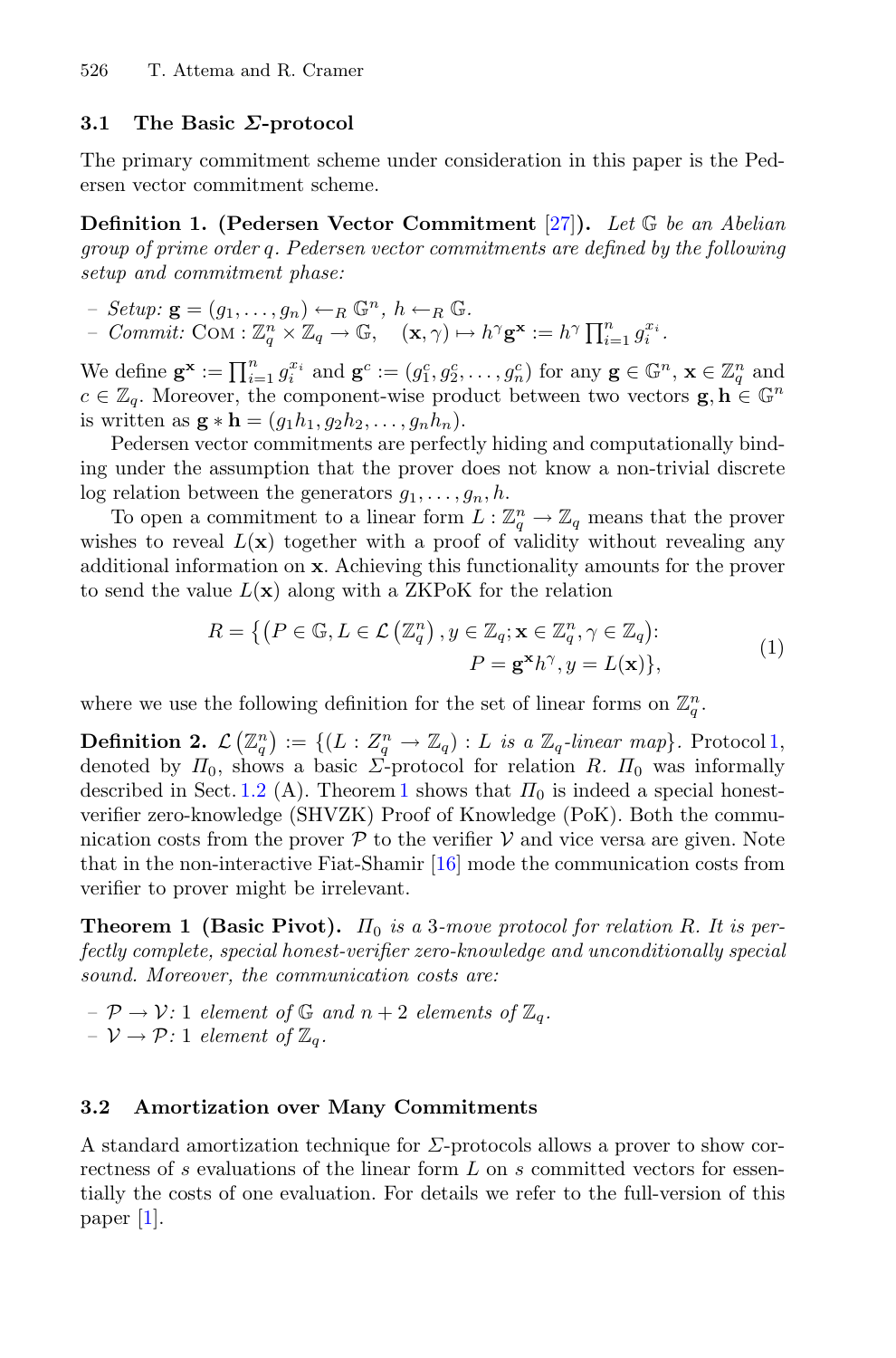<span id="page-14-1"></span>

| <b>Protocol 1</b> $\Sigma$ -protocol $\Pi_0$ for relation R                                                                      |                                                                                                     |                                                                                                  |
|----------------------------------------------------------------------------------------------------------------------------------|-----------------------------------------------------------------------------------------------------|--------------------------------------------------------------------------------------------------|
|                                                                                                                                  | $\Sigma$ -protocol to prove correctness of a linear form evaluation.                                |                                                                                                  |
|                                                                                                                                  | PUBLIC PARAMETERS : $g \in \mathbb{G}^n, h \in \mathbb{G}$<br>INPUT $(P, L, y; \mathbf{x}, \gamma)$ |                                                                                                  |
| Prover                                                                                                                           | $P = \mathbf{g}^{\mathbf{x}} h^{\gamma} \in \mathbb{G}$<br>$y = L(\mathbf{x}) \in \mathbb{Z}_q$     | Verifier                                                                                         |
|                                                                                                                                  |                                                                                                     |                                                                                                  |
| $\mathbf{r} \leftarrow_R \mathbb{Z}_a^n, \rho \leftarrow_R \mathbb{Z}_q$<br>$t = L(r)$<br>$A = \mathbf{g}^{\mathbf{r}} h^{\rho}$ | t,A<br>$\mathfrak{c}$                                                                               | $c \leftarrow_R \mathbb{Z}_q$                                                                    |
| $z = cx + r$<br>$\phi = c\gamma + \rho$                                                                                          | $\mathbf{z}, \phi$                                                                                  |                                                                                                  |
|                                                                                                                                  |                                                                                                     | $\mathbf{g}^{\mathbf{z}}h^{\phi} \stackrel{?}{=} AP^c$<br>$L(\mathbf{z}) \stackrel{?}{=} cy + t$ |

### <span id="page-14-0"></span>**4 Compressing the Pivot**

This section shows how Bulletproof techniques can be applied to compress our pivotal  $\Sigma$ -protocol  $\Pi_0$ , as mentioned in Sect. [1.2](#page-3-1) (B). The key observation is<br>that sending the final message  $\hat{\mathbf{z}} = (\mathbf{z}, \phi) \in \mathbb{Z}^{n+1}$  is actually a (trivial) proof of that sending the final message  $\hat{\mathbf{z}} := (\mathbf{z}, \phi) \in \mathbb{Z}_q^{n+1}$  is actually a (trivial) proof of knowledge for the relation knowledge for the relation

relation  

$$
R_1 = \left\{ \left( \widehat{P}, \widehat{L}, \widehat{y}; \widehat{\mathbf{z}} \right) : \widehat{\mathbf{g}}^{\widehat{\mathbf{z}}} = \widehat{P} \wedge \widehat{y} = \widehat{L}(\widehat{\mathbf{z}}) \right\},\tag{2}
$$

where, with respect to relation  $R$ ,  $\hat{\mathbf{g}} := (g_1, \ldots, g_n, h) \in \mathbb{G}^{n+1}$ ,  $\hat{P} := AP^c$ ,  $\hat{y} :=$  $cv + t$  and  $L(\mathbf{z}, \phi) := L(\mathbf{z})$  for all  $(\mathbf{z}, \phi)$ . Another PoK would also suffice, in particular a PoK with a smaller communication complexity. Moreover, it is immaterial that the PoK is zero-knowledge as the original PoK clearly is not. In [\[5\]](#page-29-0) this observation was applied to Groth's  $\Sigma$ -protocol [\[20](#page-29-11)]. The main difference is that we start with linear form relation R, whereas Groth's  $\Sigma$ -protocol is for a specific quadratic relation.

Let  $\Pi$  be a PoK for relation  $R_1$ . We call the new protocol obtained by replacing the final move of protocol  $\Pi_0$  by protocol  $\Pi$  the *composition* and write  $\Pi \circ \Pi_0$ . Since  $\Pi_0$  is SHVZK it immediately follows that the composition is also SHVZK.

The essence of Bulletproofs is a PoK, denoted by BP, with logarithmic communication complexity for the following inner product relation,

$$
R_{\text{bullet}} = \left\{ \left( P \in \mathbb{G}, u \in \mathbb{Z}_q; \mathbf{a}, \mathbf{b} \in \mathbb{Z}_q^n \right) : P = \mathbf{g}^\mathbf{a} \mathbf{h}^\mathbf{b} \wedge u = \langle \mathbf{a}, \mathbf{b} \rangle \right\},\qquad(3)
$$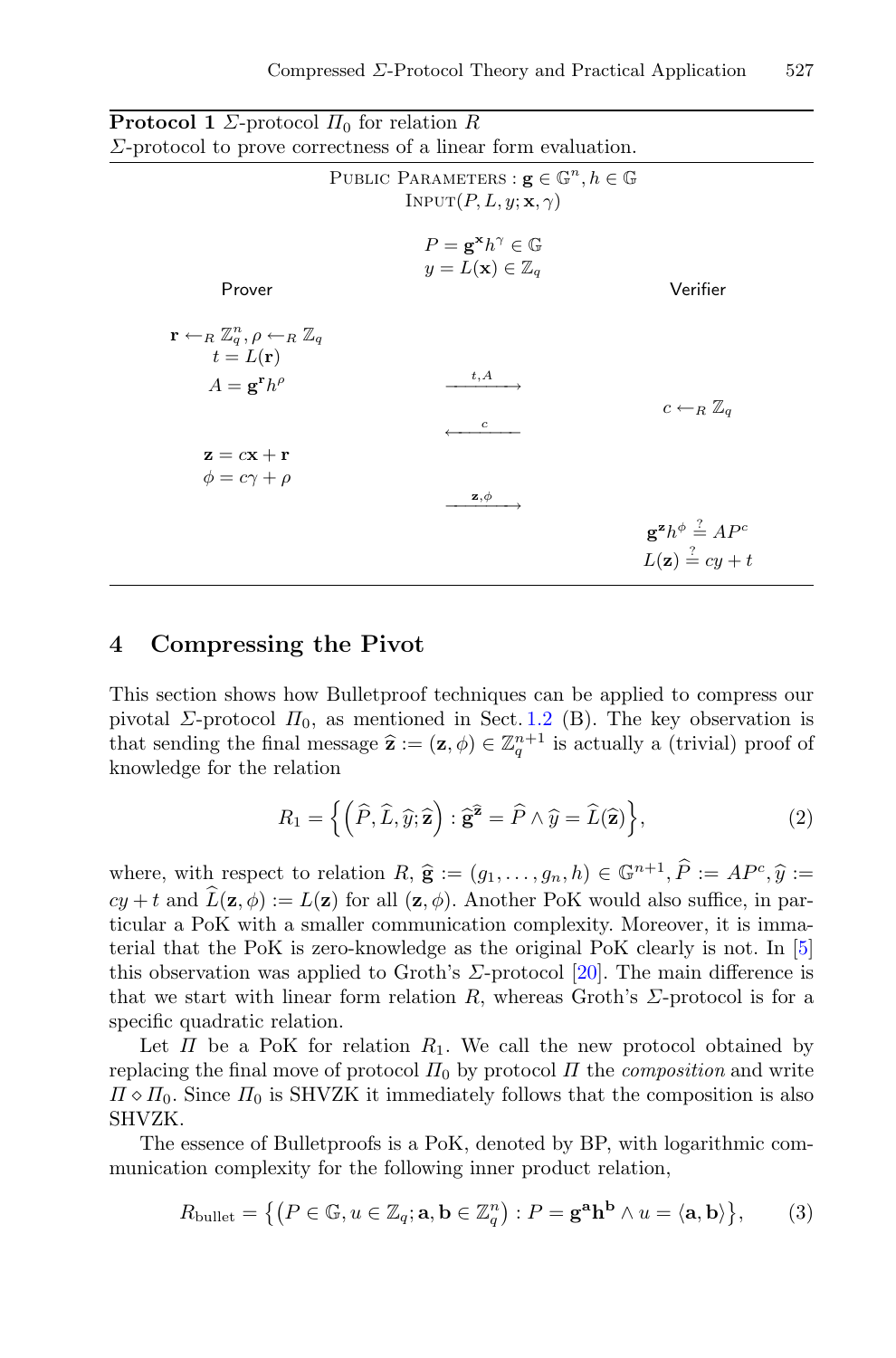where  $\mathbf{g}, \mathbf{h} \in \mathbb{G}^n$  are the public parameters. The quadratic relation  $R_{\text{bullet}}$  is quite similar to the relation  $R_1$  and it turns out that minor adaptations of BP give a logarithmic size PoK for relation  $R_1$ . We will now describe the components of the BP protocol, while simultaneously adapting these to our relation  $R_1$ .

### **4.1 Reduction from Relation** *R***<sup>1</sup> to Relation** *R***<sup>2</sup>**

The first step of the BP PoK is to incorporate the linear form into the Pedersen vector commitment. For this step an additional generator  $k \in \mathbb{G}$  is required such that the prover does not know a discrete log relation between the generators  $g_1,\ldots,g_n, h, k$ . More precisely, the problem of finding a proof for relation  $R_1$  is reduced to the problem of finding a proof for relation

the problem of finding a proof for relation  
\n
$$
R_2 = \left\{ \left( Q \in \mathbb{G}, \widetilde{L} \in \mathcal{L} \left( \mathbb{Z}_q^{n+1} \right); \widehat{\mathbf{z}} \in \mathbb{Z}_q^{n+1} \right) : Q = \widehat{\mathbf{g}}^{\widehat{\mathbf{z}}} k^{\widetilde{L}(\widehat{\mathbf{z}})} \right\}.
$$
\n(4)

 $h_2 = \{ (Q \in \mathbb{G}, L \in \mathcal{L}(\mathbb{Z}_q)) : Q = \mathbf{g} \kappa \}$  (4)<br>where,  $Q := \hat{P}k^{\hat{y}}$  and  $\tilde{L} := c\hat{L}$  for a random challenge  $c \in \mathbb{Z}_q$  sampled by the<br>verifier. The reduction is described in Protocol 2 and denoted by  $\tilde{H$ verifier. The reduction is described in Protocol [2](#page-16-0) and denoted by  $\Pi_1$  $\Pi_1$ . Lemma 1 shows that  $\Pi_1$  is an argument of knowledge for relation  $R_1$ .

<span id="page-15-0"></span>**Lemma 1.**  $\Pi_1$  *is a* 2*-move protocol for relation*  $R_1$ *. It is perfectly complete and computationally special sound, under the discrete logarithm assumption. Moreover, the communication costs are:*

 $-\mathcal{P} \rightarrow \mathcal{V}$ :  $n+1$  *elements of*  $\mathbb{Z}_q$ .  $-V \rightarrow \mathcal{P}$ : 1 *element of*  $\mathbb{Z}_q$ .

*Proof.* **Completeness** follows directly.

**Special Soundness:** We show that there exists an efficient algorithm  $\chi$  that, on input two accepting transcripts, either extracts a witness for  $R_1$ , or finds a non-trivial discrete log relation. So let  $(c_1, \hat{z}_1)$  and  $(c_2, \hat{z}_2)$  be two accepting on input two accepting transcripts,<br>a non-trivial discrete log relation. So<br>transcripts with  $c_1 \neq c_2$ , then  $\hat{\mathbf{g}}^{\hat{\mathbf{z}}_1-\hat{\mathbf{z}}_2}$ <br>we have found a non-trivial discrete either extracts a witness for  $R_1$ , or finds<br>let  $(c_1, \hat{\mathbf{z}}_1)$  and  $(c_2, \hat{\mathbf{z}}_2)$  be two accepting<br> $k^{c_1 \hat{L}(\hat{\mathbf{z}}_1) - c_2 \hat{L}(\hat{\mathbf{z}}_2)} = k^{(c_1 - c_2)\hat{y}}$ . Hence, either<br>log relation or  $\hat{\mathbf{z}}_1 = \hat{\mathbf{z}}_2$ we have found a non-trivial discrete log relation, or  $\hat{\mathbf{z}}_1 = \hat{\mathbf{z}}_2$  and  $c_1\hat{L}(\hat{\mathbf{z}}_1)$  – we nave found a non-trivial discrete log relation, or  $\mathbf{z}_1 = \mathbf{z}_2$  and  $c_1L(\mathbf{z}_1) - c_2\hat{L}(\hat{\mathbf{z}}_2) = (c_1 - c_2)\hat{y}$ . In the latter case, it follows that  $\hat{L}(\hat{\mathbf{z}}_1) = \hat{L}(\hat{\mathbf{z}}_2) = \hat{y}$ .<br>Moreover from th we nave found a non-trivial discrete<br>  $c_2 \hat{L}(\hat{\mathbf{z}}_2) = (c_1 - c_2)\hat{y}$ . In the latter of<br>
Moreover, from this it follows that  $\hat{\mathbf{g}}^2$ <br>
Hence  $\hat{\mathbf{z}}_i$  is a witness for relation  $R_i$ . **z**<sup>1</sup> log relation, or  $\mathbf{z}_1 = \mathbf{z}_2$  and  $c_1L(\mathbf{z}_1) -$ <br>ase, it follows that  $\hat{L}(\hat{\mathbf{z}}_1) = \hat{L}(\hat{\mathbf{z}}_2) = \hat{y}$ .<br> $k^{c_1\hat{L}(\hat{\mathbf{z}}_1)} = \hat{P}k^{c_1\hat{y}}$  which implies  $\hat{\mathbf{g}}^{\hat{\mathbf{z}}_1} = \hat{P}$ .<br>which completes th Hence,  $\hat{\mathbf{z}}_1$  is a witness for relation  $R_1$ , which completes the proof.

### **4.2 Logarithmic Size PoK for Linear Relation** *R***<sup>2</sup>**

Next we deploy the main technique of the Bulletproof protocol to construct an efficient PoK for relation  $R_2$ . For simplicity let us assume that  $n+1$  is a power of 2. If this is not the case the vector can be appended with zeros. The protocol is recursive and in each iteration the dimension of the witness is halved until its dimension equals 2. We could add one additional step to the recursion and only send the response when the dimension equals 1. This would reduce the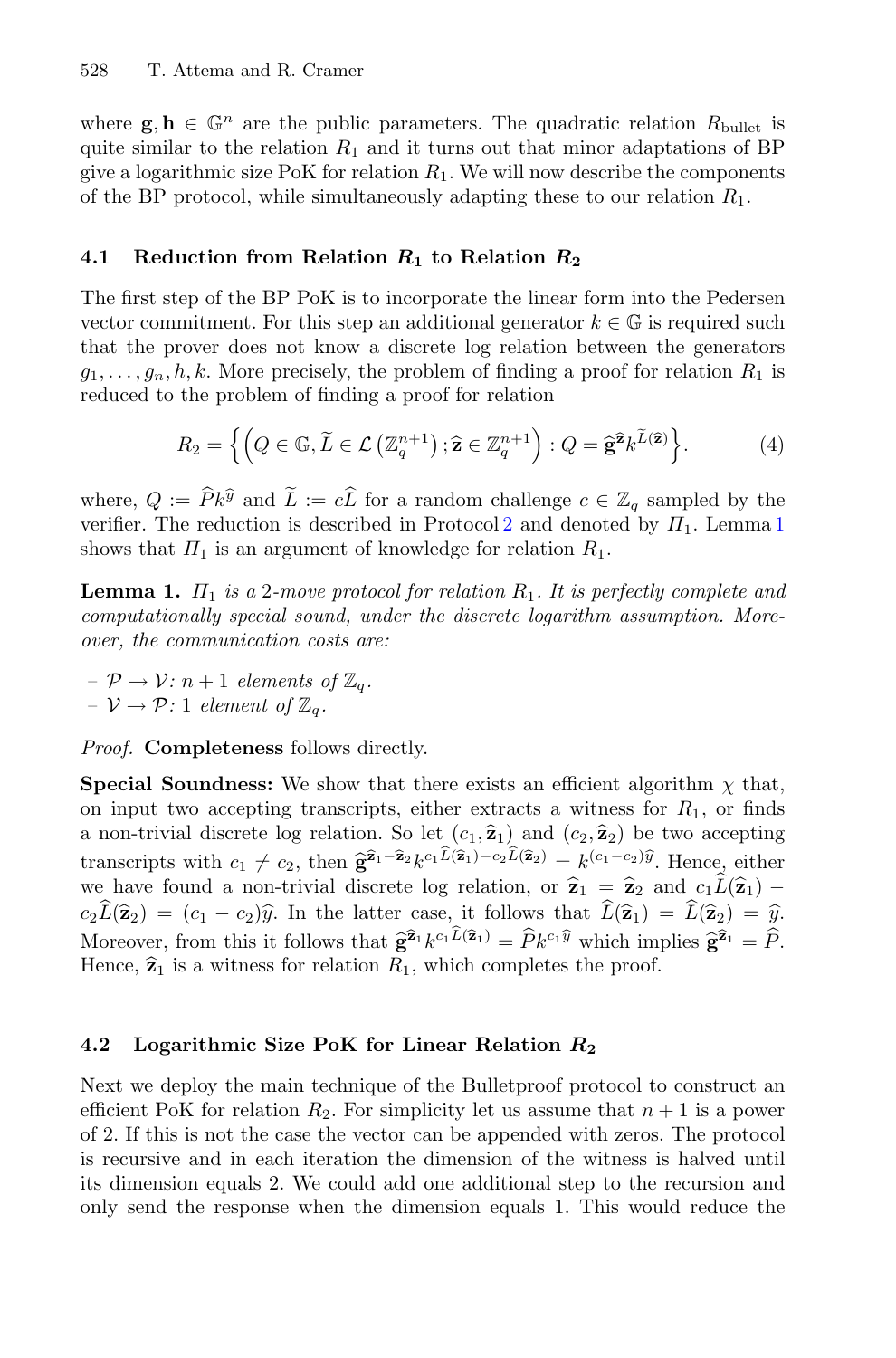<span id="page-16-0"></span>

| <b>Protocol 2</b> Argument of Knowledge $\Pi_1$ for $R_1$ |                                                                                                                                                  |                                                                                                                                 |  |  |
|-----------------------------------------------------------|--------------------------------------------------------------------------------------------------------------------------------------------------|---------------------------------------------------------------------------------------------------------------------------------|--|--|
| Reduction from relation $R_1$ to relation $R_2$ .         |                                                                                                                                                  |                                                                                                                                 |  |  |
|                                                           | PUBLIC PARAMETERS : $\hat{\mathbf{g}} \in \mathbb{G}^{n+1}, k \in \mathbb{G}$<br>INPUT $(\widehat{P}, \widehat{L}, \widehat{y}; \widehat{z})$    |                                                                                                                                 |  |  |
|                                                           | $\widehat{P} = \widehat{\mathbf{g}}^{\widehat{\mathbf{z}}} \in \mathbb{G}$<br>$\widehat{y} = \widehat{L}(\widehat{\mathbf{z}}) \in \mathbb{Z}_q$ |                                                                                                                                 |  |  |
| Prover                                                    |                                                                                                                                                  | Verifier                                                                                                                        |  |  |
|                                                           | $\frac{c}{c}$                                                                                                                                    | $c \leftarrow_R \mathbb{Z}_q$                                                                                                   |  |  |
|                                                           | $\hat{\mathbf{z}}$                                                                                                                               |                                                                                                                                 |  |  |
|                                                           |                                                                                                                                                  | $\widehat{\mathbf{g}}^{\widehat{\mathbf{z}}}k^{c\widehat{L}(\widehat{\mathbf{z}})} \stackrel{?}{=} \widehat{P}k^{c\widehat{y}}$ |  |  |

communication costs by one field element, but it would increase the number of group elements sent by the prover by 2.

For any even dimension m and vector  $\mathbf{g} \in \mathbb{G}^m$ , we define  $\mathbf{g}_L = (g_1, \ldots, g_{m/2})$ as its left half and  $\mathbf{g}_R = (g_{m/2+1}, \ldots, g_m)$  as its right half. The same notation is used for vectors in  $\mathbb{Z}_q^m$ . For a linear form  $L : \mathbb{Z}_q^m \to \mathbb{Z}_q$ , we define

$$
L_L: \mathbb{Z}_q^{m/2} \to \mathbb{Z}_q, \quad \mathbf{x} \mapsto L(\mathbf{x}, 0), \qquad L_R: \mathbb{Z}_q^{m/2} \to \mathbb{Z}_q, \quad \mathbf{x} \mapsto L(0, \mathbf{x}), \tag{5}
$$

where  $(\mathbf{x}, 0), (0, \mathbf{x}) \in \mathbb{Z}_q^m$  are the vectors **x** appended with  $m/2$  zeros on the right and left respectively Recall that the component-wise product between right and left, respectively. Recall that the component-wise product between two vectors is denoted by ∗.

The compression is described in Protocol [3](#page-17-0) and denoted by  $\Pi_2$  $\Pi_2$ . Theorem 2 shows that protocol  $\Pi_2$  is a proof of knowledge for relation  $R_2$ . Note that, in contrast to the compression mechanism of [\[7](#page-29-1)], protocol  $\Pi_2$  is unconditionally  $(3,\ldots,3)$ -special sound.

<span id="page-16-1"></span>**Theorem 2 (Compression Mechanism).**  $\Pi_2$  *is a*  $(2\mu+1)$ *-move protocol for relation*  $R_2$ , where  $\mu = \lfloor \log_2(n+1) \rfloor - 1$ . It is perfectly complete and uncondi*tionally*  $(k_1, \ldots, k_\mu)$ *-special sound, where*  $k_i = 3$  *for all*  $1 \leq i \leq \mu$ *. Moreover, the communication costs are:*

 $P \rightarrow V: 2 \left[ \log_2(n+1) \right] - 2$  *elements of* G *and* 2 *elements of*  $\mathbb{Z}_q$ *.*  $-V \rightarrow \mathcal{P}$ :  $\lceil \log_2(n+1) \rceil - 1$  *elements of*  $\mathbb{Z}_q$ .

*Proof.* **Completeness** follows directly.

**Special Soundness** follows in a similar manner as it does for the amortized  $\Sigma$ -protocol mentioned in Sect. [3.2.](#page-13-1) Namely, by the same "polynomial amortization trick" the commitments  $A, Q, B$  are combined in a single commitment  $Q' := AQ^cB^{c^2}$  where c is a random challenge. Informally, if a prover can open<br>commitment  $Q'$  it follows with high probability that a prover can open all three commitment  $Q'$ , it follows, with high probability, that a prover can open all three<br>commitments  $A$ ,  $Q$  and  $B$ . For completeness we include the detailed proof commitments A, Q and B. For completeness we include the detailed proof.

For simplicity we assume that we only run one of the recursive steps, i.e., we consider the 3-move variant of protocol  $\Pi_2$ , where the prover sends the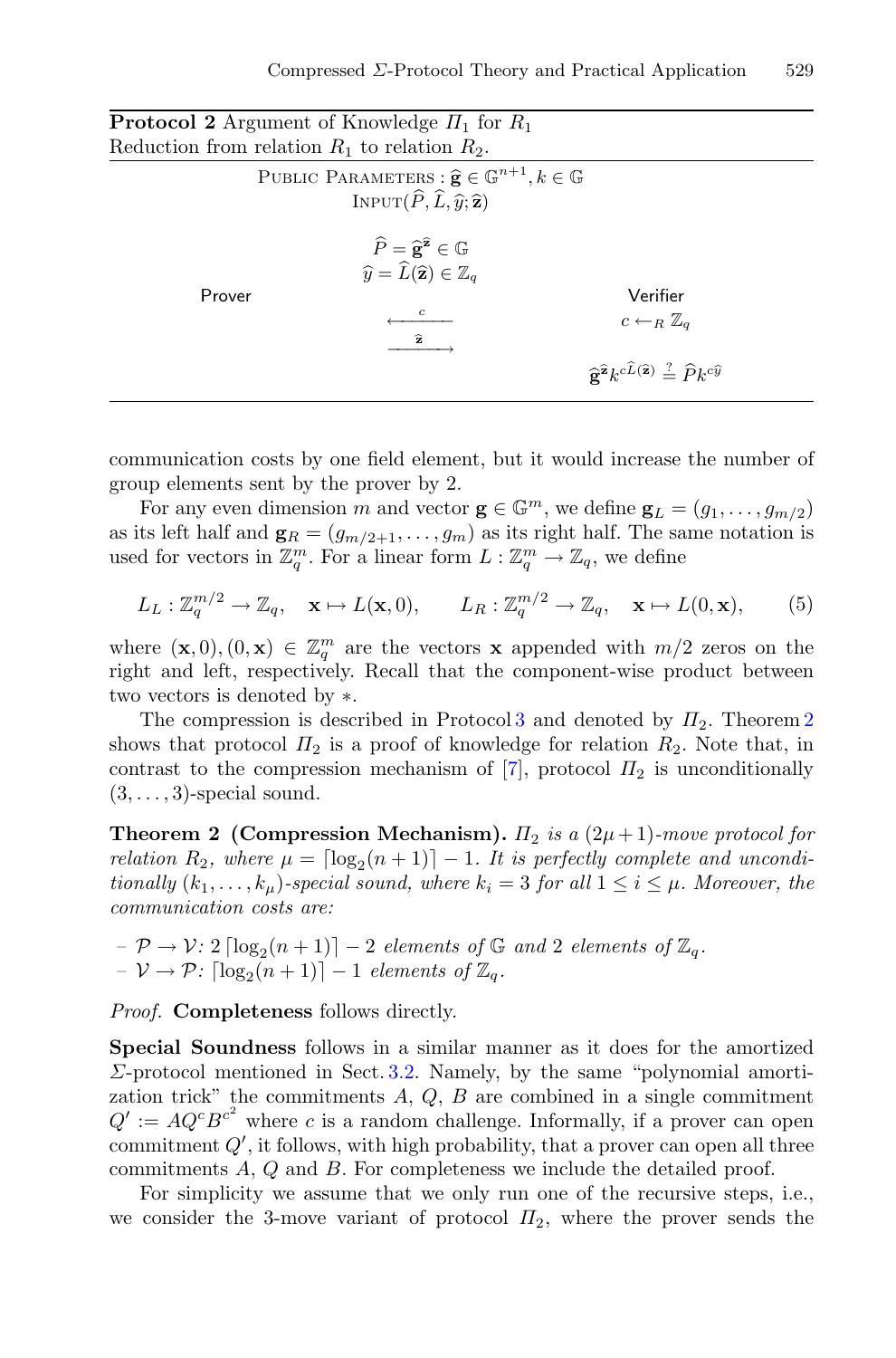response **z**' regardless of its dimension, and we show that this protocol is 3special sound. From there  $(3,\ldots,3)$ -special soundness follows by an inductive argument of which we omit the details.

So let us show that there exists an efficient algorithm  $\chi$  that, on input 3 accepting transcripts  $(A, B, c_1, \mathbf{z}_1), (A, B, c_2, \mathbf{z}_2), (A, B, c_3, \mathbf{z}_3)$ , with  $c_i \neq c_j$ for all  $i, j$ , outputs a witness for relation  $R_2$ . Given these transcripts let us define Vandermonde matrix

$$
V = \begin{pmatrix} 1 & 1 & 1 \\ c_1 & c_2 & c_3 \\ c_1^2 & c_2^2 & c_3^2 \end{pmatrix},
$$
 (6)

with  $\det(V) = (c_3 - c_1)(c_3 - c_1)(c_3 - c_2)$ . Since  $c_i \neq c_j$  for all i, j, it follows that V is invertible and that we can define

$$
(a_1 \ a_2 \ a_3)^T := V^{-1} (0 \ 1 \ 0)^T. \tag{7}
$$

Now it is easily seen that, for  $\bar{\mathbf{z}} := \left( \sum_{i=1}^3 a_i \mathbf{z}_i, \sum_{i=1}^3 a_i c_i \mathbf{z}_i \right)$ , it holds that  $\mathbf{g}^{\bar{\mathbf{z}}} k^{\tilde{L}(\bar{\mathbf{z}})} = Q$ . Hence, **z** is a witness for relation  $R_2$ , which proves the claim.

<span id="page-17-0"></span>

**Protocol 3** Compressed Proof of Knowledge  $\Pi_2$  for  $R_2$ <br>PUBLIC PARAMETERS :  $\hat{\mathbf{g}}, k$  $\overline{a}$  $\alpha$  PARAMETEI<br>
INPUT $(Q, \tilde{L}; \hat{z})$  $INPUT(Q, \widetilde{L}; \widehat{\mathbf{z}})$ PARA<br>NPUT( $Q = \hat{\mathbf{g}}$ **z** $h_{k}^{\text{ETE}}$ **z**) Prover Verifier F<br> $A = \hat{\mathbf{g}}$ Prover **z***L* 'rover<br><sup>2</sup>L k<sup>L̃</sup>R<sup>(2)</sup><br>2 P i L̃r (2) **z***L*)  $A = \hat{\mathbf{g}}_R^{\hat{\mathbf{z}}_L} k^{\widetilde{L}_R(\hat{\mathbf{z}})}$ <br>  $B = \hat{\mathbf{g}}_L^{\hat{\mathbf{z}}_R} k^{\widetilde{L}_L(\hat{\mathbf{z}})}$  $B = \hat{\mathbf{g}}_I^{\hat{\mathbf{z}}_R} k^{\tilde{L}_L(\hat{\mathbf{z}}_R)}$  $\widehat{\mathbf{z}}_R$ )  $A,B$   $\longrightarrow$  $c \leftarrow_R \mathbb{Z}_q$  $\mathbf{g}':=\begin{aligned} &\overbrace{\mathbf{\hat{g}}_L^c\ast \mathbf{\hat{g}}_R}^c \in \mathbb{G}^{(n+1)/2} \ Q':=AQ^cB^{c^2} \ L':=c\widetilde{L}_L+\widetilde{L}_R \end{aligned}$  $Q' := AQ^cB^{c^2}$  $L' := c\widetilde{L}_L + \widetilde{L}_B$  $\mathbf{z}' = \hat{\mathbf{z}}_L + c\hat{\mathbf{z}}_R$  $\mathbf{z}' = \hat{\mathbf{z}}_L + c$ <br>if  $(\mathbf{z}' \in \mathbb{Z}_q^2)$ : **<sup>z</sup>**-−−−−−−−−−−−−−−→ (**g**- $\left( \int^{\mathbf{z}'} k^{L'(\mathbf{z}')} \stackrel{?}{=} Q' \right)$ else : Run  $\Pi_2(Q', L'; \mathbf{z}')$  with<br>PUBLIC PARAMETERS :  $\mathbf{\sigma}'$ Public Parameters :  $\mathbf{g}', k$ 

#### **4.3 Composing the Building Blocks**

The compressed  $\Sigma$ -protocol  $\Pi_c$  for relation R is the composition of the previously mentioned protocols, i.e.,  $\Pi_c := \Pi_2 \diamond \Pi_1 \diamond \Pi_0$ . For a graphical protocol description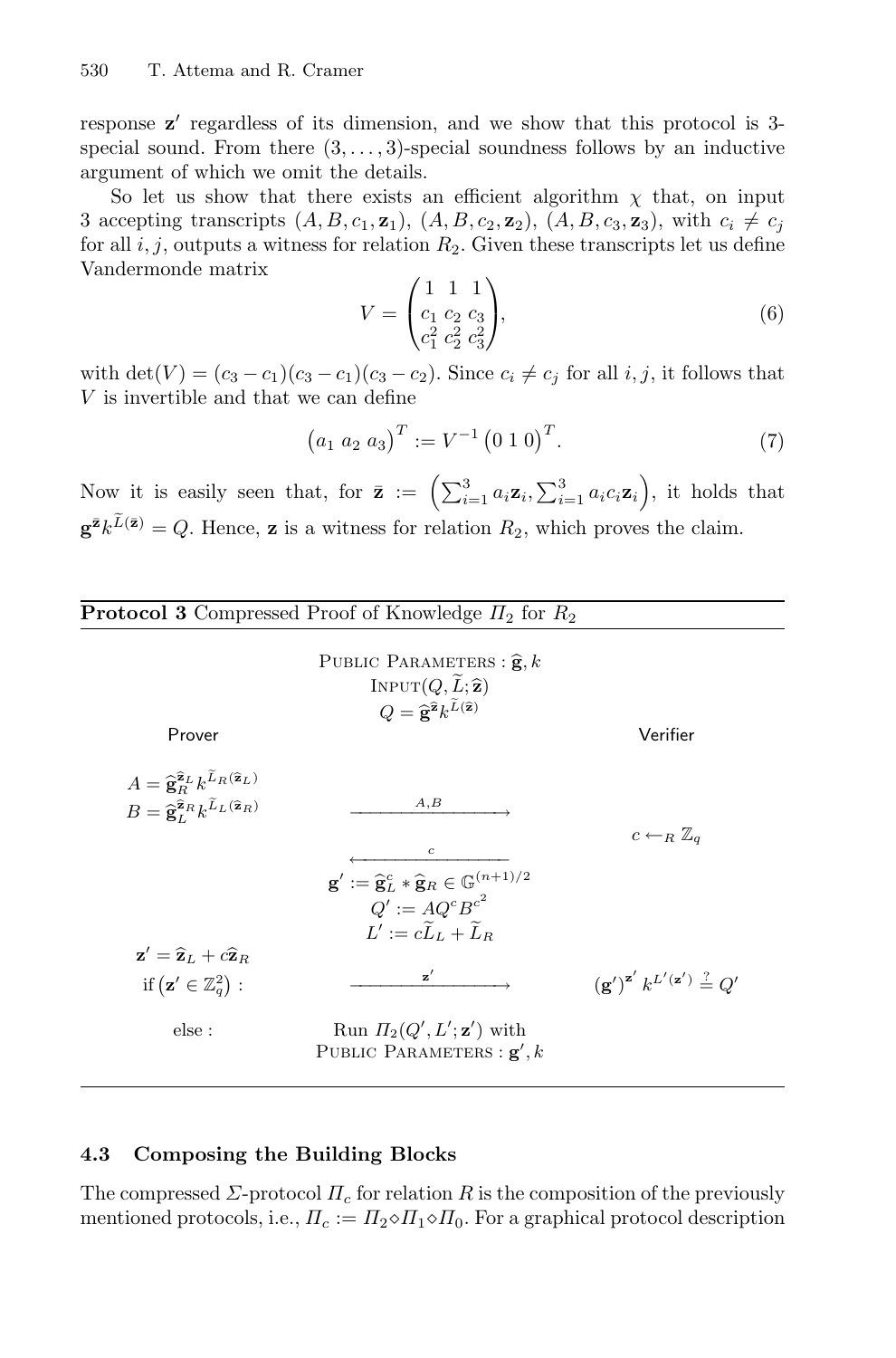of  $\Pi_c$  we refer to the full-version of this paper [\[1](#page-28-0)]. Theorem [3](#page-18-1) shows that  $\Pi_c$ is indeed a SHVZK argument of knowledge for relation  $R$  with a logarithmic communication complexity.

<span id="page-18-1"></span>**Theorem 3 (Compressed Pivot).**  $\Pi_c$  *is a* ( $2\mu+3$ )*-move protocol for relation* R, where  $\mu = \lfloor \log_2(n+1) \rfloor - 1$ . It is perfectly complete, special honest-verifier *zero-knowledge and computationally*  $(2, 2, k_1, \ldots, k_\mu)$ *-special sound, under the discrete logarithm assumption, where*  $k_i = 3$  *for all*  $1 \leq i \leq \mu$ *. Moreover, the communication costs are:*

 $P \rightarrow V: 2 \lceil \log_2(n+1) \rceil - 1$  *elements of* G *and* 3 *elements of*  $\mathbb{Z}_q$ .  $-V \rightarrow \mathcal{P}$ :  $\lceil \log_2(n+1) \rceil + 1$  *elements of*  $\mathbb{Z}_q$ .

*Proof.* **Completeness** follows directly from the completeness of  $\Pi_0$ ,  $\Pi_1$  and  $\Pi_2$ . **SHVZK** follows since  $\Pi_0$  is SHVZK. The simulator for  $\Pi_c$  namely runs the

simulator for  $\Pi_0$  and continues with honest executions of  $\Pi_1$  and  $\Pi_2$ .

**Special soundness** follows from a straightforward combination of the extraction algorithms of protocols  $\Pi_0$ ,  $\Pi_1$  and  $\Pi_2$ .

In a completely analogous manner, the amortized  $\Sigma$ -protocol  $\Pi_0^{\text{Am}}$  of the system becompressed. For the properties of the amortized and compressed Sect. [3.2](#page-13-1) can be compressed. For the properties of the amortized and compressed  $\Sigma$ -protocol we refer to the full-version of this paper [\[1](#page-28-0)].

### **4.4 Compressed Pivot with Unconditional Soundness**

Note that since protocol  $\Pi_1$  has computational soundness so does the compressed pivot  $\Pi_c$ . In the full-version of this paper [\[1](#page-28-0)] we show two approaches for deriving an unconditionally sound compressed pivot.

### **4.5 A Remark on Sublinear Communication Complexity**

A straightforward adaptation of the compression techniques from Sect. [4](#page-14-0) allows the round complexity of the compressed pivot to be reduced from logarithmic to constant. However, this reduction comes at the cost of increasing the communication complexity from  $O(\log(n))$  to  $O(\sqrt{n})$  elements. For more details on this trade-off we refer to the full-version of this paper [\[1\]](#page-28-0).

# <span id="page-18-0"></span>**5 The Compressed Pivot as a Black-Box**

From this point on, the only facts about the pivot that we need is that we have access to a compact vector commitment scheme that allows a prover to open *arbitrary* linear forms on *multiple* commitments. Hence, we assume black-box access to such a pivot. First, we treat the utility enhancements mentioned in Sect. [1.2](#page-3-1) (A). Second, we describe the compactification techniques as discussed in Sect. [1.2](#page-3-1) (C).

We use the following notation. We write [**x**] for a compact commitment to a vector  $\mathbf{x} \in \mathbb{Z}_q^n$ , and for a (public) linear form L we write  $\Pi_{\text{OPEN}}([\mathbf{x}], L; \mathbf{x})$  for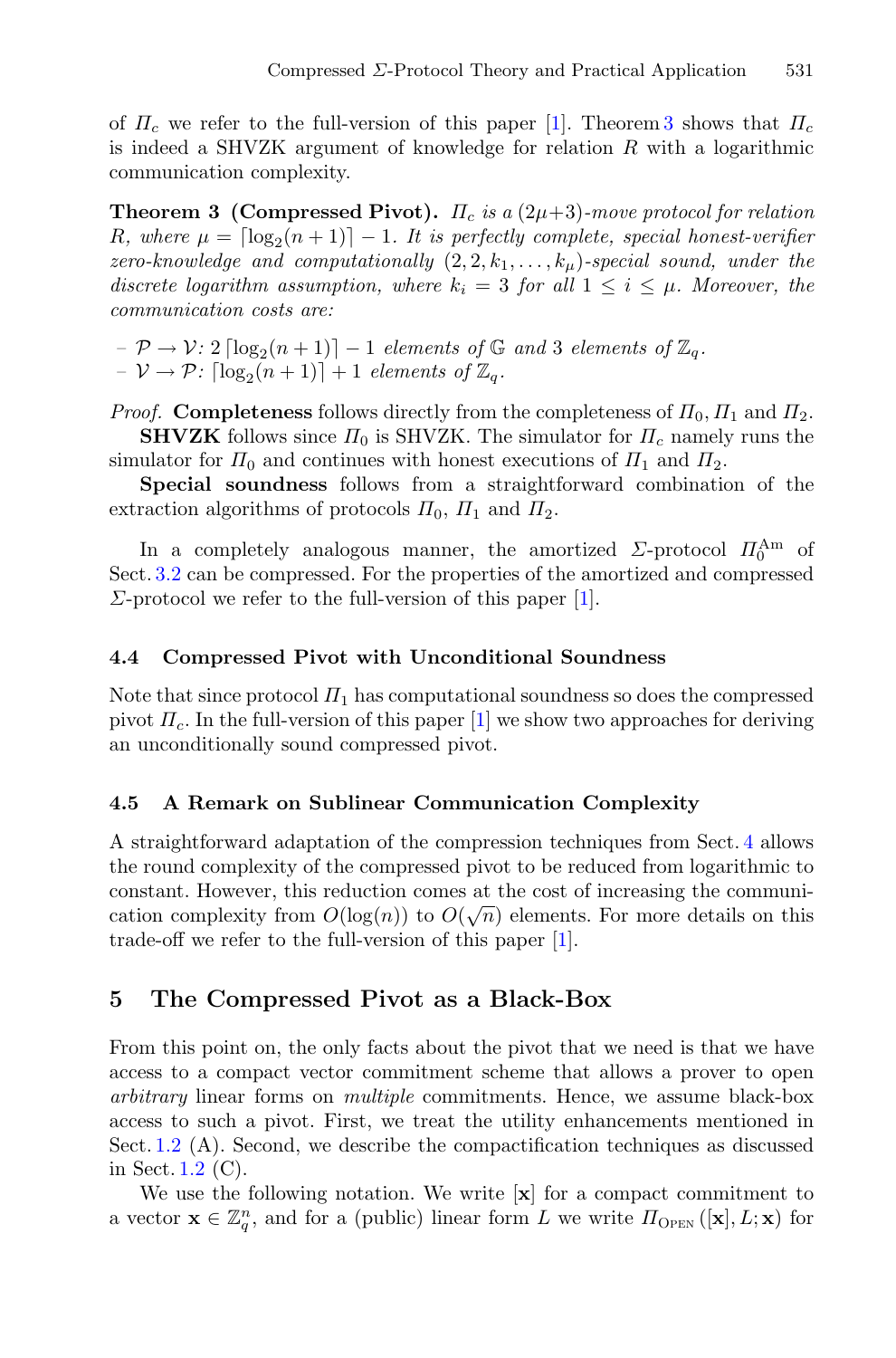the interactive protocol that reveals  $L(\mathbf{x})$  and nothing else to the verifier. Recall that our notation  $\Pi_{\text{OPEN}}([\mathbf{x}], L; \mathbf{x})$  means that interactive protocol  $\Pi_{\text{OPEN}}$  takes as public input  $[\mathbf{x}]$  and L and as prover's private input **x**. The communication costs of  $\Pi_{\text{OPEN}}$  are equal to the cost of the underlying interactive protocol  $(\Pi_c)$ plus 1 field element from  $P$  to  $V$  (the output of L), unless of course the output is known in advance. Similarly, we write  $\Pi_{\text{OPEN}}([\mathbf{x}_1], \ldots, [\mathbf{x}_s], L; \mathbf{x}_1, \ldots, \mathbf{x}_s)$  for the (amortized) interactive protocol that exclusively reveals  $L(\mathbf{x}_i)$  for  $1 \leq i \leq s$ to the verifier.

At this point, the implementation details of the compact commitment scheme do not matter anymore. However, when we give soundness properties and communication costs it is implicitly assumed that [·] is instantiated with Pedersen vector commitments and compressed  $\Sigma$ -protocol  $\Pi_c$ .

### <span id="page-19-0"></span>**5.1 Many Nullity Checks for the Price of One**

A "polynomial amortization trick" (known, e.g., from MPC) allows us to do many nullity checks on the committed vector **x** without a substantial increase in complexity. Consider linear forms  $L_1, \ldots, L_s$  and *suppose the prover claims that*  $L_i(\mathbf{x}) = 0$  *for*  $i = 1 \ldots, s$ . The verifier then samples  $\rho \in \mathbb{Z}_q$  uniformly at random and asks the prover to open the linear form  $L(\mathbf{x}) := \sum_{i=1}^{s} L_i(\mathbf{x})\rho^{i-1}$ ,<br>i.e. prover and verifier run  $H_{\text{O--}}([\mathbf{x}] L(\mathbf{x})$ . The opening of  $L(\mathbf{x})$  equals the i.e., prover and verifier run  $\Pi_{\text{OPEN}}([\mathbf{x}], L; \mathbf{x})$ . The opening of  $L(\mathbf{x})$  equals the evaluation of some polynomial of degree at most  $s - 1$ . If this polynomial is non-zero, it has at most  $s - 1$  zero's. Hence,  $L(\mathbf{x}) = 0$  implies that  $L_i(\mathbf{x}) = 0$ for all i with probability at least  $1 - (s - 1)/q$ . When q is exponential and s is polynomial in the security parameter this probability is exponentially close to 1. We write  $\Pi_{\text{NULLITY}}([\mathbf{x}], L_1, \ldots, L_s; \mathbf{x})$  for this protocol. The communication costs are equal to the costs of a single nullity-check  $(s = 1)$  plus one additional  $\mathbb{Z}_q$  element from V to P (the challenge  $\rho$ ).

The above discussion holds *verbatim* when we replace the linear forms by affine forms  $\Phi_1, \ldots, \Phi_s$ , for which we also write  $\Pi_{\text{NULLITY}}([\mathbf{x}], \Phi_1, \ldots, \Phi_s; \mathbf{x})$ . Moreover, by the amortized and compressed  $\Sigma$ -protocol  $\Pi_c^{\text{Am}}$  these techniques directly carry over to the scenario where the prover makes the same pullity claims directly carry over to the scenario where the prover makes the *same* nullity claims over many *different* commitments.

### **5.2 Opening Affine Maps**

Many ZK scenarios can be reduced to nullity-checks and, as such, the above utility enhancement is extremely powerful. As an often encountered example, we specifically mention the functionality of opening arbitrary affine maps  $\Phi$ :  $\mathbb{Z}_q^n \to \mathbb{Z}_q^s$ ,  $\mathbf{x} \mapsto A\mathbf{x} + b$ , at the cost of increasing the communication by exactly  $s-1$  values in  $\mathbb{Z}_q$  in comparison to opening one linear form (i.e., the evaluations s – 1 values in  $\mathbb{Z}_q$  in comparison to opening one linear form (i.e., the evaluations of s−1 additional outputs). Note that  $\Phi$  is the combination of s affine forms. The protocol goes as follows. The prover reveals the evaluation  $\mathbf{y} = \Phi(\mathbf{x})$  followed by an amortized nullity-check on the affine forms  $\Phi_1(\mathbf{x}) - y_1, \ldots, \Phi_s(\mathbf{x}) - y_s$ . For the interactive protocol that opens an affine map  $\Phi$  we write  $\Pi_{\text{OPER}}([\mathbf{x}], \Phi; \mathbf{x})$ .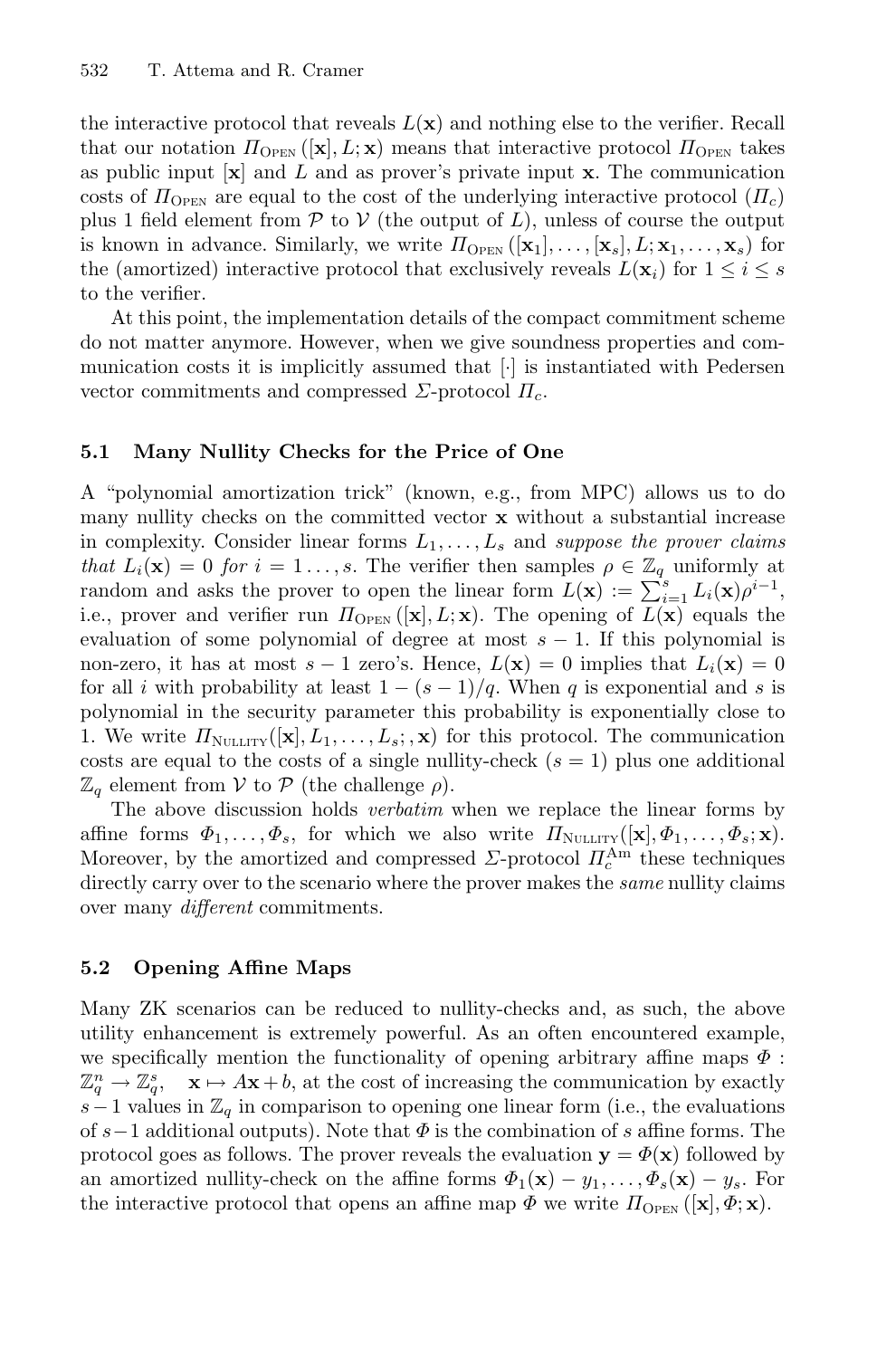As before, this protocol directly caries over the scenario where a prover opens the evaluations of  $\Phi$  on many committed vectors. The communications costs are only increased by the additional evaluations, i.e., the communication costs of the underlying compressed  $\Sigma$ -protocol remain the same. Note that in this case amortization is applied twice. First, at the  $\Sigma$ -protocol level, allowing many commitments to be considered. Second, only requiring black-box access to the pivotal  $\Sigma$ -protocols, allowing many affine forms to be considered.

#### <span id="page-20-0"></span>**5.3 Compactifying a Vector of Commitments**

So far, we have shown how to open many linear forms L applied to a compactly committed secret vector **x** with low complexity. Dealing with nonlinear functions of a secret-vector-of-interest **x** will, as shown in Sect. [6,](#page-21-0) require that the prover, at the starting point, is *also* committed to a vector aux consisting of *correlated secret randomness*. As the method will consist of opening appropriate linear forms on the *entire vector* given by the pair (**x**, aux), it will be assumed that the prover is committed to this pair via a *single* compact commitment.

Now, from a practical application perspective, it is likely that the prover is *already* committed to **x** before the start of a ZK proof. Consider, for example, the following two extreme cases:

- **Case 1:** The prover is committed to **x** in a *single* compact commitment. This scenario may be said to correspond to a "textbook" ZK setting.
- **Case 2:** The prover is committed to the coordinates of **x** *individually*. This scenario is relevant in practical situations with a natural dynamic where provers deliver committed data in subsequent transactions and only periodically prove in ZK some property on the compound information.

In order to deal with each of these scenarios, we need some further utility enhancements of the compressed pivot in order to bring about the desired starting point for the methods from Sect. [6,](#page-21-0) *without too much loss in communication*. It turns out that this is just a matter of "technology", i.e., plug and play with our compressed pivot and its basic theory suffices.

Besides these extreme cases one can consider hybrid scenarios in which the secret-vector-of-interest **x** is dispersed over various compact commitments. The methods described below *both* carry over to hybrid scenarios. The optimal approach depends on specific properties of the scenario. Namely, the communication complexity of the "Case 1 enhancement" is linear in the number of commitments, whereas the communication complexity of the "Case 2 enhancement" is linear in the (maximum) dimension of the committed vectors.

**Case 1.** We describe a straightforward approach. *We use the homomorphic property of Pedersen commitments.* The prover has a compact commitment P to **x**. Taking from the public set-up information a new set of generators *disjoint* from the initial set that, supposedly, underlies  $P$ , the prover creates a compact commitment Q to aux. Eventually, the prover will set  $P' := P \cdot Q$  as the compact commitment to the secret pair  $(x, aux)$ , a *join*. But, first, the prover must show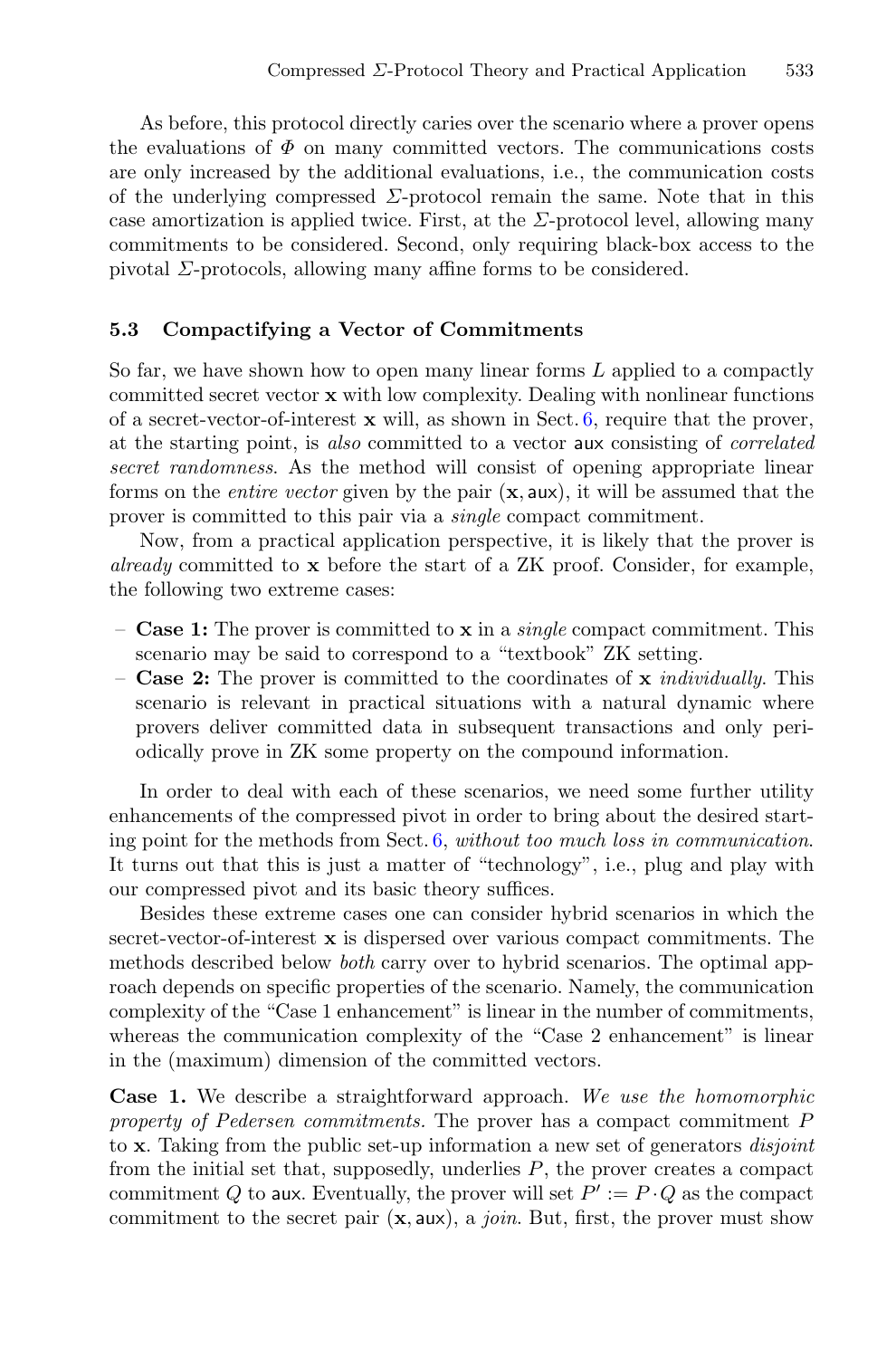that **x** and aux "live on disjoint sets of generators". This is just a nullity check, basically. The prover shows that, in  $P$ , there is a window of zeros w.r.t. the new generators, i.e., each occurs to the power 0. Similarly for Q but with a window of zeros w.r.t. the initial set of generators. By the methods for amortized nullity checks described earlier, this is handled with logarithmic communication. In fact, for the methods of Sect. [6](#page-21-0) to work, it is easy to see that it suffices to perform the check on Q only. However, since the methods of Sect. [6](#page-21-0) would be applied *serially*, i.e., *after* the join above, this would incur a constant multiplicative factor 2 loss in communication efficiency. We show how it can be done *in parallel*, thereby avoiding any such loss.

The amortized pivot allows a prover to open *one* linear form on *many* compact commitments efficiently. By the amortized nullity checks a prover can open *many* linear forms on *one* compact commitments efficiently. Together these amortization techniques almost suffice, except that they force a prover to open linear forms "intended" for one particular commitment on *other* commitments as well; they reveal the *cross-terms*. Thus, to prevent a privacy breach, we need to mask these cross-terms appropriately and we do this by constructing a small *shell* around commitments containing sufficient randomness. Masking the appropriate cross-terms returns us to the "standard" amortization scenario where the prover wishes to open one affine map on multiple compact commitments. The shells cause unintended evaluations to return random values, whereas intended evaluations are left unaltered. For the details we refer to the full-version of this paper [\[1](#page-28-0)].

**Case 2.** In this case we describe a simple, single protocol that integrates the compactification of a vector of commitments to individual coordinates of **x** together with a compact commitment to aux. See the full-version of this paper [\[1\]](#page-28-0) for the details. Performing this integration in parallel with the methods of Sect. [6](#page-21-0) is a straightforward application of the amortized nullity checks.

### <span id="page-21-0"></span>**6 Proving Nonlinear Relations via Arithmetic Circuits**

Using our compressed pivot as a black-box, this section describes how to obtain efficient zero-knowledge arguments for arbitrary arithmetic circuits. We consider arithmetic circuits C over  $\mathbb{Z}_q$  with n inputs, s outputs and m multiplication gates. Addition and multiplication gates have fan-in 2 and unbounded fan-out. The number of addition gates is immaterial, as is the number of gates for scalar multiplication. For this reason  $m$  only refers to the multiplication gates that take two variable inputs. We fix an ordering  $1, \ldots, n$  of the inputs and an ordering  $1, \ldots, m$  of the multiplication gates.

The approach is to combine the compressed pivot with an adaptation of the work of [\[12\]](#page-29-3) that shows how to prove arbitrary constraints on vectors of committed elements by exploiting techniques from secure multi-party computation. Concretely, we use the ideas underlying the Commitment Multiplication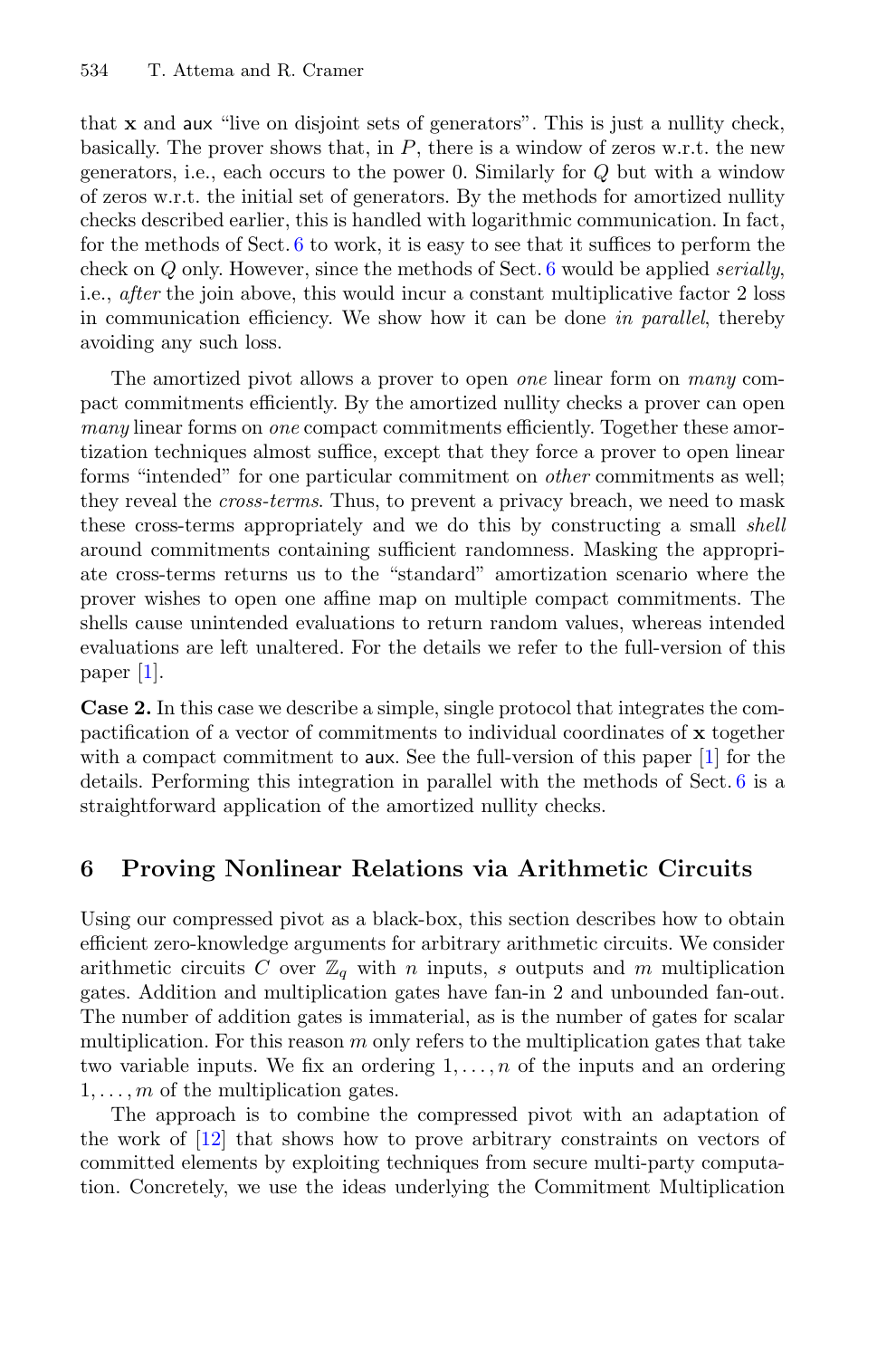Protocol from [\[10](#page-29-7)].<sup>[8](#page-22-0)</sup> A detailed overview of the approach has been given in Sect. [1.2](#page-3-1) (D). Here, we summarize the key points and formalize the main properties of the resulting protocols.

#### **6.1 Basic Circuit Satisfiability**

First, we consider the basic circuit satisfiability scenario in which a prover shows that it knows an input  $\mathbf{x} \in \mathbb{Z}_q^n$  for which the arithmetic circuit C evaluates to 0.<br>More precisely we construct a ZK protocol for the following circuit satisfiability More precisely, we construct a ZK protocol for the following circuit satisfiability relation:  $R_{cs} = \{ (C; \mathbf{x}) : C(\mathbf{x}) = 0 \}.$ 

Our approach follows the *commit and prove* paradigm, i.e., the prover commits to the witness **x** and subsequently proves that it satisfies the required relation. The terminology *circuit satisfiability* seems to suggest that we are only considering circuits for which it is hard to compute a satisfying witness **x**. However, many practical scenarios consider circuits  $C$  for which it is easy to compute an **x** such that  $C(\mathbf{x}) = 0$ . In these scenarios the arithmetic circuit allows the prover to show that a committed vector satisfies certain properties.

If  $C$  is an affine map, i.e., without multiplication gates, the protocol follows directly from the (enhanced) functionality of our pivot. Namely, the prover commits to **x** and runs  $\Pi_{\text{NULITY}}([\mathbf{x}], C; \mathbf{x})$ . Hence, addition gates and scalar multiplications, are implicitly handled since our pivot allows the opening of *arbitrary* linear forms.

Multiplication gates are handled by an appropriate adaptation of the tech-niques from [\[12](#page-29-3)]. Their primary result is a  $\Sigma$ -protocol showing correctness of m multiplication triples  $(\alpha_i, \beta_i, \gamma_i)$ . First, we recall the adaptation of their approach that uses our compressed pivot as a black-box. See also the first observation made in Sect. [1.2](#page-3-1) (D). The protocol goes as follows.

- The prover selects a random polynomial  $f(X) \in \mathbb{Z}_q[X]_{\leq m}$  that defines a packed secret sharing of the vector  $(\alpha_1,\ldots,\alpha_m)$ . The prover also selects a random polynomial  $g(X) \in \mathbb{Z}_q[X]_{\leq m}$  that defines a packed secret sharing of the vector  $(\beta_1,\ldots,\beta_m)$ . Finally, the prover computes the product polynomial  $h(X) := f(X)g(X)$  of degree  $\leq 2m < q$ .
- The prover commits to the vector

$$
\mathbf{y} = (\alpha_1, \dots, \alpha_m, \beta_1, \dots, \beta_m, f(0), g(0), h(0), h(1), \dots, h(2m)) \in \mathbb{Z}_q^{4m+3}
$$

in a single compact commitment and sends the commitment to the verifier. Note that, by Lagrange interpolation, the polynomials  $f(X)$ ,  $g(X)$  and  $h(X)$ are uniquely defined by the vector **y**.

– The verifier selects a random challenge  $c \in \mathbb{Z}_q$  distinct from  $1,\ldots,m$  and sends it to the prover.

<span id="page-22-0"></span><sup>8</sup> For a general description of efficient ZK verification of secret multiplications, in terms of (strongly-multiplicative) arithmetic secret sharing, see Section 12.5.3 [\[11](#page-29-8)].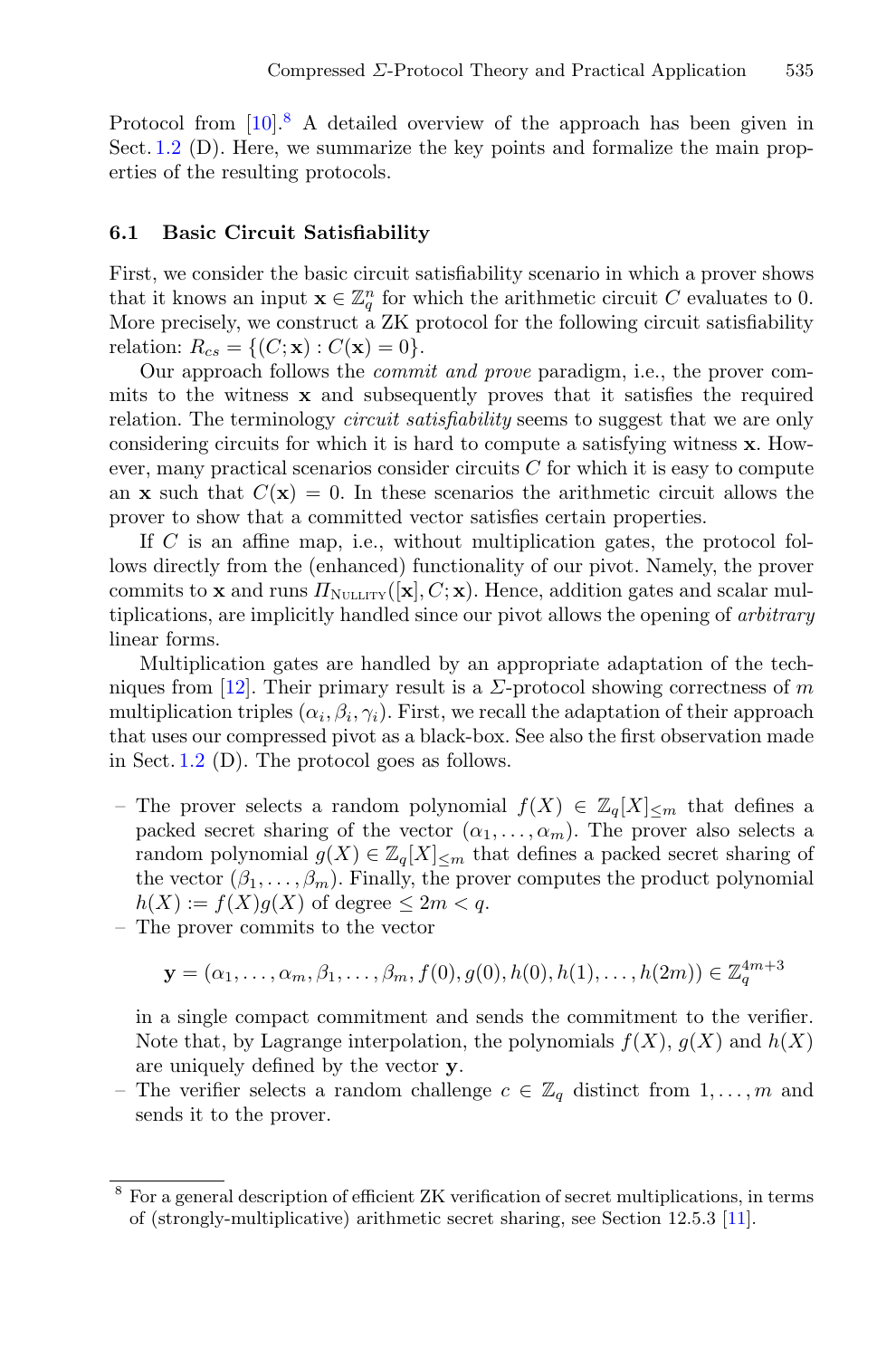– Public linear combinations of the coefficients of **y** define three values:  $u :=$  $f(c), v := q(c)$  and  $w := h(c)$ . These values are opened and the verifier checks whether  $w = uv$ . A cheating prover is caught with probability greater than  $1 - 2m/(q - m)$  and honest-verifier zero-knowledge essentially follows from 1-privacy of the secret sharing scheme.

Now we adapt this approach to the circuit satisfiability scenario, where we let  $C : \mathbb{Z}_q^n \to \mathbb{Z}_q^s$  be an arbitrary arithmetic circuits with m multiplication<br>gates. We use a simple fact about a circuit C. Consider the computation graph gates. We use a simple fact about a circuit C. Consider the computation graph induced by evaluation at *input-vector*  $\mathbf{x} \in \mathbb{Z}_q^n$ . Write  $\gamma_1, \ldots, \gamma_m \in \mathbb{Z}_q$  for the resulting *outputs of the multiplication gates*. For each *i* write  $(\alpha, \beta) \in \mathbb{Z}^2$  for resulting *outputs of the multiplication gates*. For each *i*, write  $(\alpha_i, \beta_i) \in \mathbb{Z}_q^2$  for the resulting *innuts to the i-th multiplication gate*. Finally write  $\omega \in \mathbb{Z}_q^s$  for the resulting *inputs to the i-th multiplication gate*. Finally, write  $\omega \in \mathbb{Z}_q^s$  for<br>the resulting *output* of the *circuit* Then for each *i* there are affine forms<sup>9</sup> the resulting *output of the circuit*. Then, for each *i*, there are *affine forms*<sup>[9](#page-23-0)</sup>  $u_i, v_i : \mathbb{Z}_q^{n+m} \to \mathbb{Z}_q$ , depending only on C, such that, for all  $\mathbf{x} \in \mathbb{Z}_q^n$ , it holds<br>that  $\alpha_i = u_i(\mathbf{x} | \alpha_i \in \mathbb{Z}_q)$  and  $\beta_i = v_i(\mathbf{x} | \alpha_i \in \mathbb{Z}_q)$ . These forms are uniquely that  $\alpha_i = u_i(\mathbf{x}, \gamma_1, \dots, \gamma_m)$  and  $\beta_i = v_i(\mathbf{x}, \gamma_1, \dots, \gamma_m)$ . These forms are uniquely determined by the addition and scalar multiplication gates. Similarly, there is an affine function  $w : \mathbb{Z}_q^{n+m} \to \mathbb{Z}_q^s$  such that, for all  $\mathbf{x} \in \mathbb{Z}_q^n$ , it holds that  $\omega = w(\mathbf{x}, \gamma_1, \gamma_2, \gamma_3)$ . In other words a given pair  $(\mathbf{x}, \gamma_1, \gamma_2) \in \mathbb{Z}^n \times \mathbb{Z}^m$  can  $\omega = w(\mathbf{x}, \gamma_1, \dots, \gamma_m)$ . In other words, a given pair  $(\mathbf{x}, \gamma_1, \dots, \gamma_m) \in \mathbb{Z}_q^n \times \mathbb{Z}_q^m$  can<br>be completed to an accepting computation graph if and only if  $u \cdot (\mathbf{x}, \gamma_1, \dots, \gamma_m)$ be completed to an accepting computation graph if and only if  $u_i(\mathbf{x}, \gamma_1, \ldots, \gamma_m)$ .  $v_i(\mathbf{x}, \gamma_1, \dots, \gamma_m) = \gamma_i$  (for  $i = 1, \dots, m$ ) and  $w(\mathbf{x}, \gamma_1, \dots, \gamma_m) = 0$ .

The vector **y**, from the above multiplication-triples approach, is now adapted as follows. The prover includes the input vector **x**. *However*, the  $\alpha_i$ 's and the  $\beta_i$ 's are *omitted* from **y**. Otherwise, the vector **y** is unchanged. In particular,

$$
\mathbf{y} = (\mathbf{x}, f(0), g(0), h(0), h(1), \dots, h(2m)) \in \mathbb{Z}_q^{n+2m+3}
$$

and  $(\mathbf{x}, \gamma_1, \ldots, \gamma_m) := (\mathbf{x}, h(1), \ldots, h(m))$  is a subvector of **y**. Subsequently, the prover compactly commits to this adapted vector **y**. By the handle discussed above, the prover needs to convince the verifier that (1)  $w(\mathbf{x}, \gamma_1, \dots, \gamma_m) = 0$ , and that (2)  $\alpha_i \cdot \beta_i = \gamma_i$  for all  $1 \leq i \leq m$ . The  $\alpha_i$ *'s and*  $\beta_i$ *'s are now taken as the evaluation at*  $(\mathbf{x}, \gamma_1, \dots, \gamma_m)$  *of the affine functions*  $u_i, v_i$  *introduced above.* Note that we may capture all these as affine functions *evaluated at* **y**.

As for (1), checking that  $w(\mathbf{x}, \gamma_1, \dots, \gamma_m) = 0$  is just a nullity check as provided by the pivot. As for  $(2)$ , the polynomials  $f(X)$ ,  $g(X)$  are *still* welldefined by the prover's compact commitment to **y**. Namely,  $\rho := f(0)$ , i.e., the randomness underlying its selection, is *still* included in **y**. As the  $\alpha_i$ 's thus defined are affine functions of **y**, the prover is still (implicitly) committed to a polynomial  $f(X)$  of degree  $\leq m$  such that  $f(0) = \rho$  and  $f(i) = \alpha_i$   $(i = 1, \ldots, m)$ and evaluation of  $f(X)$  in a point c is *still*, by composition of appropriate maps, an affine evaluation at **y**, as enabled by the pivot. Since  $\rho' := g(0)$  is also still included in **y**, a similar conclusion is drawn about the  $\beta_i$ 's,  $g(X)$ , and evaluation of the latter. As no changes with respect to  $h(X)$  were made in **y**, we conclude that the required check can be performed in the same way as before.

The costs of the different openings are reduced by applying the amortized nullity checks of Sect. [5.1.](#page-19-0) In fact, the communication costs are independent of the number of outputs s.

<span id="page-23-0"></span> $9 \mathbb{Z}_q$ -linear forms plus a constant.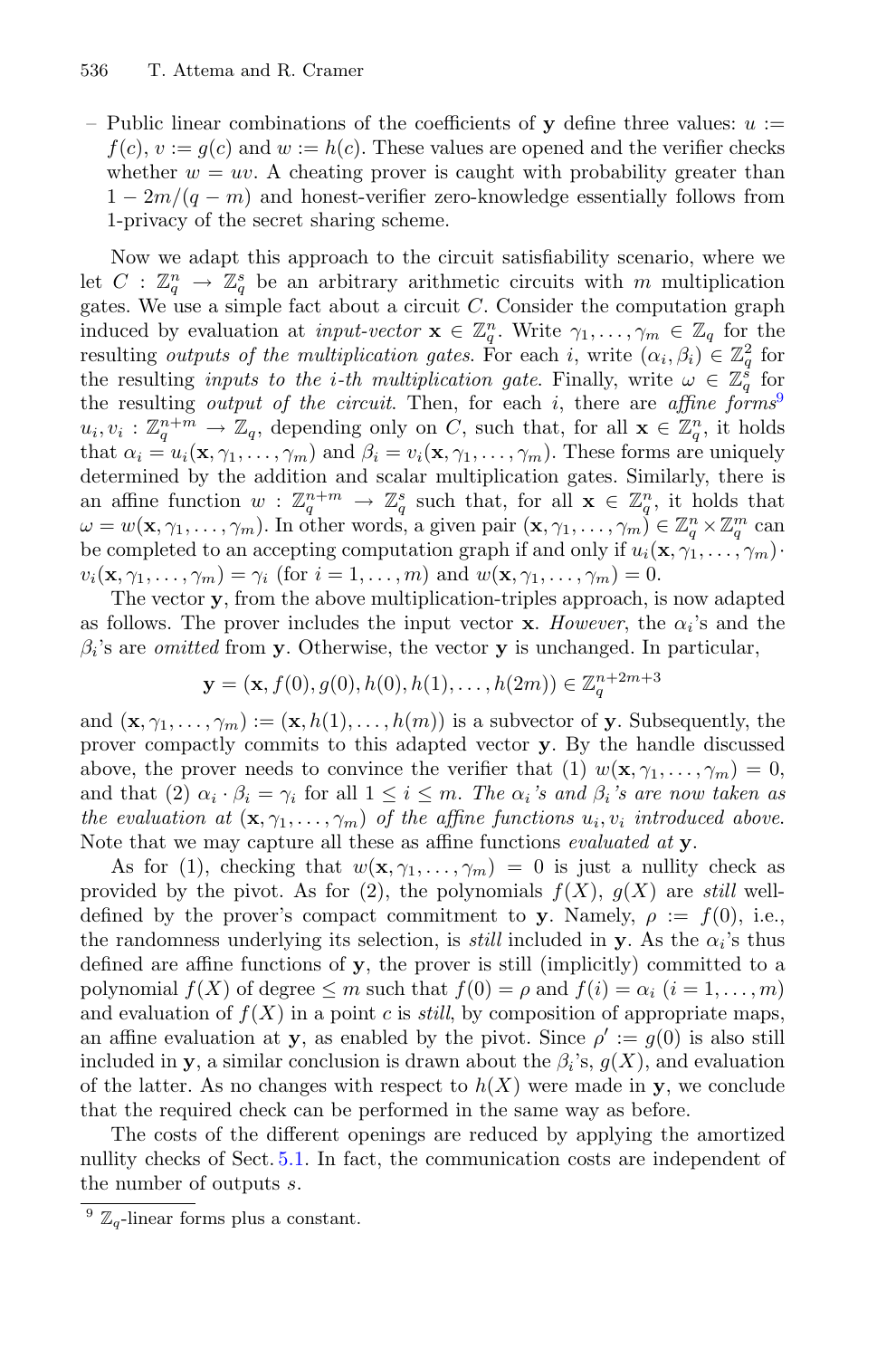The protocol is formally described in Protocol [4](#page-25-0) and denoted by  $\Pi_{cs}$ . Protocol  $\Pi_{cs}$  only requires black-box access to the commitment scheme [·]. For notational convenience, we write

$$
\Pi_{\text{NULLITY}}\left( [\mathbf{y}], C(\mathbf{x}), f(c) - y_1, g(c) - y_2, h(c) - y_3; \mathbf{y} \right) \tag{8}
$$

for the amortized nullity check on the affine forms associated to the  $s + 3$  coefficients of  $(C(\mathbf{x}), f(c) - z_1, g(c) - z_2, h(c) - z_3)$ .

Theorem [4](#page-24-0) shows that, when [·] is instantiated with Pedersen vector commitments and compressed  $\Sigma$ -protocol  $\Pi_c$ ,  $\Pi_{cs}$  is a SHVZK argument of knowledge for relation  $R_{cs}$ . The theorem also shows that the special soundness property depends on the number of multiplication gates in the circuit. If the circuit size is polynomial in the security parameter and  $q$  is exponential, then witness extended emulation follows from the special soundness property of  $\Pi_{cs}$ .

<span id="page-24-0"></span>**Theorem 4 (Basic Circuit ZK).**  $\Pi_{cs}$  *is a*  $(2\mu + 7)$ *-move protocol for the circuit relation*  $R_{cs}$ , where  $\mu = \left[\log_2(n + 2m + 4)\right] - 1$ . It is perfectly com*plete, special honest-verifier zero-knowledge and computationally*  $(2m + 1, s +$  $3, 2, 2, k_1, \ldots, k_\mu$ *)-special sound, under the discrete logarithm assumption, where*  $k_i = 3$  *for all*  $1 \leq i \leq \mu$ . Moreover, the communication costs are:

 $-$  P  $\rightarrow$  V: 2  $\lceil \log_2(n + 2m + 4) \rceil$  *elements of* G *and* 6 *elements of*  $\mathbb{Z}_q$ *.* 

 $-V \rightarrow \mathcal{P}$ :  $\lceil \log_2(n + 2m + 4) \rceil + 3$  *elements of*  $\mathbb{Z}_q$ .

*Proof (Sketch).* **Completeness** follows directly.

**Special soundness:** By Lagrange interpolation there exists an efficient algorithm to reconstruct a polynomial of degree t given  $t + 1$  evaluations. Hence, the packed secret sharing and the amortized nullity-checks are  $(2m + 1)$ -special sound and  $(s + 3)$ -special sound, respectively. The soundness in these steps is computational, i.e., it is essential that the prover does not know a non-trivial discrete log relation. The special soundness claim now from the properties of protocol  $\Pi_c$ .

**SHVZK** follows from 1-privacy of the secret sharing scheme and the fact that  $\Pi_c$  is SHVZK.

#### **6.2 Circuit ZK from Compactification**

Thus far, we have restricted ourselves to the basic circuit satisfiability scenario where the prover commits to all input and auxiliary data at once. However, there is a great variety of other scenarios, where the circuit takes as input committed values. As in Sect. [5.3](#page-20-0) we consider two extreme cases for circuit ZK:

- **Case 1.** Prove that  $C(\mathbf{x}) = 0$  for a vector commitment [**x**] with  $\mathbf{x} \in \mathbb{Z}_q^n$ .<br>
− **Case 2.** Prove that  $C(x, y) = 0$  for commitments [x,] with  $x \in \mathbb{Z}_q^n$ .
- **Case 2.** Prove that  $C(x_1,...,x_n) = 0$  for commitments  $[x_i]$  with  $x_i \in \mathbb{Z}_q$  for all i.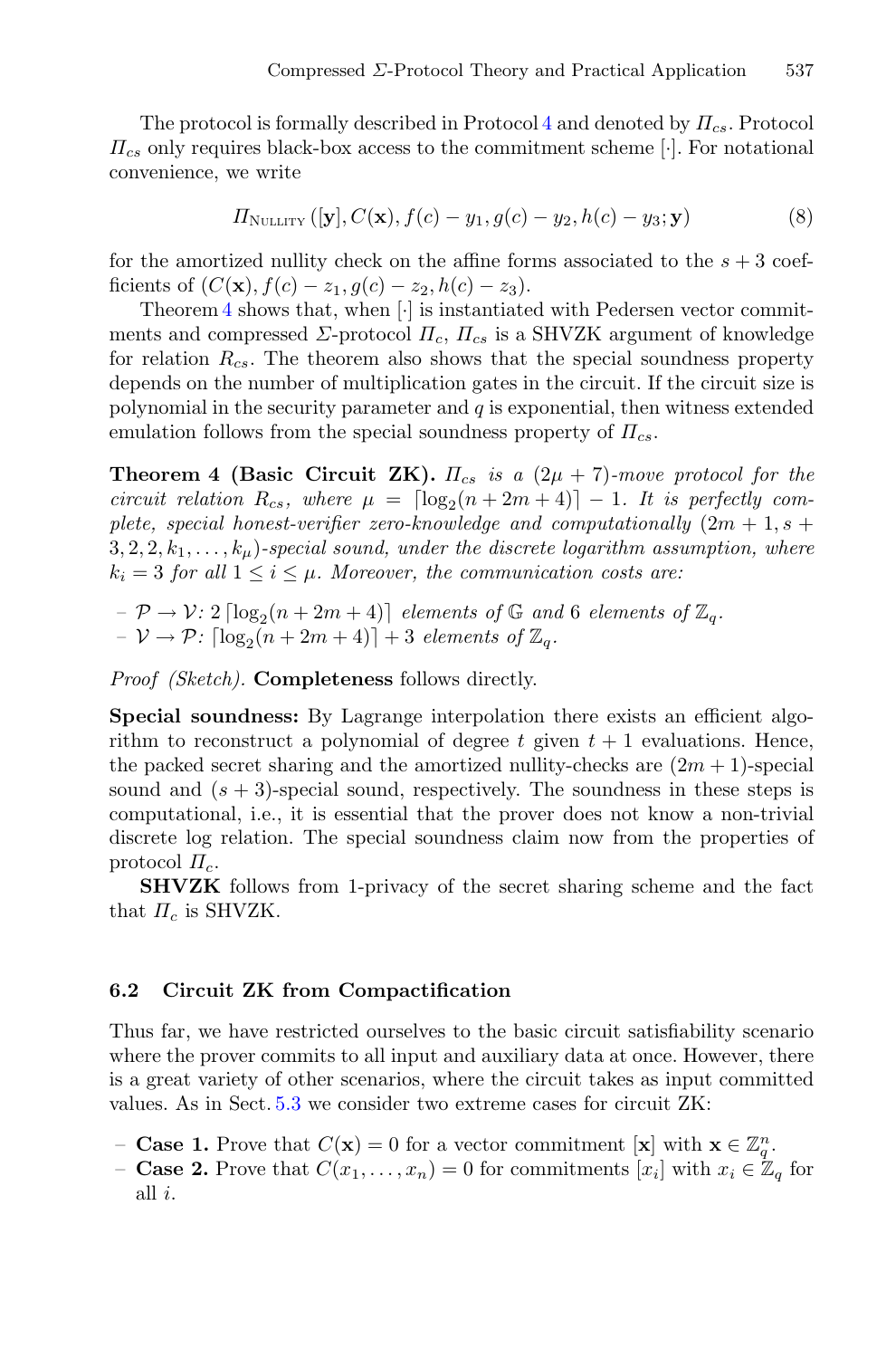### **Protocol 4** Circuit Satisfiability Argument  $\Pi_{cs}$  for Relation  $R_{cs}$

The polynomials f and q are sampled uniformly at random such that their evaluations in  $1, \ldots, m$  coincide with the left and, respectively, right inputs of the m multiplication gates of C evaluated at **<sup>x</sup>**.

<span id="page-25-0"></span>

These cases are dealt with by compactifying the commitments into a single compact commitment to all relevant data. The resulting protocol for Case 1 is denoted by  $\Pi_{cs}^{(1)}$  with corresponding relation  $R_{cs}^{(1)}$  and its properties are given by<br>Theorem 5. Becall that we consider arithmetic circuits  $C$  over  $\mathbb{Z}$ , with n input Theorem [5.](#page-25-1) Recall that we consider arithmetic circuits C over  $\mathbb{Z}_q$  with n input, s output and m multiplication gates.

<span id="page-25-1"></span>**Theorem 5 (Circuit ZK Case 1).**  $\Pi_{cs}^{(1)}$  is a  $(2\mu + 9)$ *-move protocol for cir-*<br>cuit relation  $P^{(1)}$  where  $\mu$  -  $\Xi$  as  $(n+2m+6)$ <sup>1</sup> - 1. It is perfectly complete *cuit relation*  $R_{cs}^{(1)}$ , where  $\mu = \left[\log_2(n + 2m + 6)\right] - 1$ . It is perfectly complete, special honest-verifier zero-knowledge and computationally  $(2m + 1 \text{ max}(n, s + 1))$ *special honest-verifier zero-knowledge and computationally*  $(2m + 1, \max(n, s +$  $3) + 1, 2, 2, 3, 2, k_1, \ldots, k_\mu$ *-special sound, under the discrete logarithm assumption, where*  $k_i = 3$  *for all*  $1 \leq i \leq \mu$ *. Moreover, the communication costs are:* 

 $-$  P  $\rightarrow$  V: 2  $\lceil \log_2(n + 2m + 6) \rceil$  + 4 *elements of*  $\mathbb{G}$  *and* 12 *elements of*  $\mathbb{Z}_q$ *.*  $-V \rightarrow \mathcal{P}$ :  $\lceil \log_2(n + 2m + 6) \rceil + 5$  *elements of*  $\mathbb{Z}_q$ .

The protocol for Case 2 is denoted by  $\Pi_{cs}^{(2)}$  with corresponding relation  $R_{cs}^{(2)}$ <br>is properties are given by Theorem 6. Note that in this case we can restrict and its properties are given by Theorem  $6$ . Note that in this case we can restrict ourselves to  $n \leq 2m$ . For if n is larger than the number of inputs to multiplication gates there must exist linear reductions that can be applied directly to the Pedersen commitments  $[x_i]$  using its homomorphic properties. Therefore, the communication costs from prover to verifier are upper-bounded by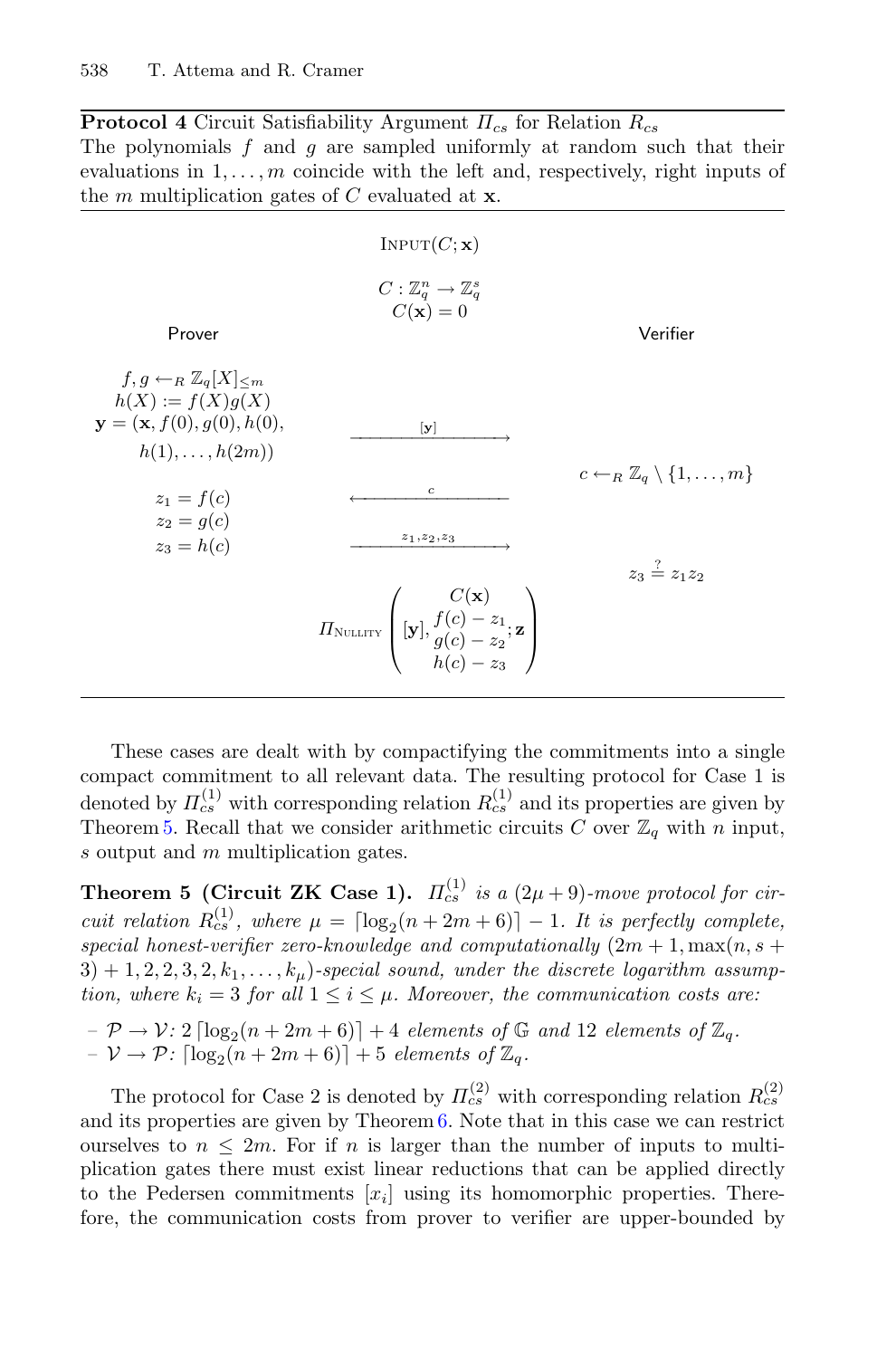$2 \left\lceil \log_2(4m+5) \right\rceil + 9 \leq 2 \left\lceil \log_2(m+2) \right\rceil + 13$  elements. Bulletproofs achieve a communication cost of  $2 \lfloor \log(m) \rfloor + 13$  elements. Hence, perhaps surprisingly, our plug-and-play approach almost never increases the communication costs.

<span id="page-26-1"></span>**Theorem 6 (Circuit ZK Case 2).**  $\Pi_{cs}^{(2)}$  is a  $(2\mu + 7)$ -move protocol for cir-<br>cuit relation  $P^{(2)}$  where  $\mu = [\text{loc} \ (n + 2m + 5)]$  and this perfectly complete *cuit relation*  $R_{cs}^{(2)}$ , where  $\mu = \left[ \log_2(n + 2m + 5) \right] - 1$ . It is perfectly complete, special honest-verifier zero-knowledge and computationally  $(2m + 1, n + 1, s + 1)$ *special honest-verifier zero-knowledge and computationally*  $(2m + 1, n + 1, s + 1)$  $4, 2, 2, k_1, \ldots, k_\mu$ *)-special sound, under the discrete logarithm assumption, where*  $k_i = 3$  *for all*  $1 \leq i \leq \mu$ . Moreover, the communication costs are:

 $-$  P  $\rightarrow$  V: 2  $\lceil \log_2(n + 2m + 5) \rceil$  + 1 *elements of* G *and* 8 *elements of*  $\mathbb{Z}_q$ *.*  $-V \rightarrow \mathcal{P}$ :  $\lceil \log_2(n + 2m + 5) \rceil + 4$  *elements of*  $\mathbb{Z}_q$ .

# <span id="page-26-0"></span>**7 Range Proofs**

In a range proof a prover wishes to show that a secret committed integer  $v$  is in a public range, say  $[0, 2^{n-1}]$ . For our range proofs, we invoke the circuit ZK protocols of Sect. [6](#page-21-0) in a black-box manner and thereby achieve a conceptual simplification of earlier solutions such as those in [\[5](#page-29-0),[7\]](#page-29-1). Note that this black-box approach for range proofs can also be instantiated from the circuit ZK protocols of (e.g.) [\[5\]](#page-29-0) and [\[7\]](#page-29-1). For details we refer to the full-version of this paper [\[1](#page-28-0)].

# **8 Our Program from the Strong-RSA Assumption**

In this section we describe how our program can be based on Strong-RSA derived assumptions, as mentioned in Sect. [1.2](#page-3-1) (F). We treat the main differences and refer to the full-version of this paper [\[1\]](#page-28-0) and [\[8\]](#page-29-4) for more details.

A disadvantage of the Pedersen vector commitment scheme is the number of generators required. In fact, to commit to an *n*-dimensional vector,  $n + 1$ generators of the group  $\mathbb{G}$  are required. Moreover, the compressed  $\Sigma$ -protocol  $\Pi_c$  has a verification time that is linear in the dimension n.

Alternatively, vector commitment schemes can be constructed via integer commitment schemes [\[15](#page-29-13)[,17](#page-29-14)]. A commitment to the vector  $\mathbf{x} \in \mathbb{Z}_q^n$  is then a commitment to an integer representation  $\hat{\mathbf{x}} \in \mathbb{Z}$  of **x**. The integer commitment schemes of  $[15,17]$  $[15,17]$  $[15,17]$  are constructed by using groups  $\mathbb G$  of unknown order.

This is precisely the approach followed in a recent work of Bünz, Fisch and Szepieniec [\[8\]](#page-29-4). They construct a polynomial commitment scheme allowing a prover to commit to a polynomial  $f \in \mathbb{Z}_q[X]$  of arbitrary degree, via a unique integer representation of its coefficient vector. A commitment to such a representation only requires two group elements  $g, h \in \mathbb{G}$ .

The work of [\[8](#page-29-4)] shows how to open arbitrary evaluations  $f(a) \in \mathbb{Z}_q$  of a committed polynomial without revealing any additional information about f. Their polynomial evaluation protocol uses recursive techniques similar to those used in Bulletproofs. This approach results in a logarithmic communication complexity. In addition, [\[8](#page-29-4)] deploys Proofs of Exponentiation (PoE) [\[28](#page-30-4)] to achieve logarithmic verification time.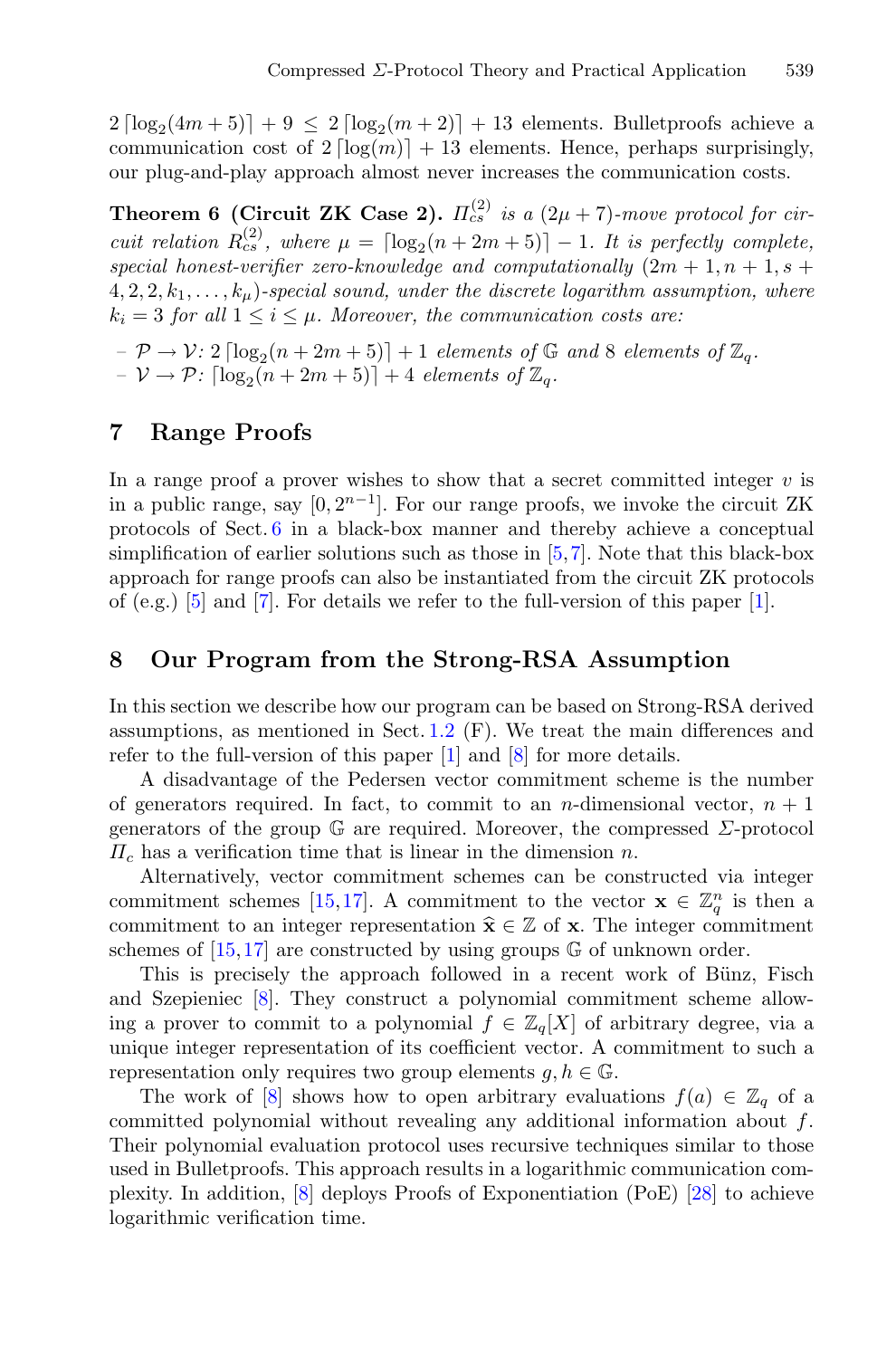Their work refers to generic constructions that can be used to obtain more general ZK protocols from polynomial commitment schemes. However, we argue that these constructions are overly complicated and that a stronger functionality (vector commitment scheme with linear form openings) avoids many difficulties in the design of ZK protocols. Moreover, it turns out that the protocols of [\[8](#page-29-4)] only require minor adaptations to accommodate this stronger functionality. From this, an instantiation of the black-box functionality of Sect. [5](#page-18-0) is derived, now based on the hardness assumptions related to the Strong-RSA assumption [\[3\]](#page-28-3). The techniques of Sect. [6](#page-21-0) and Sect. [7](#page-26-0) directly apply, and the higher level applications inherit the logarithmic communication and computation complexity of the vector commitment scheme. The compactification methods of Sect. [5.3](#page-20-0) are tailored to Pedersen (vector) commitments. Minor modifications are required to adapt these techniques to the Strong-RSA setting.

# <span id="page-27-0"></span>**9 Our Program from the KEA**

If one desires our program can also be instantiated from the Knowledge-of-Exponent Assumption (KEA), i.e., we construct a KEA based vector commitment scheme with compact linear form openings. The techniques from Sect. [6](#page-21-0) apply as before, resulting in ZK protocols for arbitrary arithmetic circuits. Basing our program on KEA reduces communication complexity from logarithmic to *constant*. The protocols do require a trusted setup that depends on the arithmetic circuit under consideration.

We stress that KEA is of a different nature than the DL or strong-RSA assumption. KEA is not an intractability assumption and it is unfalsifiable [\[4,](#page-28-1)[26\]](#page-30-2). For these reasons, its application is not completely without controversy.

We now, informally, describe the main components of the KEA based vector commitment scheme together with its ZK protocol for opening linear forms. Our approach uses the techniques of [\[22](#page-30-3)] and only minor adaptations are required.

A compact commitment to a vector  $\mathbf{x} \in \mathbb{Z}_q^n$  is, as before, a Pedersen vector commitment  $P = h^{\gamma} \mathbf{g}^{\mathbf{x}}$ . A ZKPoK for knowing an opening to P is another Pedersen commitment  $P'$  to **x**, under the same randomness  $\gamma$ , using a different set of generators  $h' := h^{\alpha}, g_1' := g_1^{\alpha}, \ldots, g_n' := g_n^{\alpha}$ . The value  $\alpha \in \mathbb{Z}_q$  is sampled uniformly at random in the trusted setup phase and is only shared with a pled uniformly at random in the trusted setup phase and is only shared with a *designated* verifier. Both sets of generators are public and part of the common reference string. The proof P' is verified by checking that  $P' = P^{\alpha}$ .

The Knowledge-of-Exponent Assumption states that an adversary capable of computing pairs  $(P, P')$  with  $P' = P^{\alpha}$ , either knows  $\alpha$  or an opening to P. From<br>this assumption knowledge soundness follows. Correctness and zero-knowledge this assumption knowledge soundness follows. Correctness and zero-knowledge are immediate. Note that the resulting ZKPoK is non-interactive and its size is independent of the dimension n.

Given a bilinear pairing  $e : \mathbb{G} \times \mathbb{G} \to \mathbb{G}_T$  the verification can be done without knowledge of  $\alpha$ , eliminating the restriction to a designated verifier. In this case verification amounts to checking that  $e(P, h') = e(h, P')$ .<br>To prove that the committed vector **x** satisfies a linear

To prove that the committed vector **x** satisfies a linear form relation  $L(\mathbf{x}) =$ u, the generators are taken of a specific form. More precisely, the generators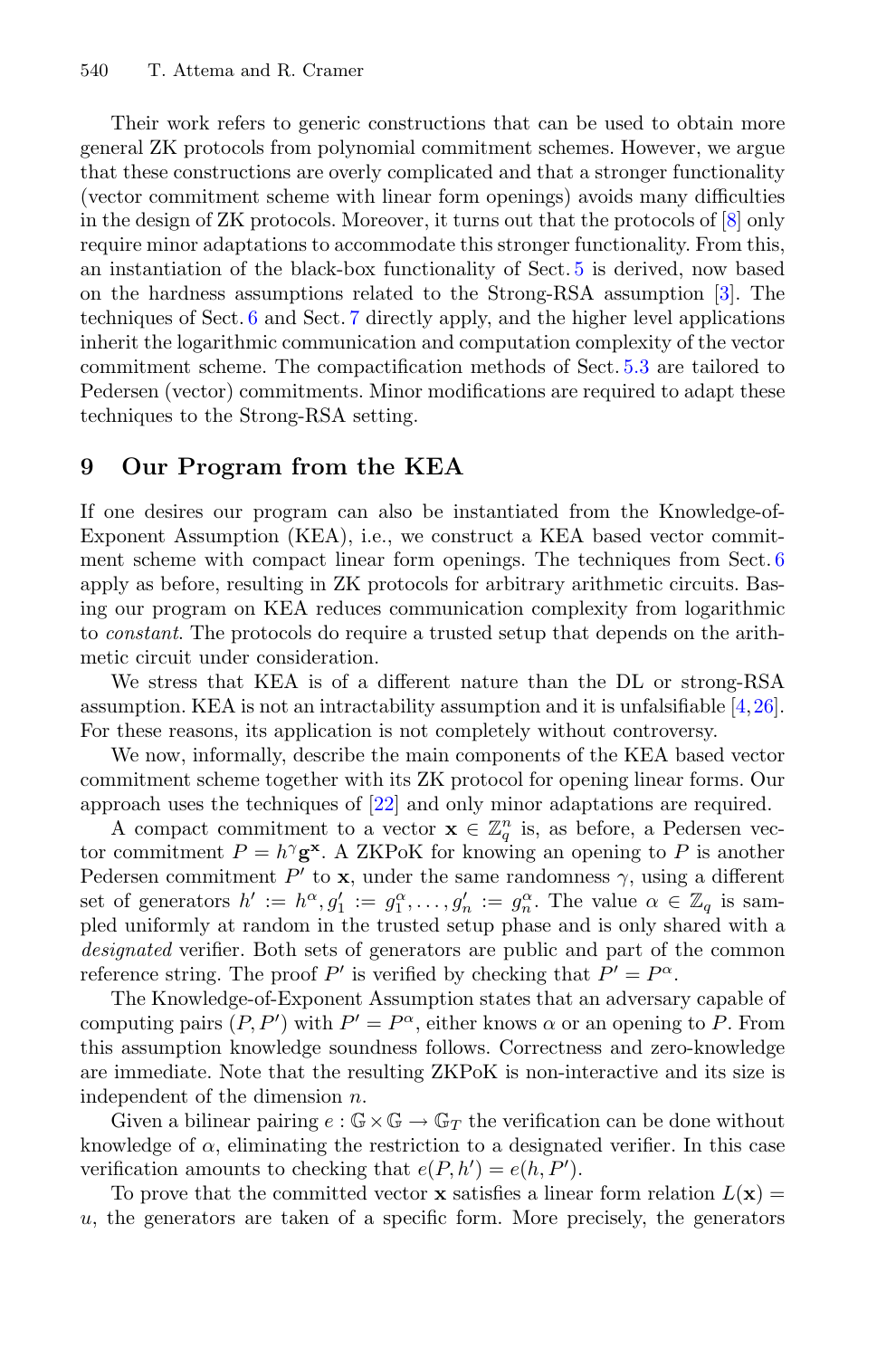are sampled under the condition that  $g_i = h^{\beta^i}$ , for some secret  $\beta \in \mathbb{Z}_q$ , for all  $1 \leq i \leq n$ . The associated KEA derived assumption is the *n*-power Knowledge- $1 \leq i \leq n$ . The associated KEA derived assumption is the *n*-power Knowledgeof-Exponent Assumption (n-PKEA).

Groth showed that, using this additional structure, together with the bilinear pairing, efficient circuit ZK protocols exist [\[22\]](#page-30-3). His protocols are easily adapted to our situation, where we simply wish to prove correctness of a linear form evaluation. The adaptation relies on the following observation. Suppose that  $\mathbf{a} = (a_1, \ldots, a_n) \in \mathbb{Z}_q^n$  is such that  $L(\mathbf{z}) = \langle \mathbf{a}, \mathbf{z} \rangle$  for all  $\mathbf{z} \in \mathbb{Z}_q^n$ , and let us<br>define the following polynomials:  $f(Y) = \mathbf{a} \cup \sum_{i=1}^n x_i a_i(Y) + \sum_{i=1}^n x_i a_i(Y)$ define the following polynomials:  $f(Y) := \gamma + \sum_{i=1}^n x_i Y^i$ ,  $g(Y) := \sum_{i=0}^{n-1} a_{n-i} Y^i$ and  $h(Y) := f(Y)g(Y) = \sum_{i=0}^{2n-1} c_i Y^i$ . The *n*-th coefficient of  $h(Y)$  equals  $c_n = (x, a) = L(x)$ . This observation allows for a straightforward adaptation of the  $\langle \mathbf{x}, \mathbf{a} \rangle = L(\mathbf{x})$ . This observation allows for a straightforward adaptation of the product argument in [\[22,](#page-30-3) Section 6], resulting in a constant size ZKPoK for the correctness of a linear form evaluation. We omit further details and refer the reader to [\[22\]](#page-30-3).

For circuit ZK protocols we apply the techniques from Sect. [6](#page-21-0) to linearize the non-linearities in a black-box manner. In contrast, other KEA based approaches use a protocol for proving quadratic relations as their main pivot and translate arithmetic circuit relations to so called quadratic span programs or QSPs [\[19](#page-29-15),[21\]](#page-30-9). This translation, also called arithmetization, is not required when applying our linearization techniques. However, in contrast to other KEA based protocols, the linearization techniques render our solution interactive (although in a setting where Fiat-Shamir applies). Additionally, we note that this approach achieves constant verification complexity, in contrast to the linear complexity of the DL based approach, i.e., our KEA based protocol is a ZK-SNARK.

**Acknowledgements.** We thank Serge Fehr, Toon Segers and Thijs Veugen for extensive commenting at an early stage. We also thank Jens Groth for useful editorial comments and pointers. We are grateful for a comment by Michael Klooß that our exact analysis of knowledge error is only meaningful for a portion of the full parameter space relevant to our application. Thomas Attema has been supported by EU H2020 project No 780701 (PROMETHEUS). Ronald Cramer has been supported by ERC ADG project No 74079 (ALGSTRONGCRYPTO) and by the NWO Gravitation project QSC.

# **References**

- <span id="page-28-0"></span>1. Full-version of this paper. IACR ePrint 2020/152
- <span id="page-28-2"></span>2. Attema, T., Cramer, R., Fehr, S.: Compressing proofs of  $k$ -out-of-n partial knowledge. IACR ePrint 2020/753
- <span id="page-28-3"></span>3. Barić, N., Pfitzmann, B.: Collision-free accumulators and fail-stop signature schemes without trees. In: Fumy, W. (ed.) EUROCRYPT 1997. LNCS, vol. 1233, pp. 480–494. Springer, Heidelberg (1997). [https://doi.org/10.1007/3-540-69053-](https://doi.org/10.1007/3-540-69053-0_33) 0 [33](https://doi.org/10.1007/3-540-69053-0_33)
- <span id="page-28-1"></span>4. Bitansky, N., Canetti, R., Paneth, O., Rosen, A.: On the existence of extractable one-way functions. In: STOC, pp. 505–514. ACM (2014)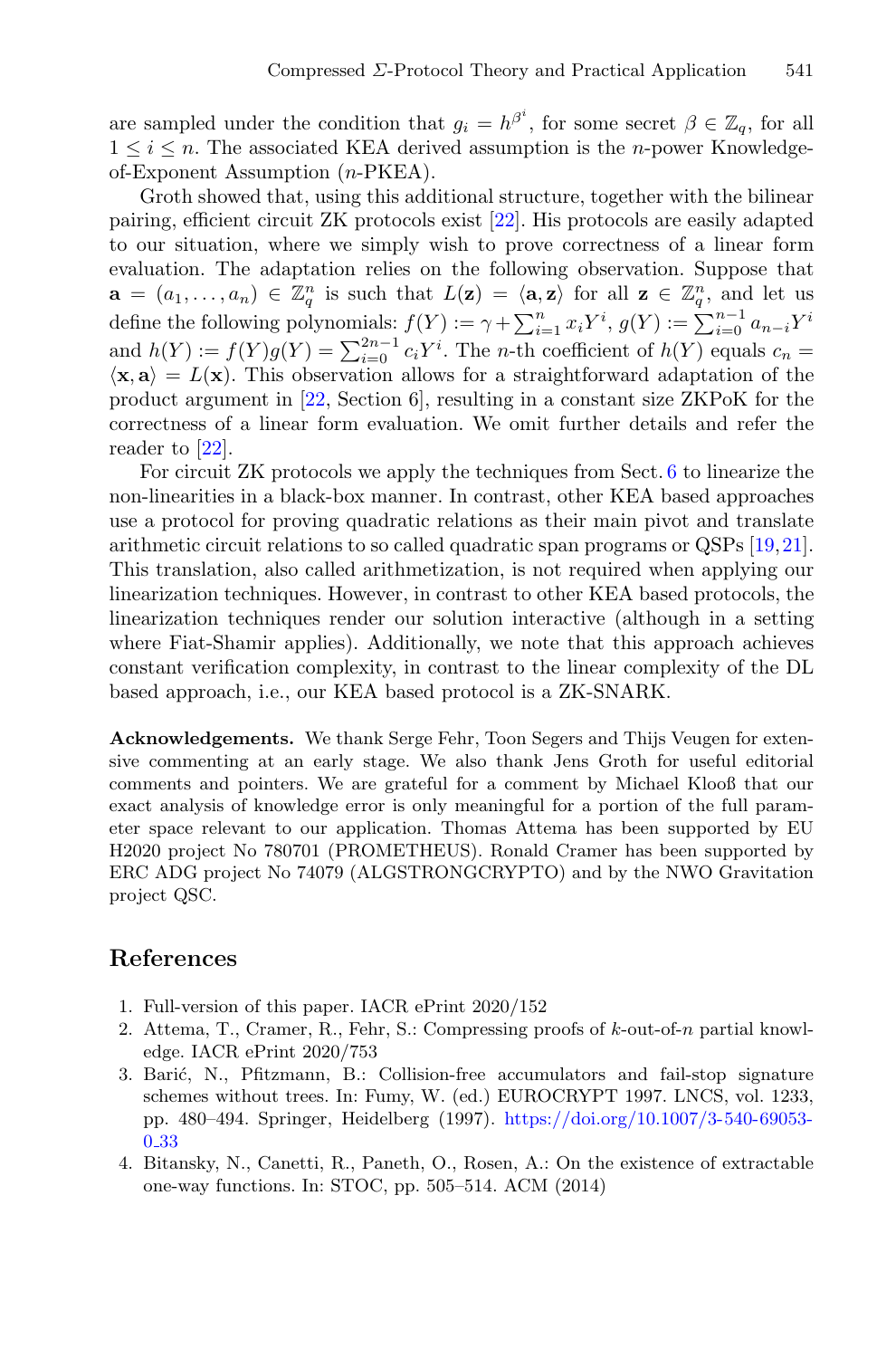- <span id="page-29-0"></span>5. Bootle, J., Cerulli, A., Chaidos, P., Groth, J., Petit, C.: Efficient zero-knowledge arguments for arithmetic circuits in the discrete log setting. In: Fischlin, M., Coron, J.-S. (eds.) EUROCRYPT 2016. Part II. LNCS, vol. 9666, pp. 327–357. Springer, Heidelberg (2016). [https://doi.org/10.1007/978-3-662-49896-5](https://doi.org/10.1007/978-3-662-49896-5_12) 12
- <span id="page-29-10"></span>6. Bootle, J., Lyubashevsky, V., Nguyen, N.K., Seiler, G.: A non-PCP approach to succinct quantum-safe zero-knowledge. IACR ePrint 2020/737
- <span id="page-29-1"></span>7. Bünz, B., Bootle, J., Boneh, D., Poelstra, A., Wuille, P., Maxwell, G.: Bulletproofs: short proofs for confidential transactions and more. In: IEEE S&P 2018, pp. 315– 334 (2018)
- <span id="page-29-4"></span>8. Bünz, B., Fisch, B., Szepieniec, A.: Transparent SNARKs from DARK compilers. In: Canteaut, A., Ishai, Y. (eds.) EUROCRYPT 2020. Part I. LNCS, vol. 12105, pp. 677–706. Springer, Cham (2020). [https://doi.org/10.1007/978-3-030-45721-1](https://doi.org/10.1007/978-3-030-45721-1_24) 24
- <span id="page-29-5"></span>9. Cramer, R.: Modular design of secure yet practical cryptographic protocols. Ph.D. thesis, CWI and University of Amsterdam (1996)
- <span id="page-29-7"></span>10. Cramer, R., Damgård, I., Maurer, U.M.: General secure multi-party computation from any linear secret-sharing scheme. In: Preneel, B. (ed.) EUROCRYPT 2000. LNCS, vol. 1807, pp. 316–334. Springer, Heidelberg (2000). [https://doi.org/10.](https://doi.org/10.1007/3-540-45539-6_22) [1007/3-540-45539-6](https://doi.org/10.1007/3-540-45539-6_22) 22
- <span id="page-29-8"></span>11. Cramer, R., Damgård, I., Nielsen, J.B.: Secure Multiparty Computation and Secret Sharing. Cambridge University Press, Cambridge (2015)
- <span id="page-29-3"></span>12. Cramer, R., Damgård, I., Pastro, V.: On the amortized complexity of zero knowledge protocols for multiplicative relations. In: Smith, A. (ed.) ICITS 2012. LNCS, vol. 7412, pp. 62–79. Springer, Heidelberg (2012). [https://doi.org/10.1007/978-3-](https://doi.org/10.1007/978-3-642-32284-6_4) [642-32284-6](https://doi.org/10.1007/978-3-642-32284-6_4) 4
- <span id="page-29-9"></span>13. Cramer, R., Damgård, I., Schoenmakers, B.: Proofs of partial knowledge and simplified design of witness hiding protocols. In: Desmedt, Y.G. (ed.) CRYPTO 1994. LNCS, vol. 839, pp. 174–187. Springer, Heidelberg (1994). [https://doi.org/10.1007/](https://doi.org/10.1007/3-540-48658-5_19) [3-540-48658-5](https://doi.org/10.1007/3-540-48658-5_19) 19
- <span id="page-29-6"></span>14. Damgård, I.: On sigma-protocols. Lecture Notes, Aarhus University, Department of Computer Science (2010)
- <span id="page-29-13"></span>15. Damgård, I., Fujisaki, E.: A statistically-hiding integer commitment scheme based on groups with hidden order. In: Zheng, Y. (ed.) ASIACRYPT 2002. LNCS, vol. 2501, pp. 125–142. Springer, Heidelberg (2002). [https://doi.org/10.1007/3-540-](https://doi.org/10.1007/3-540-36178-2_8) [36178-2](https://doi.org/10.1007/3-540-36178-2_8) 8
- <span id="page-29-2"></span>16. Fiat, A., Shamir, A.: How to prove yourself: practical solutions to identification and signature problems. In: Odlyzko, A.M. (ed.) CRYPTO 1986. LNCS, vol. 263, pp. 186–194. Springer, Heidelberg (1987). [https://doi.org/10.1007/3-540-47721-7](https://doi.org/10.1007/3-540-47721-7_12) 12
- <span id="page-29-14"></span>17. Fujisaki, E., Okamoto, T.: Statistical zero knowledge protocols to prove modular polynomial relations. In: Kaliski, B.S. (ed.) CRYPTO 1997. LNCS, vol. 1294, pp. 16–30. Springer, Heidelberg (1997). <https://doi.org/10.1007/BFb0052225>
- <span id="page-29-12"></span>18. Gabizon, A., Williamson, Z.J., Ciobotaru, O.: PLONK: permutations over Lagrange-bases for oecumenical noninteractive arguments of knowledge. IACR ePrint 2019/953
- <span id="page-29-15"></span>19. Gennaro, R., Gentry, C., Parno, B., Raykova, M.: Quadratic span programs and succinct NIZKs without PCPs. In: Johansson, T., Nguyen, P.Q. (eds.) EURO-CRYPT 2013. LNCS, vol. 7881, pp. 626–645. Springer, Heidelberg (2013). [https://](https://doi.org/10.1007/978-3-642-38348-9_37) [doi.org/10.1007/978-3-642-38348-9](https://doi.org/10.1007/978-3-642-38348-9_37)<sub>-37</sub>
- <span id="page-29-11"></span>20. Groth, J.: Linear algebra with sub-linear zero-knowledge arguments. In: Halevi, S. (ed.) CRYPTO 2009. LNCS, vol. 5677, pp. 192–208. Springer, Heidelberg (2009). [https://doi.org/10.1007/978-3-642-03356-8](https://doi.org/10.1007/978-3-642-03356-8_12) 12